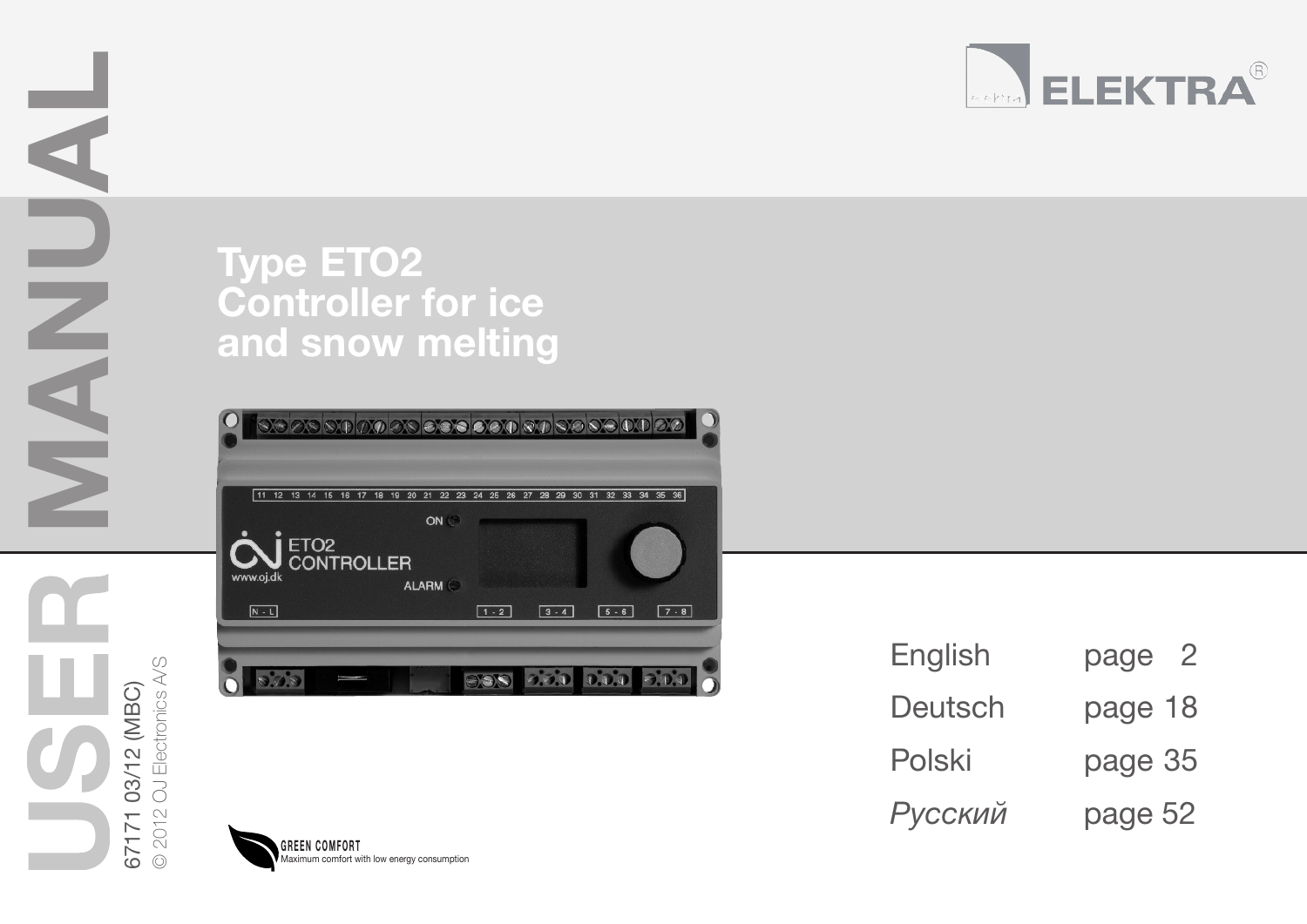

# **CONTENTS**

|  |  |  |  |  |  |  |  |  |  |  |  |  |  |  |  |  |  |  |  | $\overline{2}$ |
|--|--|--|--|--|--|--|--|--|--|--|--|--|--|--|--|--|--|--|--|----------------|
|  |  |  |  |  |  |  |  |  |  |  |  |  |  |  |  |  |  |  |  | - 3            |
|  |  |  |  |  |  |  |  |  |  |  |  |  |  |  |  |  |  |  |  | $\overline{4}$ |
|  |  |  |  |  |  |  |  |  |  |  |  |  |  |  |  |  |  |  |  | - 6            |
|  |  |  |  |  |  |  |  |  |  |  |  |  |  |  |  |  |  |  |  | - 6            |
|  |  |  |  |  |  |  |  |  |  |  |  |  |  |  |  |  |  |  |  | $\overline{7}$ |
|  |  |  |  |  |  |  |  |  |  |  |  |  |  |  |  |  |  |  |  | - 8            |
|  |  |  |  |  |  |  |  |  |  |  |  |  |  |  |  |  |  |  |  |                |
|  |  |  |  |  |  |  |  |  |  |  |  |  |  |  |  |  |  |  |  |                |
|  |  |  |  |  |  |  |  |  |  |  |  |  |  |  |  |  |  |  |  |                |
|  |  |  |  |  |  |  |  |  |  |  |  |  |  |  |  |  |  |  |  |                |
|  |  |  |  |  |  |  |  |  |  |  |  |  |  |  |  |  |  |  |  |                |

## **GLOSSARY**

| Zone 1, 2:      | Independent heating zones in which ice and snow can be melted.             |
|-----------------|----------------------------------------------------------------------------|
| Encoder button: | Button which can be turned or pressed to easily configure the settings.    |
| ETOG-55:        | Ground sensor for detecting moisture and temperature.                      |
| ETOR-55:        | Gutter sensor for detecting moisture.                                      |
| ETF-744/99:     | Outdoor sensor for detecting temperature.                                  |
| Y/Δ:            | Advanced 2-stage control of electric heating systems.                      |
| Afterrun:       | The heat provided by the system, for a specified length of time, after the |
|                 | moisture/temperature signal has been eliminated by a heating cycle.        |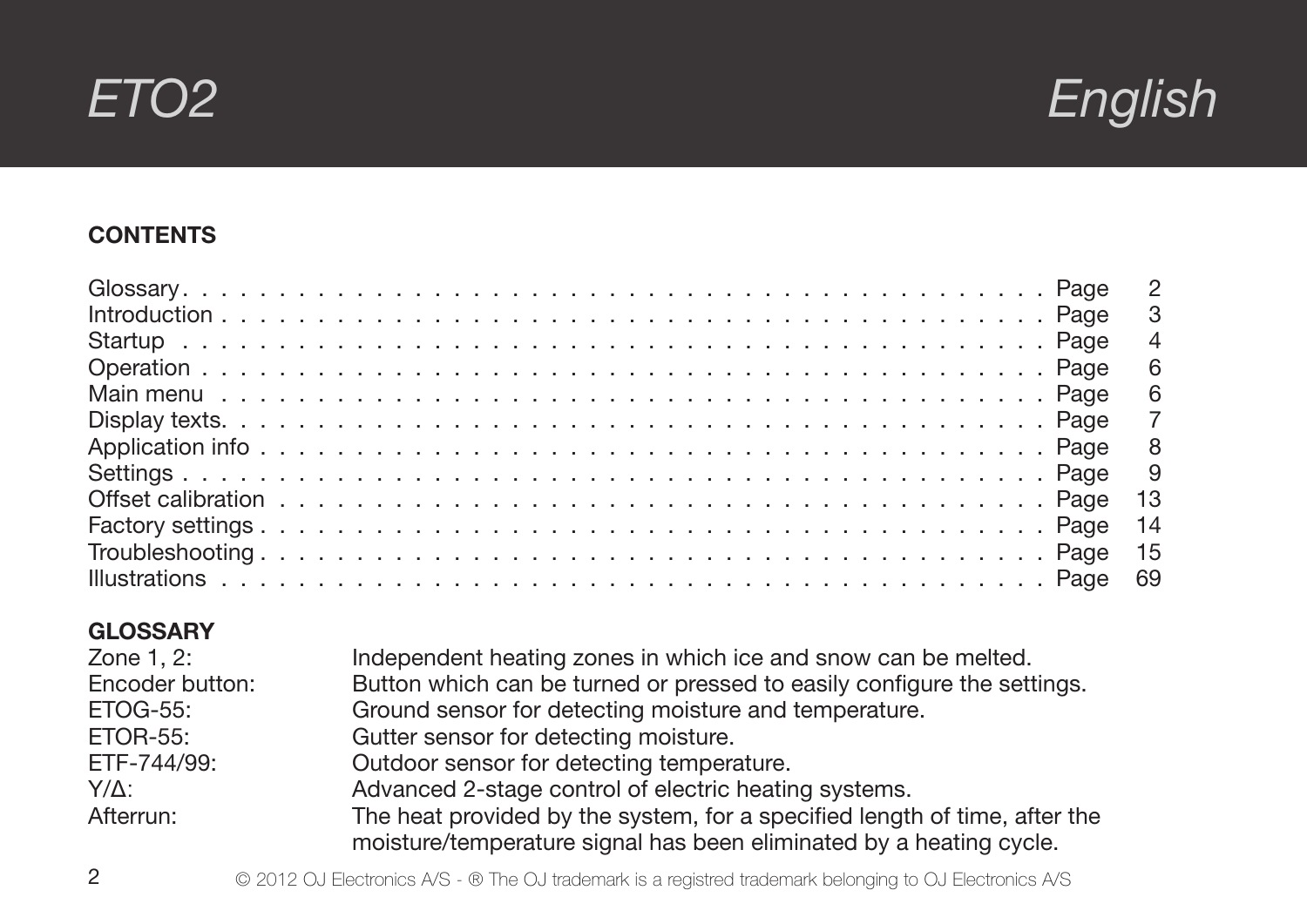



### **INTRODUCTION**

Type ETO2 is an electronic controller for fully automatic, economical ice and snow melting on outdoor areas and in gutters. Ice forms due to a combination of low temperature and moisture. ETO2 detects both temperature and moisture and the heating system will only be activated if a possibility of snow or ice is indicated by both parameters.

An easily operated encoder button and backlit graphic display ensure quick and easy configuration and simple indication of temperature, status, etc.

ETO2 is suitable for controlling electric heating cables in 1 or 2 zones. It also features advanced two-stage output control for economic operation.

In hydronic mode, the supply sensor maintains the required supply water temperature while the system is active. When heat is demanded, the circulation pump is activated and the valve is opened 20% for 1 minute to let the system stabilise. The main pump is then activated.

When there is no need for melting, the system activates the circulation pump for 1 minute every 15 minutes to check whether the return water temperature has dropped below the required "idle temp." If this is the case, the system fully activates to increase the return water temperature to the required level.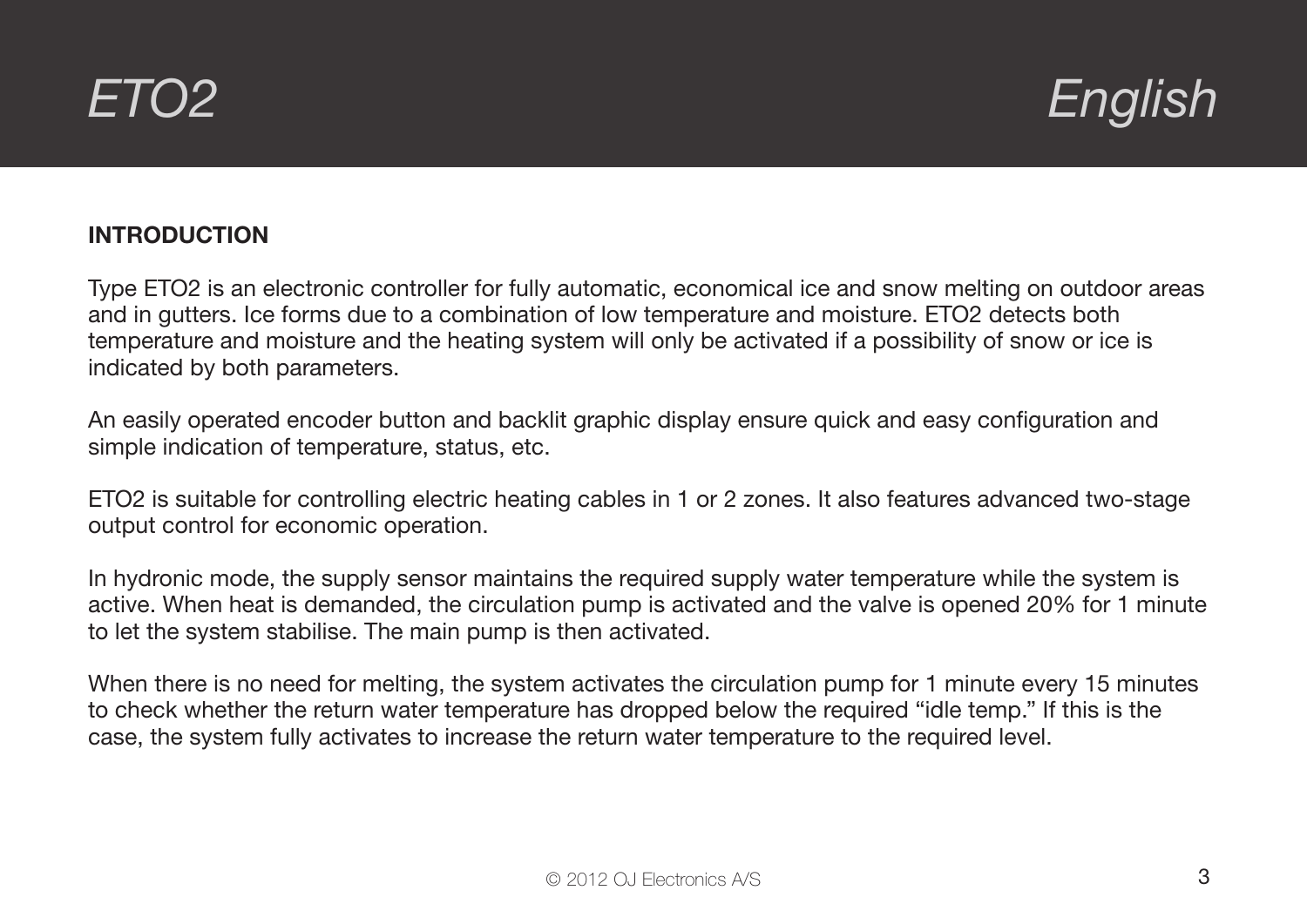



### **STARTUP**

| <b>LANGUAGE:</b> |  |
|------------------|--|
| <b>ENGLISH</b>   |  |
| <b>DEUTSCH</b>   |  |
| <b>POLSKI</b>    |  |
| <b>РУССКИЙ</b>   |  |

When the ETO2 is switched on for the first time, the language must be selected. Turn the encoder button until the required language is highlighted. Then accept the selection by pressing the encoder button.

| <b>SELECT SCALE:</b> |  |
|----------------------|--|
| <b>CELCIUS</b>       |  |
| <b>FAHRENHEIT</b>    |  |
|                      |  |

Then select Celsius or Fahrenheit. Turn the encoder button until the required temperature scale is highlighted. Then press OK, the selection by pressing the encoder button.

| <b>SENSOR 1:</b> |  |
|------------------|--|
| <b>ETOG</b>      |  |
| <b>ETOR</b>      |  |
|                  |  |

SENSOR 1 is shown on the display, allowing the type of sensor connected for input 1 to be selected:

ETOG : Ground sensor

 $ETOR \cdot G$ utter sensor + outdoor sensor

Then OK the selection by pressing the encoder button.

| <b>SENSOR 2:</b> |  |
|------------------|--|
| <b>OFF</b>       |  |
| <b>ETOG</b>      |  |
| <b>ETOR</b>      |  |

SENSOR 2 is then shown on the display, allowing the type of sensor connected for input 2 to be selected. If none sensor is connected for input 2, OFF must be selected.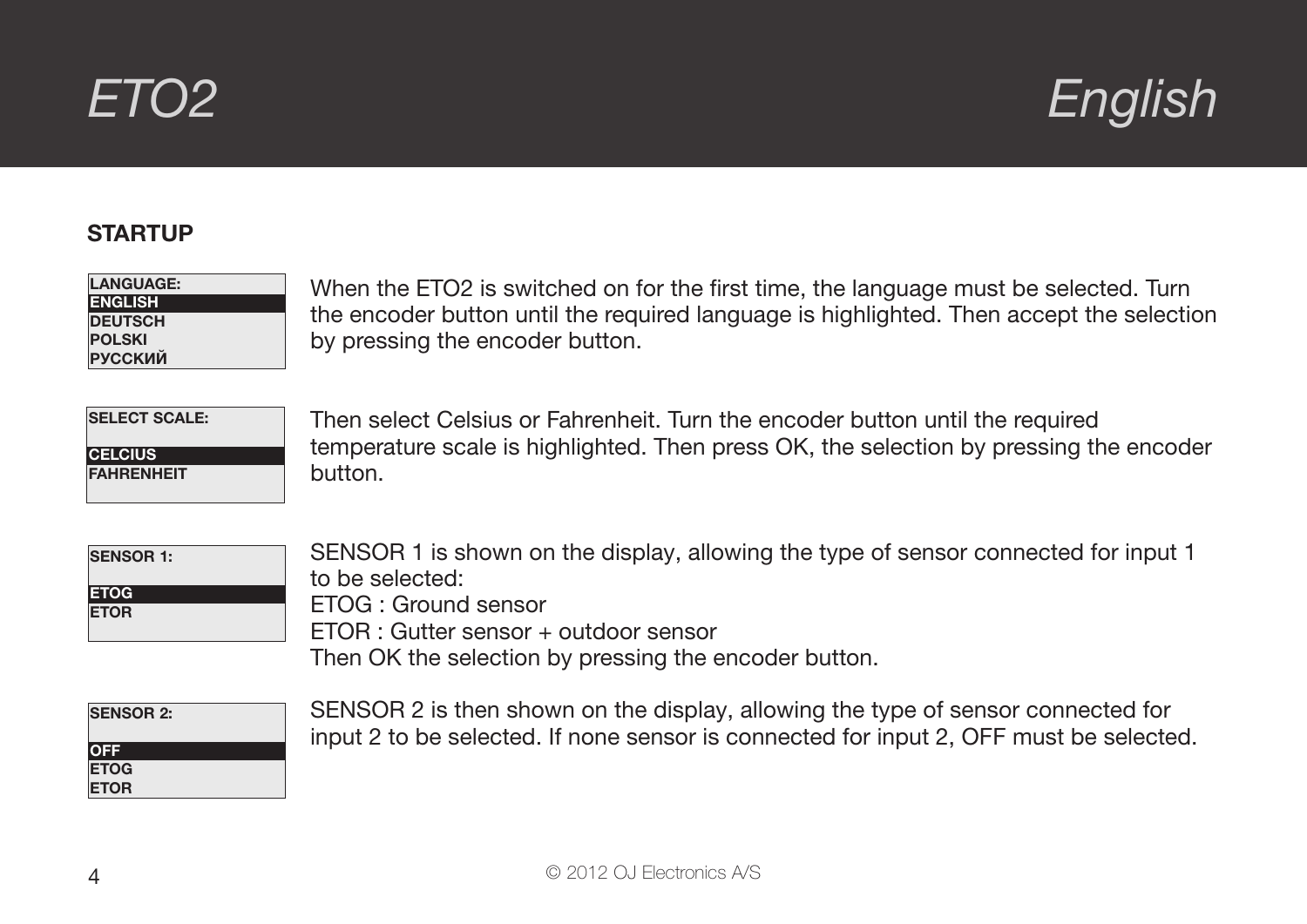



Select if outdoor sensor ETF is connected terminals 31-32. If none sensor ETF is connected, OFF must be selected. Press encoder button for OK.

| <b>APPLICATION:</b>    |  |
|------------------------|--|
| <b>ELECTRIC 1-ZONE</b> |  |
| <b>ELECTRIC 2-ZONE</b> |  |
| <b>ELECTRIC 2-STEP</b> |  |
| <b>WATER BASED</b>     |  |

Select the application type by turning the encoder button and pressing OK. ELECTRIC 1-ZONE : 1 zone electric heating control/simple waterbased. ELECTRIC 2-ZONE : 2 zones individual electrical heating control/simple waterbased. ELECTRIC 2-STEP : Advanced 2-stage electric heating control (Y/Δ) for 1 zone. WATERBASED : 1 zone waterbased heating control with supply water control.

Select the appropriate option and press OK. The system is now set up, and will begin operating fully automatically, in accordance with the pre-configured standard program, see FACTORY SETTINGS. Alternative settings can also be made, see SETTINGS.

| <b>OFF</b> |
|------------|
| <b>OFF</b> |
| 0.00       |
| 0.00       |
| <b>OFF</b> |
|            |

Status and afterheat data for zones 1 and 2 are now shown on the display.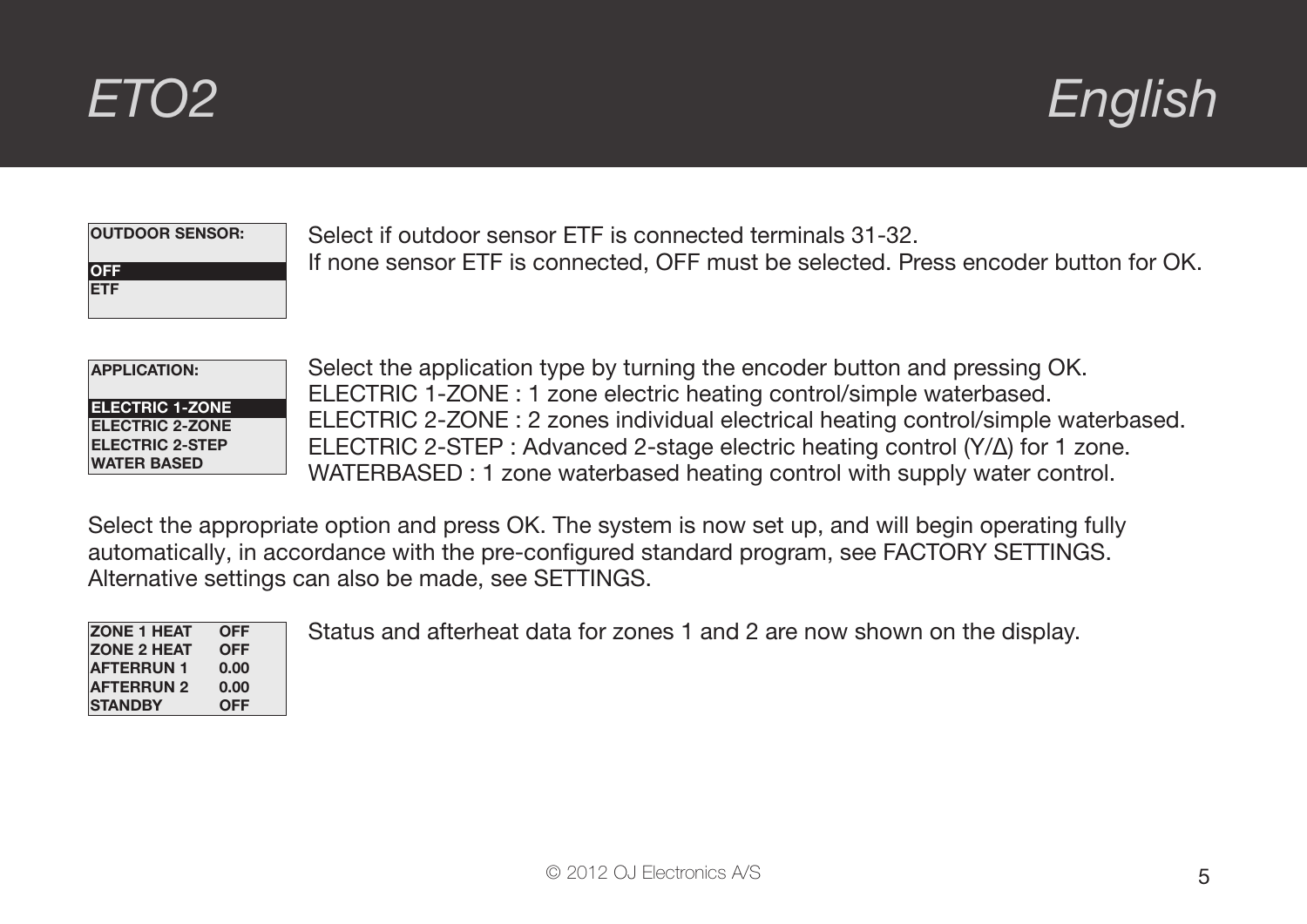



### **OPERATION**

ETO2 is equipped with an easily operated encoder button (turn and press) and a display which describes the current situation. The display is backlit and is illuminated by pressing the encoder button (OK). The illumination is automatically switched off after 30 seconds.

Press the encoder button and the main menu will be shown on the display.

Turn the button to scroll through the options. Not all the options are shown on the display at once, but they can be accessed by turning the encoder button.

Press OK to select a highlighted option.

### **MAIN MENU**

| ZONE <sub>1</sub> | OFF       |
|-------------------|-----------|
| ZONE <sub>2</sub> | OFF       |
| <b>SENSOR 1</b>   | ##.#°C    |
| <b>SENSOR 2</b>   | ##.#°C    |
| <b>MOIST1</b>     | <b>NO</b> |
| <b>MOIST 2</b>    | NO        |
| <b>OUT. TEMP</b>  | ##.#°C    |
| <b>SUPPLY W.</b>  | ##.#°C    |
| <b>RETURN W.</b>  | ##.#°C    |
| <b>ALARM</b>      | <b>NO</b> |
| <b>SHOW INFO</b>  |           |
| <b>SETUP</b>      |           |
| <b>RESTART</b>    |           |
| <b>FXIT</b>       |           |
|                   |           |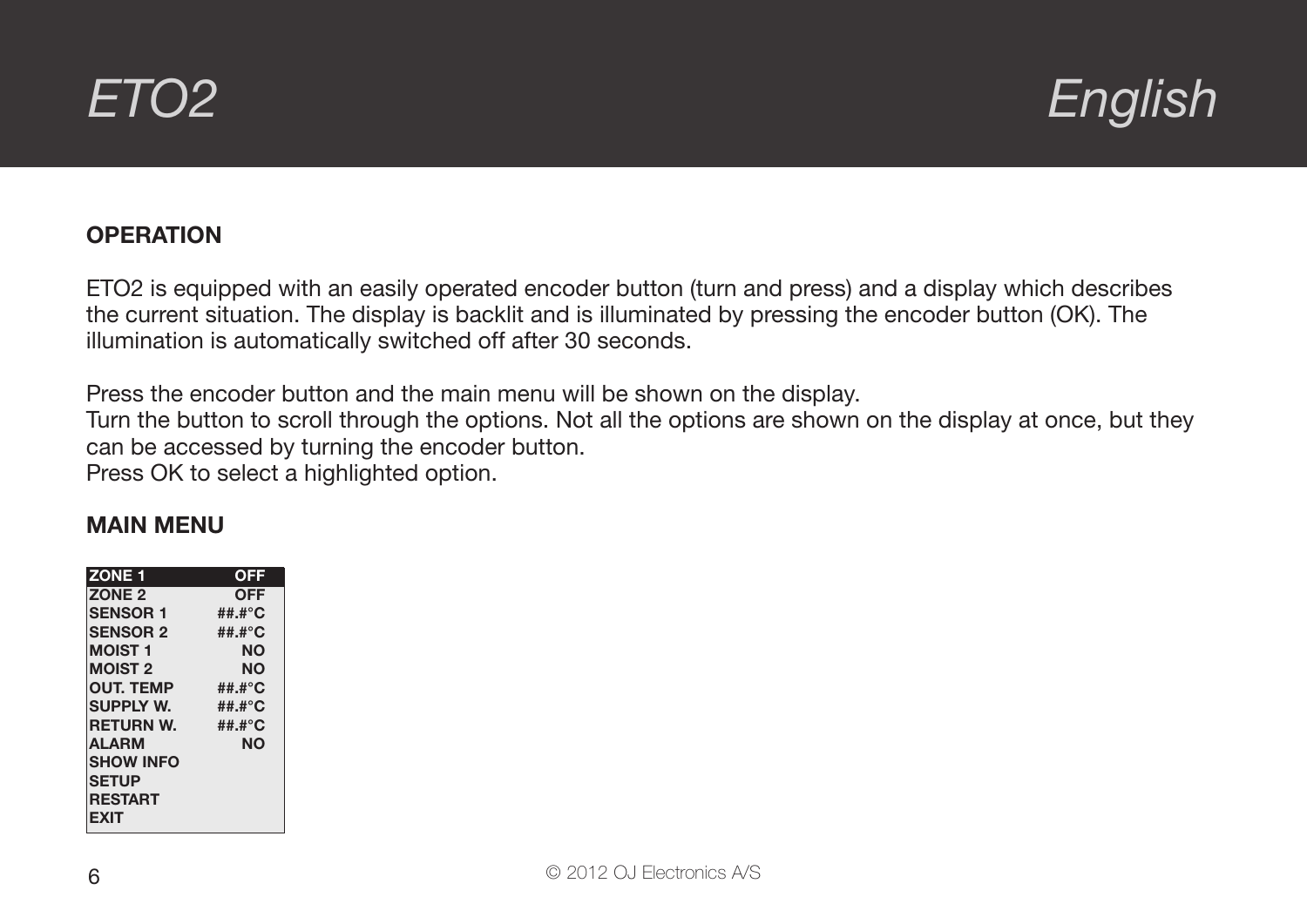



## **DISPLAY TEXTS**

| ZONE <sub>1</sub><br><b>OFF</b>    | Heating zone 1 active (ON) or inactive (OFF)                                                                                           |
|------------------------------------|----------------------------------------------------------------------------------------------------------------------------------------|
| ZONE <sub>2</sub><br><b>OFF</b>    | Heating zone 2 active (ON) or inactive (OFF)                                                                                           |
| <b>SENSOR 1</b><br>##.#°C          | Sensor 1 (heated sensor) core temperature. Applies only when ETOG sensor is<br>connected. NOTE: Not ambient temperature!               |
| <b>SENSOR 2</b><br>##.#°C          | Sensor 2 (heated sensor) core temperature. Applies only when ETOG sensor is<br>connected. NOTE: Not ambient temperature!               |
| <b>MOIST 1</b><br><b>NO</b>        | Sensor 1 moisture status. YES / NO / Blank. Blank will be shown if temperature is<br>above Set Temp or the system is in Afterrun mode. |
| <b>MOIST 2</b><br><b>NO</b>        | Sensor 2 moisture status. YES / NO / Blank. Blank will be shown if temperature is<br>above Set Temp or the system is in Afterrun mode. |
| <b>OUT TEMP</b><br>##.#°C          | Ambient outdoor temperature. Applies only when ETF sensor is connected.                                                                |
| <b>SUPPLY W.</b><br>##.#°C         | Supply water temperature, only waterbased application                                                                                  |
| <b>RETURN W.</b><br>$\#$ # $\#$ °C | Return water temperature, only waterbased application                                                                                  |

© 2012 OJ Electronics A/S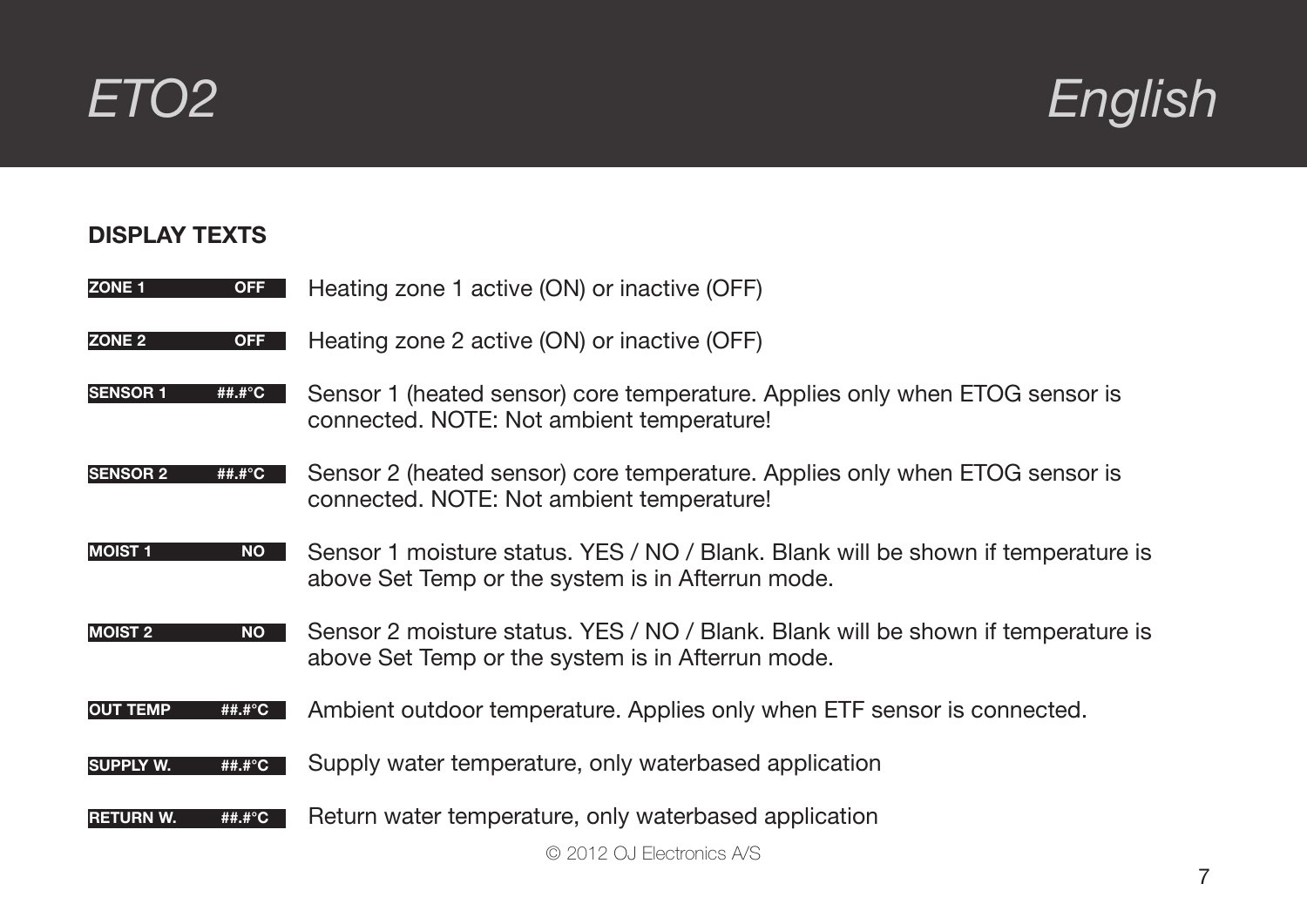



Fault message, fault type will be displayed. Red LED on front of unit will flash. **ALARM NO**

## **APPLICATION INFO**

#### **SHOW INFO**

| <b>E. 1-ZONE</b><br>APP:        | Application type: electric or water-based heating |
|---------------------------------|---------------------------------------------------|
| <b>SW VERSION</b><br>1.00       | Software version                                  |
| <b>ETOG</b><br><b>SENSOR 1</b>  | Sensor type, sensor 1                             |
| <b>SENSOR 2</b><br><b>OFF</b>   | Sensor type, sensor 2                             |
| <b>SENSOR ETF</b><br><b>OFF</b> | ETF sensor connected                              |
| <b>EXIT</b>                     | Return to main menu                               |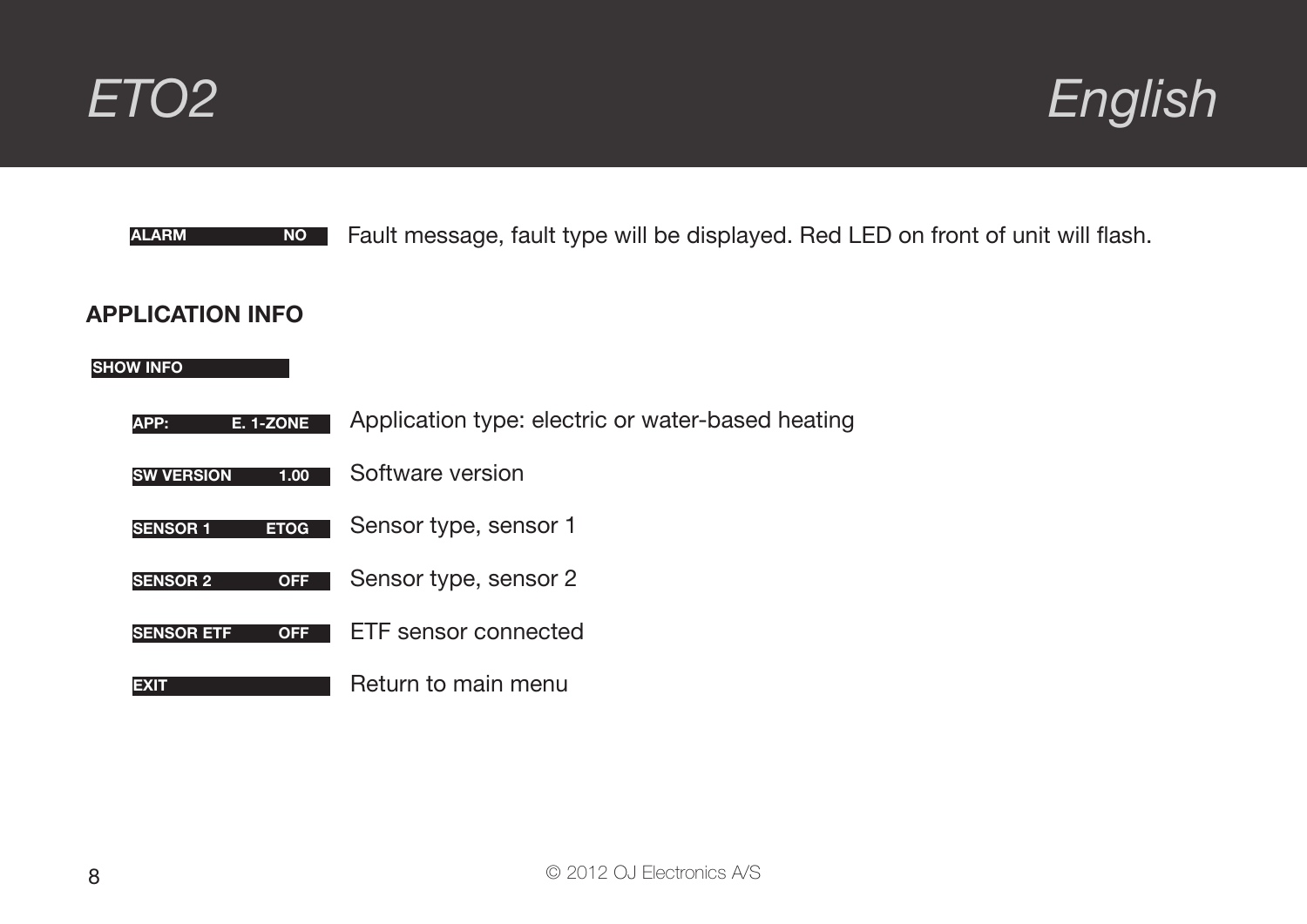



## **SETTINGS**

Please note that incorrect sensor setup may lead to poor or lacking ice and snow melting.

Press OK and a submenu will be shown on the display.

Select the parameter to be set and press OK.

#### **SETUP**

| <b>FORCE HEAT</b><br>OFF  | Manual start of forced heat. Press OK and select ON to start Forced heat.<br>ETO2 controller will heat in the pre-programmed afterrun time, see AFTERRUN<br>1 and $2$ .                                                                                                  |
|---------------------------|--------------------------------------------------------------------------------------------------------------------------------------------------------------------------------------------------------------------------------------------------------------------------|
| <b>SELECT SCALE</b><br>c. | Whether temperature is to be displayed in Celsius (C) or Fahrenheit (F) can be<br>selected here. Select the required scale and press OK. Press OK to return to the<br>SETUP menu.                                                                                        |
| <b>SET TEMP 1</b><br>3.0C | Set temperature for Zone 1: The temperature at which the ice and snow melting<br>system will become active can be set here. The temperature setting can be<br>adjusted from $+50$ / -20 $^{\circ}$ C (122 / -4 $^{\circ}$ F). Set the required temperature and press OK. |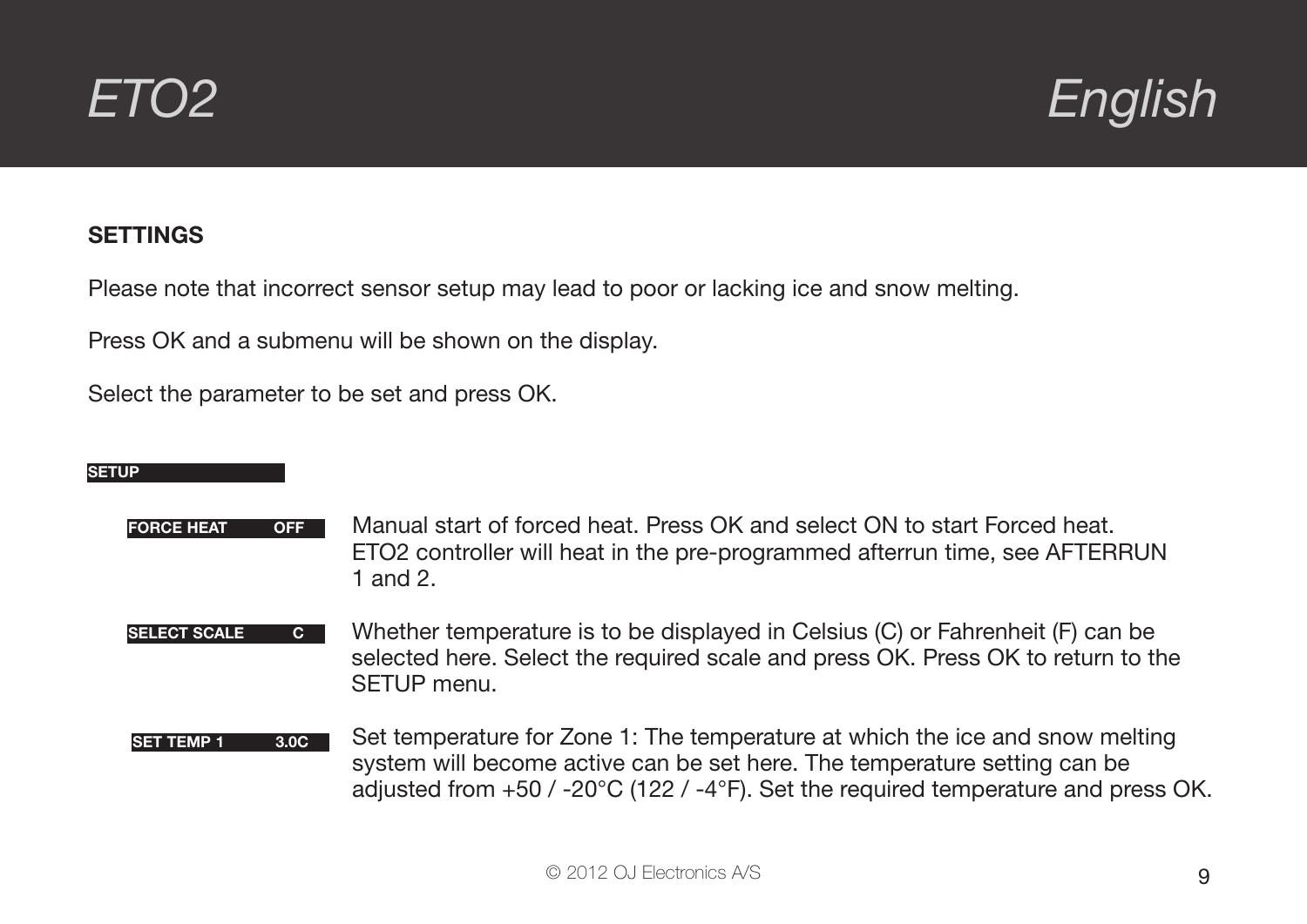# ETO2 English

| <b>SET TEMP 2</b><br>3.0C       | Set temperature for Zone 2: The temperature at which the ice and snow melting<br>system will become active can be set here. The temperature setting can be<br>adjusted from +50 / -20°C (122 / -4°F). Set the required temperature and press OK.                                                                                                            |
|---------------------------------|-------------------------------------------------------------------------------------------------------------------------------------------------------------------------------------------------------------------------------------------------------------------------------------------------------------------------------------------------------------|
| <b>OFF</b><br>OFF TEMP 1        | The lowest operating temperature for Zone 1 can be set here. Below this tempera-<br>ture, the system will enter standby mode. The adjustment range goes down to<br>$-20^{\circ}$ C/OFF ( $-3.9^{\circ}$ F/OFF). OFF = no limit. To change the minimum cut-off tempera-<br>ture, press OK, turn the encoder button to the desired value and confirm with OK. |
| <b>OFF TEMP 2</b><br><b>OFF</b> | The lowest operating temperature for Zone 2 can be set here. The adjustment<br>range goes down to -20 $\degree$ C/OFF (-3.9 $\degree$ F/OFF). OFF = no limit. To change the<br>minimum cut-off temperature, press OK, turn the encoder button to the desired<br>value and confirm with OK.                                                                  |
| <b>AFTERRUN 1</b><br>2:00       | Afterrun time Zone 1: An afterheat duration of between 0 and 18 hours can be set<br>here. The system will continue to provide heat for the specified time after the<br>moisture/temperature signal has been eliminated by a heating cycle. Use the<br>encoder button to set the required afterrun time and press OK.                                        |
| <b>AFTERRUN 2</b><br>2:00       | Afterrun time Zone 2 : An afterheat duration of between 0 and 18 hours can be set<br>here. Use the encoder button to set the required afterrun time and press OK.                                                                                                                                                                                           |
| 0.0C<br><b>OFFSET T1</b>        | Zone 1 temperature can be calibrated here. With ETOG-55 sensor, the temperature                                                                                                                                                                                                                                                                             |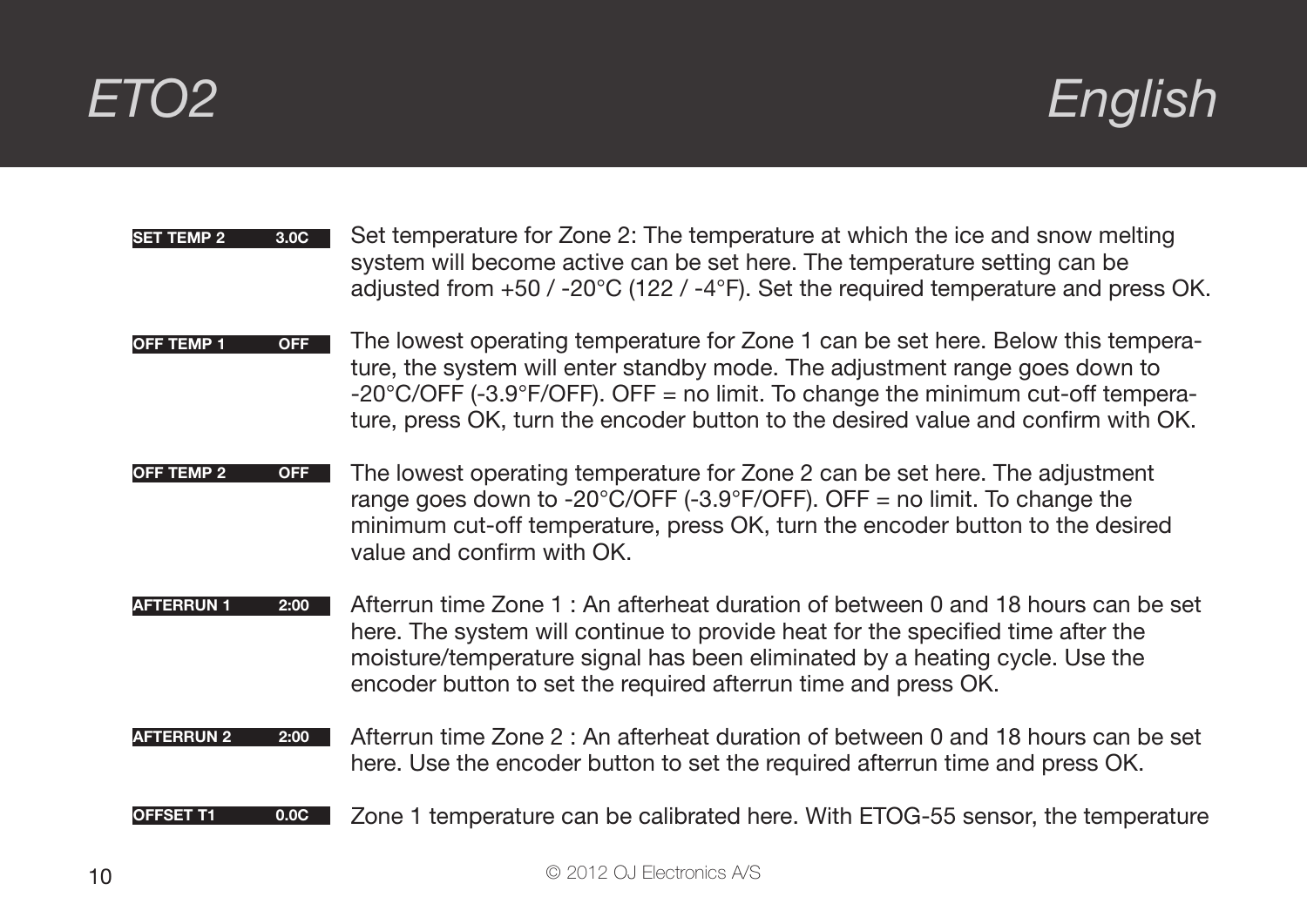

shown on the ETO2 display is always the core temperature of the sensor. For calibration, please see page 13.

- Zone 2 temperature can be calibrated here. With ETOG-55 sensor, the temperature shown on the ETO2 display is always the core temperature of the sensor. For calibration, please see page 13. **OFFSET T2 0.0C**
- Outdoor temperature can be calibrated here. The temperature, recorded by the ETF outdoor sensor, can be adjusted so that the exact temperature is displayed on ETO2. Measure the temperature beside the sensor using a thermometer. Adjust the necessary offset using the encoder button. Press OK. **OFFSET OUT. 0.0C**
- The minimum return water temperature can be set here. Set the required minimum temperature and press OK. This menu option is only available when water-based heating is used. **MIN WATER 5.0C**
- The maximum supply water temperature can be set here. Set the required maximum temperature and press OK. This menu option is only available when water-based heating is used. **MAX WATER 55.0C**
- In auto mode, sensor heating is switched off during periods when snow melting is active. In special options or extreme cold weather the sensor heat can be selected on continuously. Select ON and press OK. **SENSOR HEAT AUTO**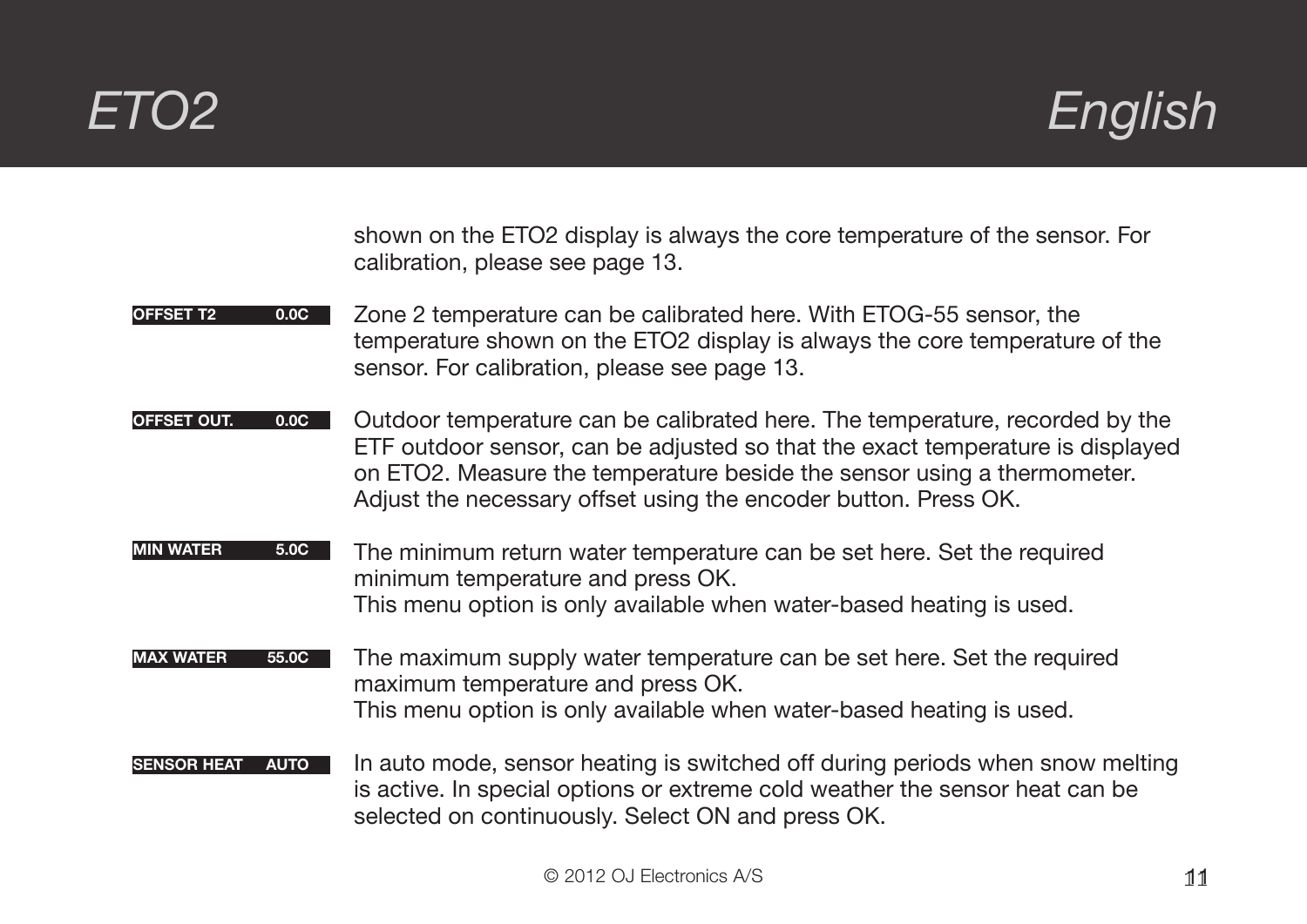

| <b>MOIST CTRL</b><br>ON           | The moist control on sensor can be switched off here. The termostat will only<br>control snow and ice melting after the set temperature, see SET TEMP. Select<br>OFF for switching off the moist control and press OK.<br>$\Delta$ Note that energy consumption/costs will rise with lacking moisture control.                                                                                                                                                                                                                                                |
|-----------------------------------|---------------------------------------------------------------------------------------------------------------------------------------------------------------------------------------------------------------------------------------------------------------------------------------------------------------------------------------------------------------------------------------------------------------------------------------------------------------------------------------------------------------------------------------------------------------|
| <b>NORM</b><br><b>SENSITIVITY</b> | Sensor sensitivity can be adjusted in 5 steps: MIN - LOW - NORM - HIGH -<br>MAX. To change sensitivity, press OK, turn the encoder button to the desired<br>setting and confirm with OK.                                                                                                                                                                                                                                                                                                                                                                      |
| <b>LANGUAGE</b><br><b>ENGLISH</b> | The ETO2 has 4 language options: ENGLISH, GERMAN, POLISH and<br>RUSSIAN. To change the language, press OK. Turn the encoder button to the<br>required language and confirm with OK.<br>(If the wrong language has been set:<br>Press the encoder button to light up the display. Press it again to enter the menu. Scroll all the way<br>down to the bottom, then scroll two steps up and press the button. Scroll all the way down once<br>again, then scroll three steps up and press the button. Scroll to the required language and press the<br>button.) |
| <b>FACTORY RESET</b>              | All ETO2 factory settings can be restored here. Selecting this option deletes all<br>customised settings.                                                                                                                                                                                                                                                                                                                                                                                                                                                     |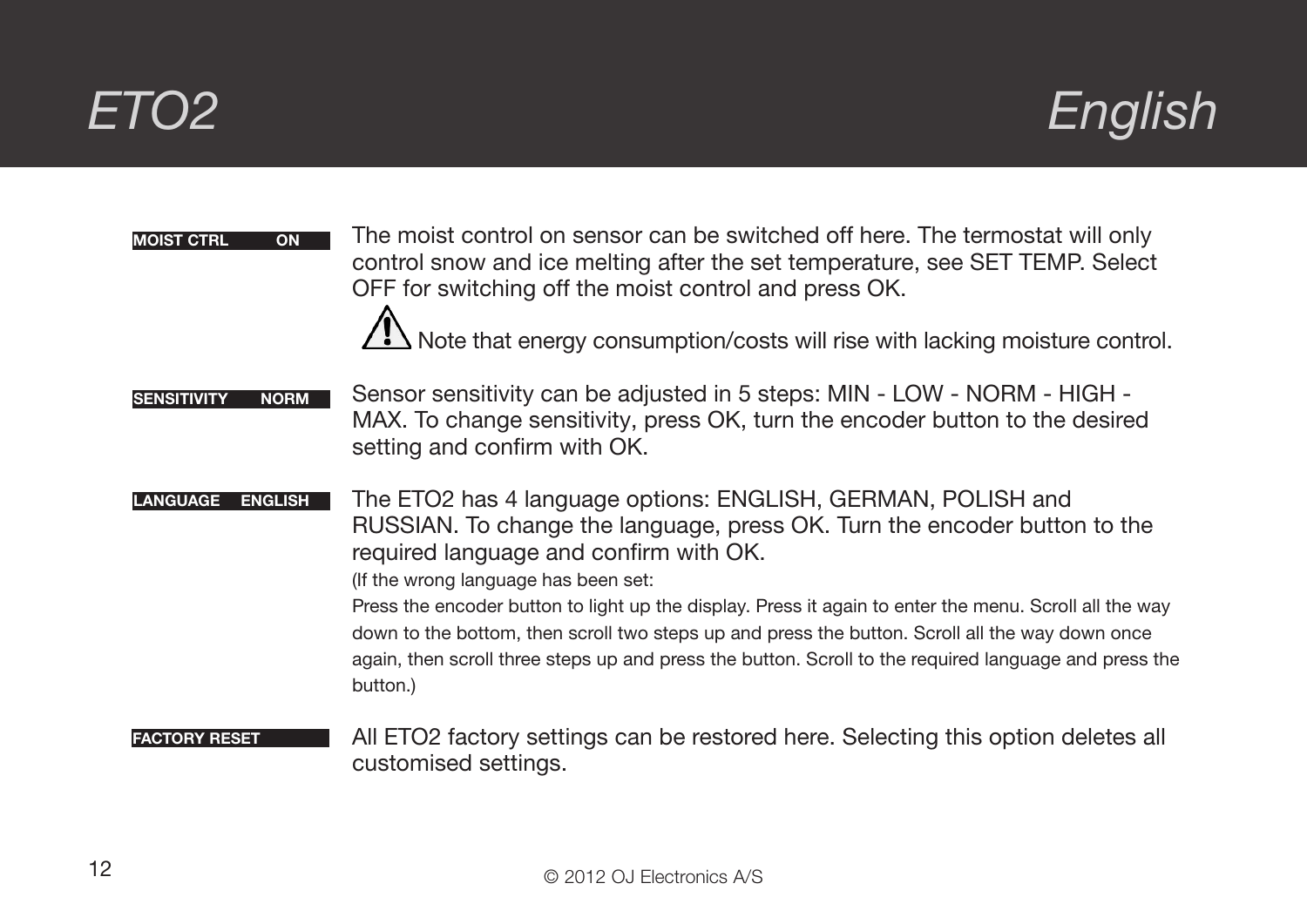

#### **REINSTALL** REINSTALL PASSWORD **XXXX**

Whether setup failure in startup menu, or new hardware connection has been done, The primare setup must be changed in STARTUP menu. Select PASSWORD and turn the encoder button to the factory code (1202) The controller will then return to the startup menu, see STARTUP.

Select this option and press OK to return to the main menu.

## **RESTART**

When changing the settings or require a new process start, the ETO2 can be restarted in this menu.

**EXIT**

**RESTART** Restart operation. Keeping your current settings. The ETO2 will go to the initial status display.

## **OFFSET CALIBRATION**

If it is necessary to calibrate the temperature measured by the ETOG sensor, please follow the steps below:

- 1. Disconnect the sensor from terminals 11 and 12 (sensor heating) of the ETO2.
- 2. Wait a few hours until the sensor has acquired the same temperature as the ground.
- 3. Measure the real ground/sensor temperature and compare it with the temperature shown on the ETO2 display.
- 4. Program the offset for the sensor concerned to match the difference between the two temperatures (displayed/real). Adjust the necessary offset using the encoder button. Press OK.
- 5. Reconnect the sensor to terminals 11 and 12 of the ETO2.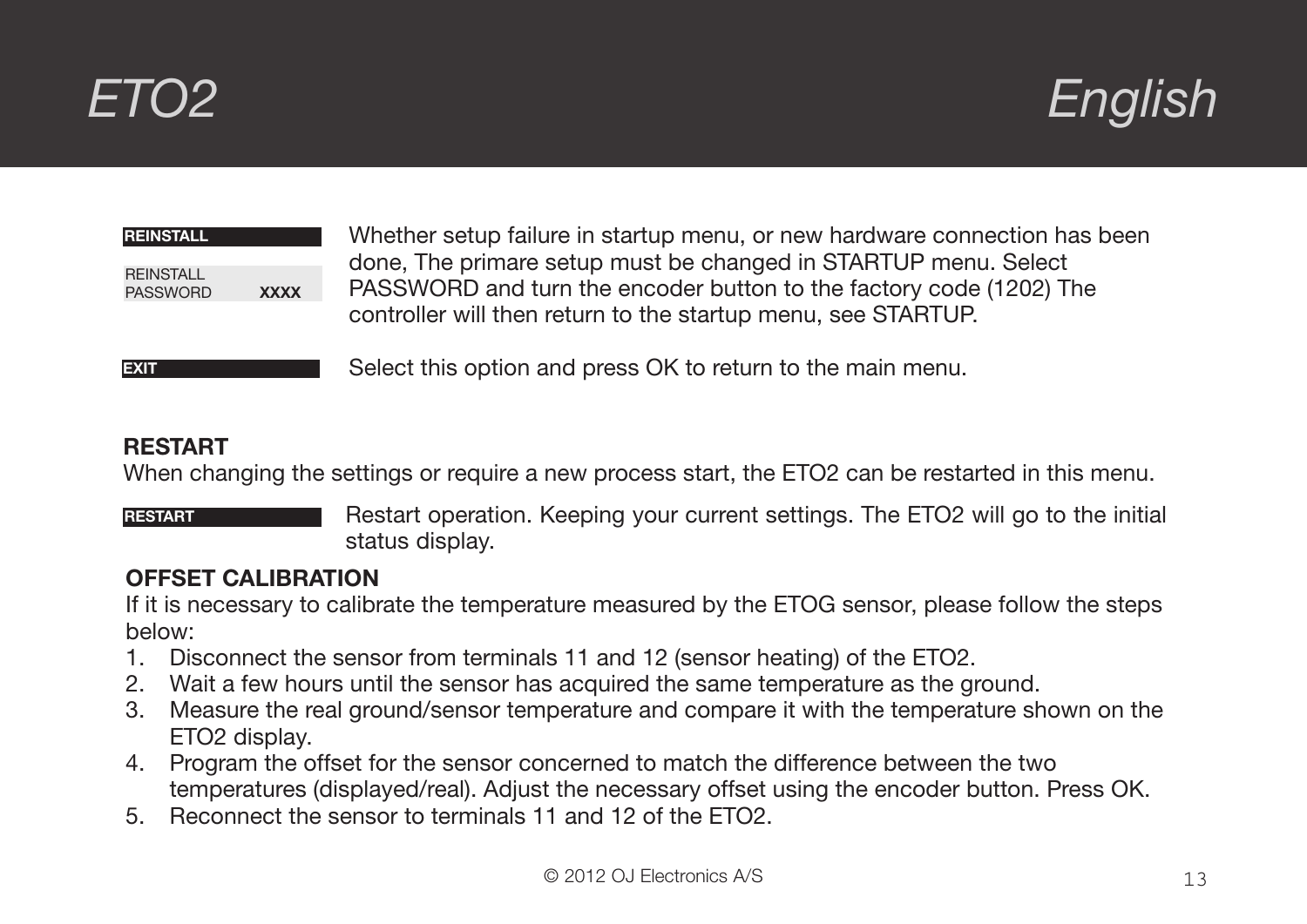# *ETO2*



### **FACTORY SETTINGS**

| <b>SETUP</b>                   | <b>FACTORY SETTINGS</b>       | <b>OWN SETTINGS</b> |
|--------------------------------|-------------------------------|---------------------|
| Application                    | Electric                      |                     |
| Zone 1                         | <b>ETOG</b>                   |                     |
| Zone 2                         | <b>OFF</b>                    |                     |
| Select scale                   | Celsius                       |                     |
| Afterrun time Zone 1           | 2.00 hours                    |                     |
| Afterrun time Zone 2           | 2.00 hours                    |                     |
| Temp. offset Zone 1            | $0.0^{\circ}$ C<br>$/ 0.0$ °F |                     |
| Temp. offset Zone 2            | $0.0^{\circ}$ C<br>$/ 0.0$ °F |                     |
| Temp. offset ETF               | $0.0^{\circ}$ C<br>$/ 0.0$ °F |                     |
| Temperature setpoint Zones 1+2 | $3.0^{\circ}$ C<br>$/37.4$ °F |                     |
| OFF temperature Zones 1+2      | <b>OFF</b>                    |                     |
| Sensor heating Zones 1+2       | <b>AUTO</b>                   |                     |
| Moisture control Zones 1+2     | <b>ON</b>                     |                     |
| Sensitivity Zones 1+2          | <b>NORM</b>                   |                     |
| Min. water temperature         | $5^{\circ}$ C<br>/ 41°F       |                     |
| Max. water temperature         | / 131°F<br>$55^{\circ}$ C     |                     |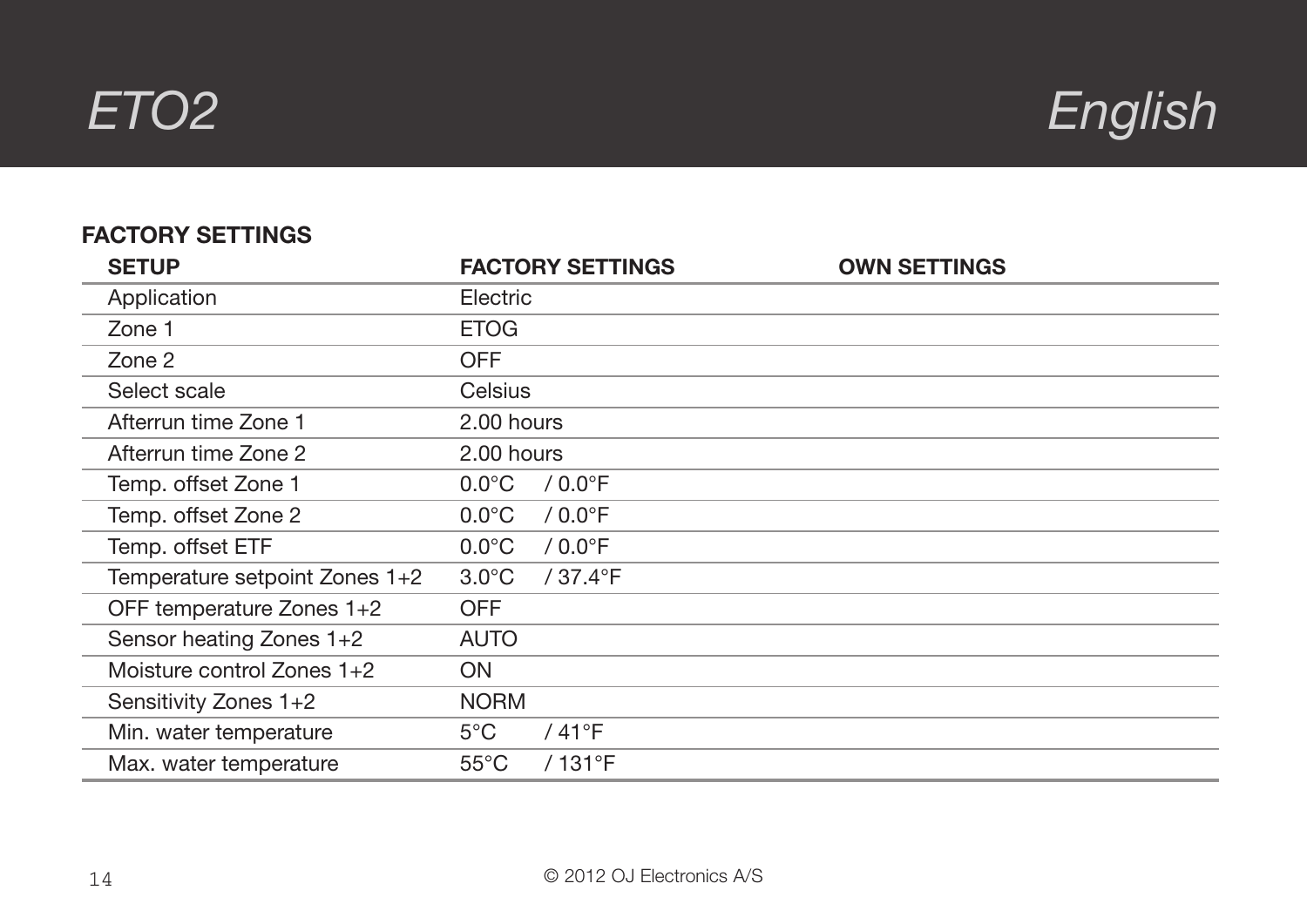



### **TROUBLESHOOTING**

By errors in the snow melting system, it is recommendable to check the setup of the ETO2. Activate the menu by pressing the adjustment knob, press SHOW INFO and readout the programmed application. By errors in the setup, activate REINSTALL with factory code 1202. Check that all connections are placed correctly, and that cables are fastened in the clamps. For more information on FAQ, see our website www.ojelectronics.com / support / FAQ - Snowmelting.

### **Ice/snow does not melt**

• **Does the display show HEAT ON in zone 1 / 2?**

### **YES:**

- o Wait 1-2 hours.
- o Check under the snow, if the snow is beginning to melt the system is OK.
- o Check heating cables for defects, bad connections, incorrect connections.
- o It is too cold for snow melting (power/m2) or undersized heating cables/ water heating system.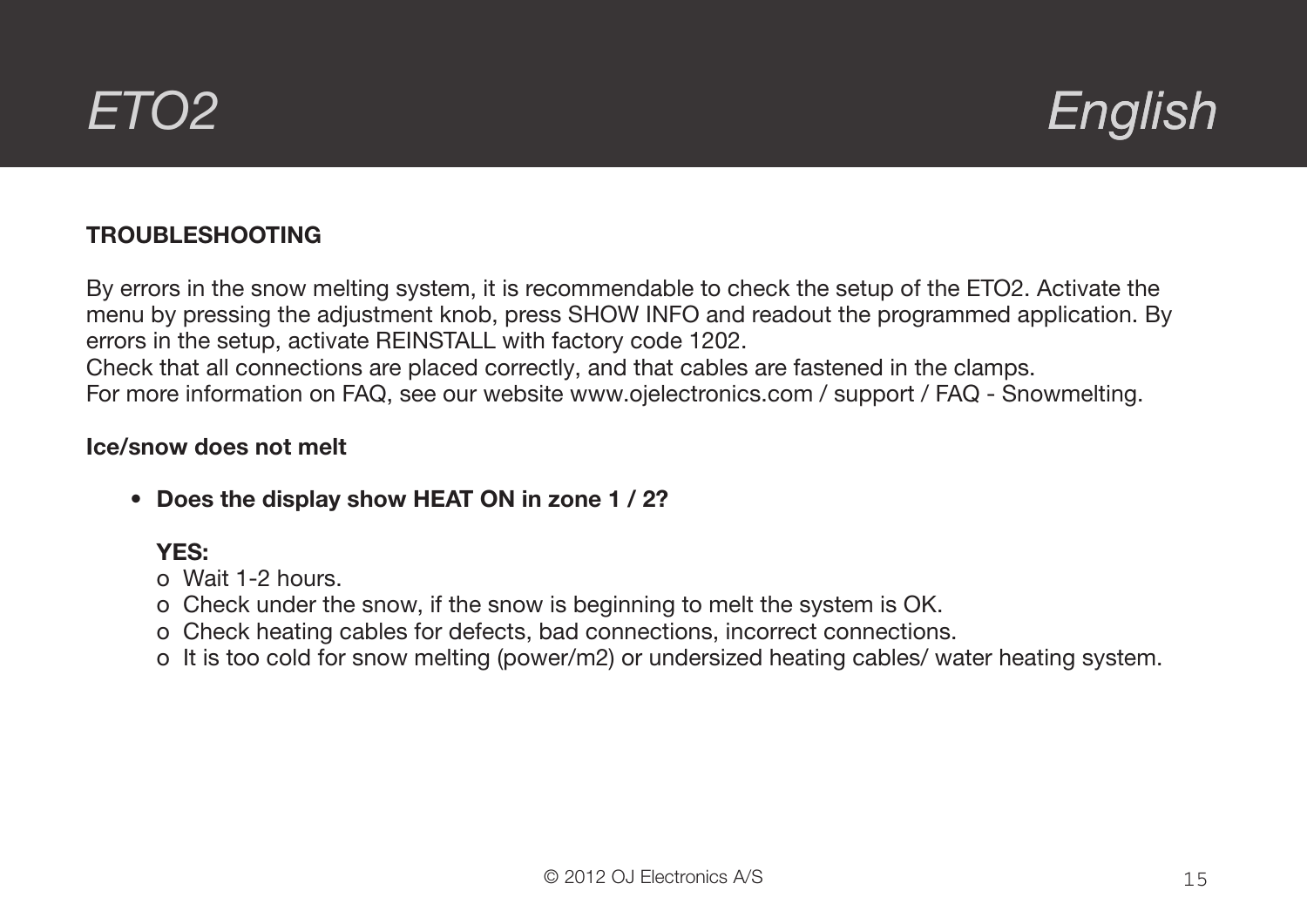



### • **Does the display show HEAT ON in zone 1 / 2?**

### **NO:**

- o The temperature is higher than SET TEMP. Adjust SET TEMP to higher temperature.
- o The snow around the ground sensor is melting/drifting snow has exposed the sensor. AFTERRUN time must be increased. Alternatively, FORCED HEAT can be activated.
- o Igloo effect around the sensor. The ground sensor has melted an insulated hollow under the snow. Activate FORCED HEAT or, alternatively, set MOIST SENSOR to OFF.
- o The temperature is lower than the OFF TEMP setting. Depending on dimensioning, the system has a lower temperature limit, at which the system can melt the snow. Try melting the snow with FORCE HEAT, before OFF TEMP is changed.

### **The heat does not shut off after ice/snow melting**

- o Afterrun time is too long reduce AFTERRUN time and activate RESTART in the menu.
- o Moisture detection in the ETOG/ETOR sensor is turned off set MOIST CTRL to ON in the menu.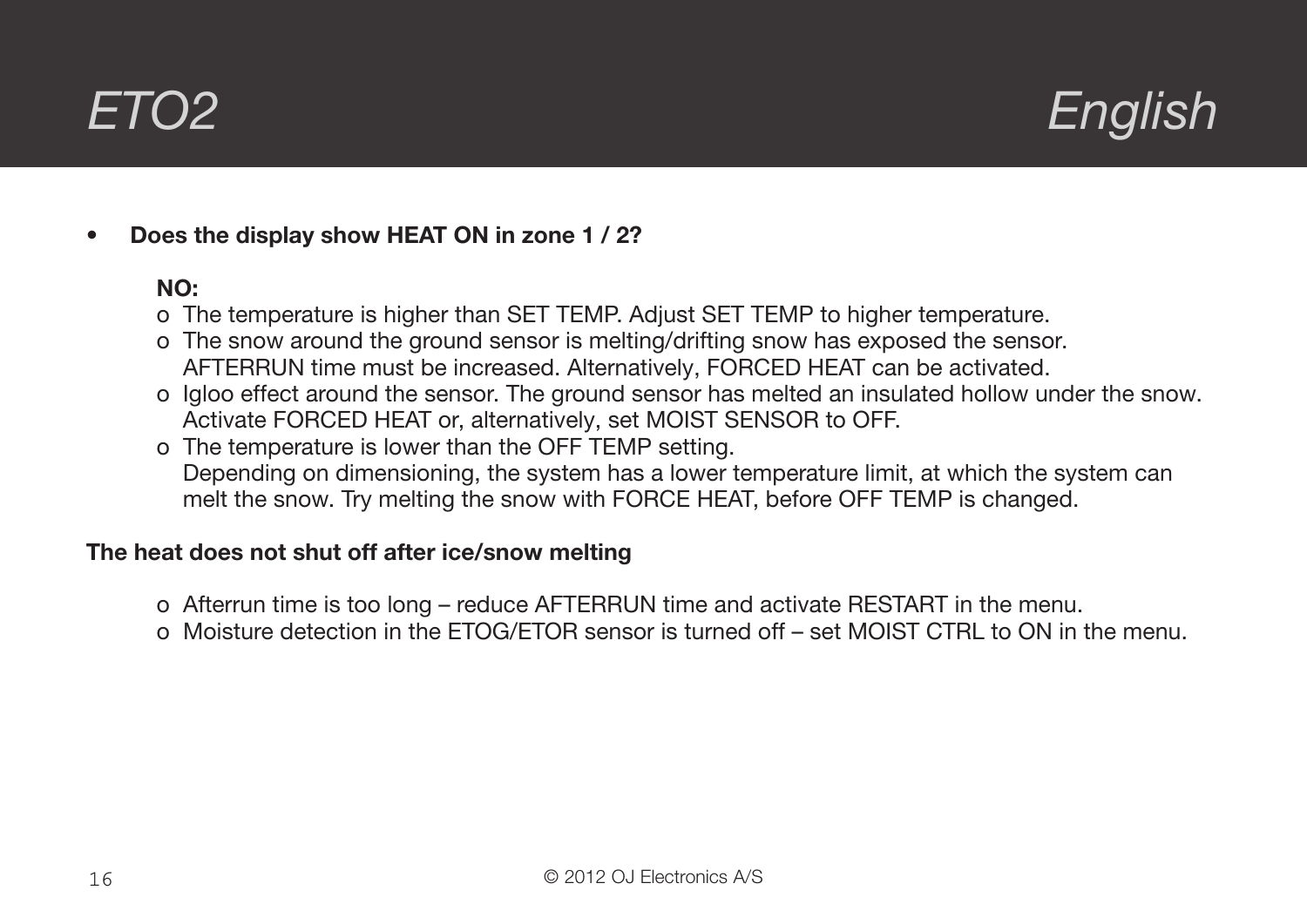

If the ALARM button flashes red, one of the following errors has occurred. This can be displayed under the menu: ALARM.

- **"RETURN TEMP LOW"** Water temperature on return pipe is too low.
- **"SUPPLY TEMP HIGH"** Water temperature on supply pipe is too high.
- **"RETURN SENSOR"** Return sensor defective.
- **"SUPPLY SENSOR"** Supply sensor defective.
- **"TEMP SENSOR 1"** Temperature sensor in ground or roof sensor 1 defective.
- **"TEMP SENSOR 2"** Temperature sensor in ground or roof sensor 1 defective.
- **"OUTDOOR SENSOR"** Outdoor sensor defective.
- **"SENSOR HEATER"** Short circuit of heating element in ground or roof sensor.
- **"FROST PROTECT"** Active frost protection due to low return temperature (waterbased systems only)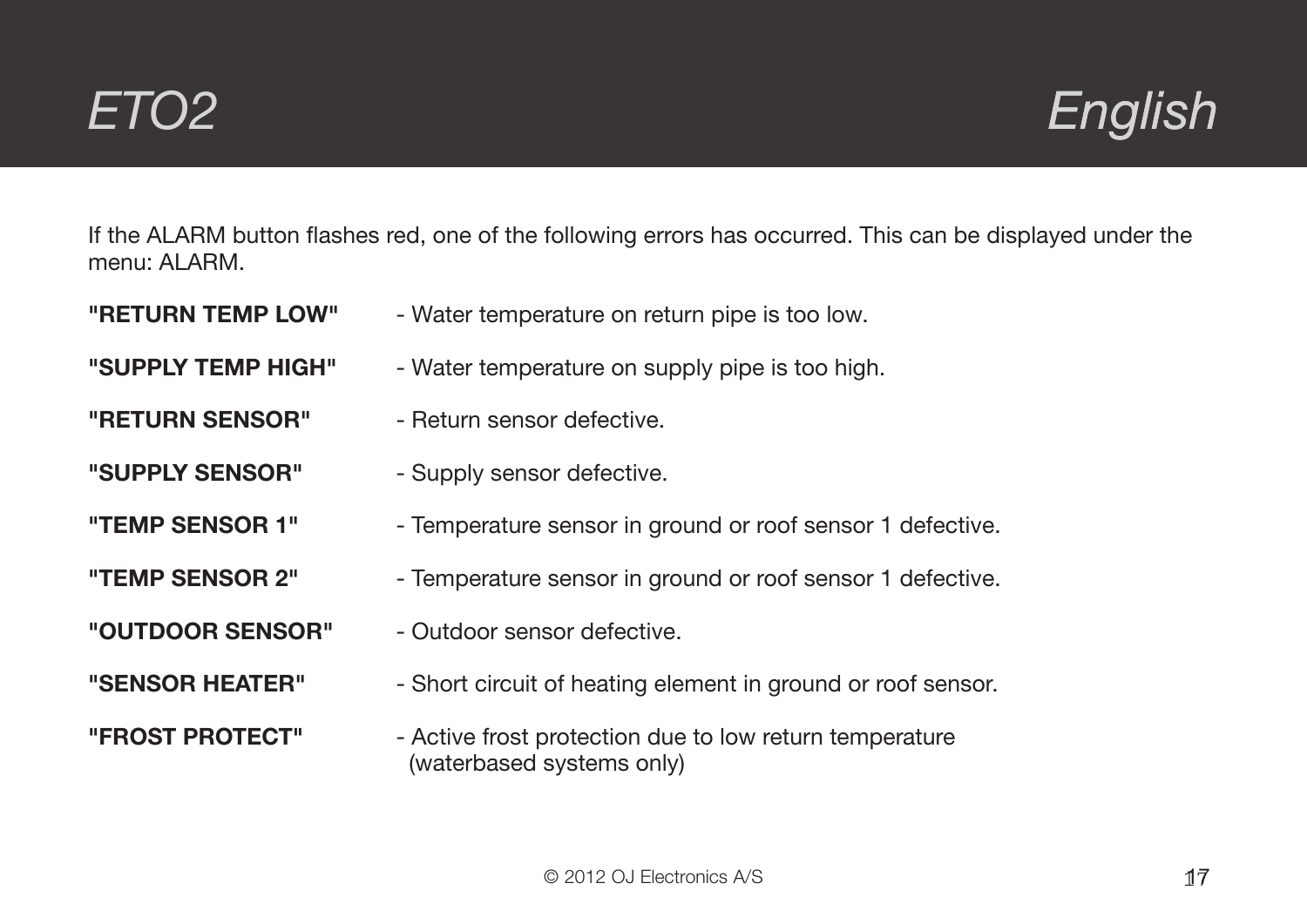# **INHALT**

|  |  |  |  |  |  |  |  |  |  |       | - 18 |
|--|--|--|--|--|--|--|--|--|--|-------|------|
|  |  |  |  |  |  |  |  |  |  |       | - 19 |
|  |  |  |  |  |  |  |  |  |  |       | -20  |
|  |  |  |  |  |  |  |  |  |  |       |      |
|  |  |  |  |  |  |  |  |  |  |       |      |
|  |  |  |  |  |  |  |  |  |  |       |      |
|  |  |  |  |  |  |  |  |  |  |       |      |
|  |  |  |  |  |  |  |  |  |  | Seite | - 25 |
|  |  |  |  |  |  |  |  |  |  | Seite | - 29 |
|  |  |  |  |  |  |  |  |  |  | Seite | - 31 |
|  |  |  |  |  |  |  |  |  |  | Seite | - 32 |
|  |  |  |  |  |  |  |  |  |  |       | 69   |

# **WORTLISTE**

| Zone 1, 2:          | Unabhängige Heizzonen, in welchen Eis und Schnee geschmolzen werden soll.       |
|---------------------|---------------------------------------------------------------------------------|
| Drehcodierschalter: | Dreh- und Druckknopf zum einfachen Konfigurieren der Einstellungen.             |
| ETOG-55:            | Bodenfühler zur Erfassung von Feuchtigkeit und Temperatur.                      |
| <b>ETOR-55:</b>     | Dachrinnenfühler zur Erfassung von Feuchtigkeit                                 |
| ETF-744/99:         | Außenfühler zur Temperaturerfassung.                                            |
| $Y/\Delta$ :        | Erweiterte 2-Stufen-Schaltung der Elektroheizanlage.                            |
| Nachheizung:        | Der von der Anlage für eine vorgegebene Dauer verlängerte Heizvorgang, nach dem |
|                     | das Feuchtigkeits-/Temperatursignal während eines Heizvorgangs verschwindet.    |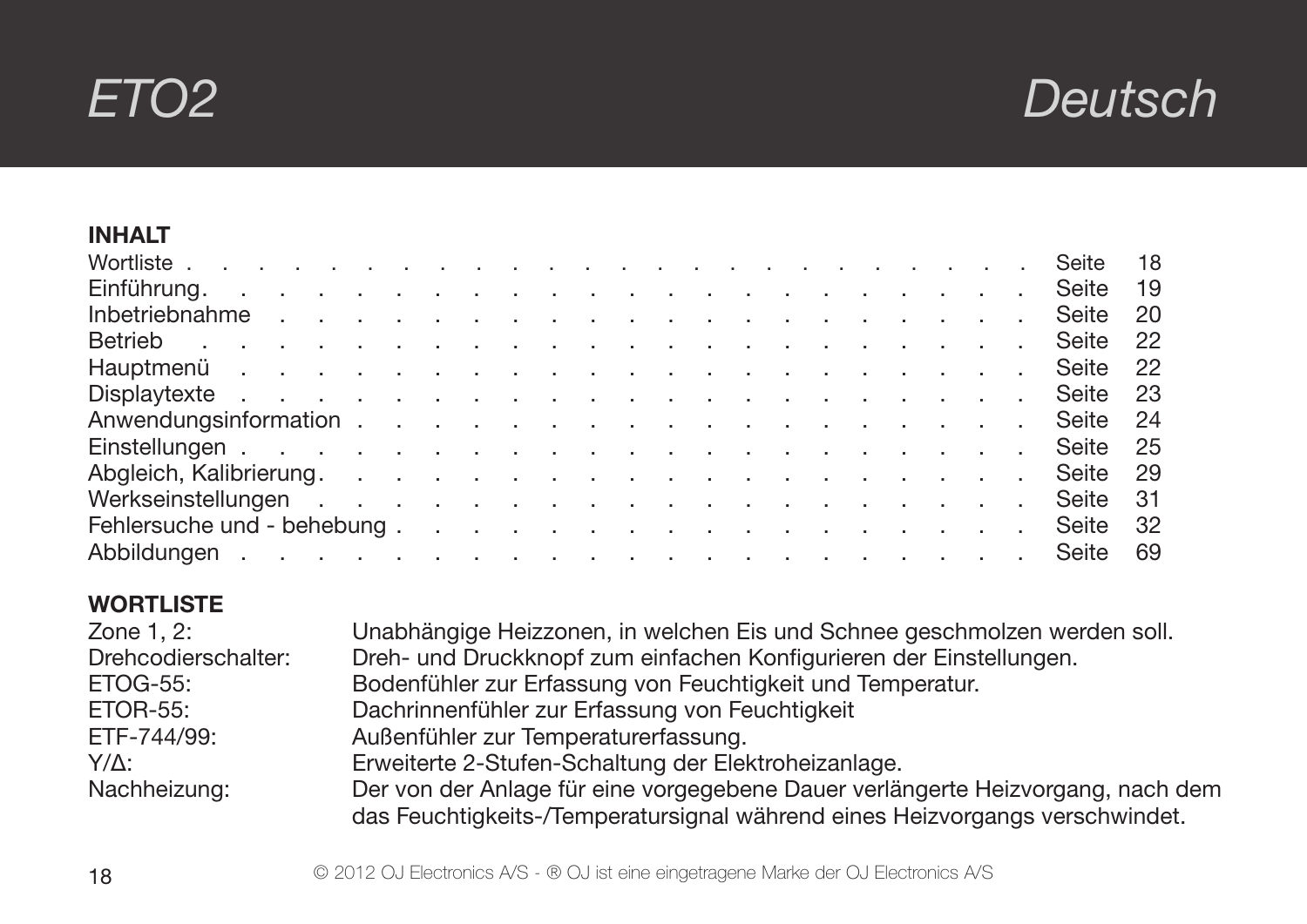



# **EINFÜHRUNG**

Typ ETO2 ist ein elektronischer Regler zur vollautomatischen, wirtschaftlichen Eis- und Schneeschmelze in Außenbereichen und Dachrinnen. Eis bildet sich bei einer bestimmten Konstellation von niedriger Temperatur und Feuchtigkeit. ETO2 erfasst sowohl die Temperatur als auch die Feuchtigkeit, und die Heizanlage wird nur, wenn durch beide Parameter ein mögliches Vorkommen von Schnee oder Eis angezeigt wird, aktiviert.

Ein einfach bedienbarer Drehcodierschalter und ein hinterleuchtetes Display gewährleisten eine schnelle und problemlose Konfiguration und die simple Anzeige von Temperatur, Betriebszustand, usw.

ETO2 eignet sich zur Steuerung von elektrischen Heizkabeln in 1 oder 2 Zonen. Verfügt auch über erweiterte 2-Stufen-Ausgangsschaltung für wirtschaftlichen Betrieb.

Im Hydronik-Modus sorgt der Vorlauffühler bei aktiver Anlage für die Aufrechterhaltung der vorgegebenen Wasservorlauftemperatur. Bei Heizbedarf wird die Umlaufpumpe aktiviert und das Ventil zur Stabilisierung der Anlage für 1 Minute 20 % geöffnet. Danach wird die Hauptpumpe aktiviert.

Besteht kein Schmelzbedarf, wird die Umlaufpumpe von der Anlage alle 15 Minuten für jeweils 1 Minute aktiviert, um zu kontrollieren, ob die Wasserrücklauftemperatur unter die erforderliche "Leerlauftemp." gesunken ist. Ist dies der Fall, wird die Anlage voll aktiviert, um die Wasserrücklauftemperatur auf das erforderliche Niveau anzuheben.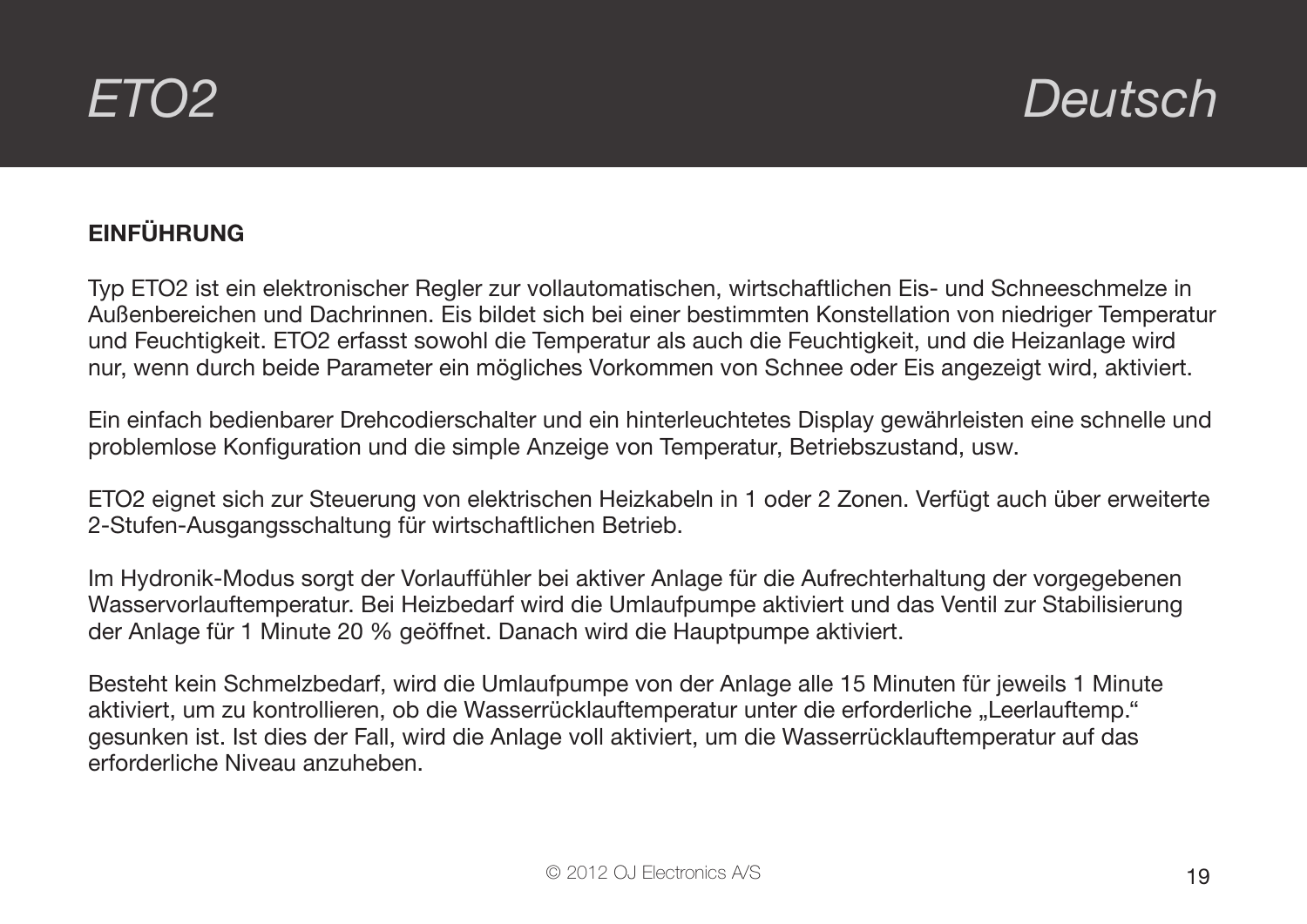

### **INBETRIEBNAHME**

| LANGUAGE:      |  |
|----------------|--|
| <b>ENGLISH</b> |  |
| <b>DEUTSCH</b> |  |
| <b>POLSKI</b>  |  |
| <b>РУССКИЙ</b> |  |

Beim erstmaligen Einschalten von ETO2 ist die Sprache festzulegen. Den Drehcodierschalter drehen, bis die gewünschte Sprache hervorgehoben wird. Dann die Wahl durch Drücken des Drehcodierschalters bestätigen.

| <b>SELECT SCALE:</b> |  |
|----------------------|--|
| <b>CELCIUS</b>       |  |
| <b>FAHRENHEIT</b>    |  |
|                      |  |

Danach Celsius oder Fahrenheit als Maßeinheit wählen. Den Drehcodierschalter drehen, bis die gewünschte Temperaturskala farblich hervorgehoben wird. Den Drehcodierschalter drücken um die Einstellung zu bestätigen.

| <b>SENSOR 1:</b> |  |
|------------------|--|
| <b>ETOG</b>      |  |
| <b>ETOR</b>      |  |
|                  |  |

Am Display wird SENSOR 1 angezeigt, wonach der an Eingang 1 angeschlossene Fühlertyp eingestellt werden kann: ETOG: Bodenfühler

ETOR: Dachrinnenfühler + Außenfühler

Den Drehcodierschalter drücken um die Einstellung zu bestätigen.

| <b>SENSOR 2:</b> |  |
|------------------|--|
| <b>OFF</b>       |  |
| <b>ETOG</b>      |  |
| <b>ETOR</b>      |  |

Am Display wird jetzt SENSOR 2 angezeigt, wonach der an Eingang 2 angeschlossene Fühlertyp eingestellt werden kann. Ist kein Fühler an Eingang 2 angeschlossen, ist OFF einzustellen.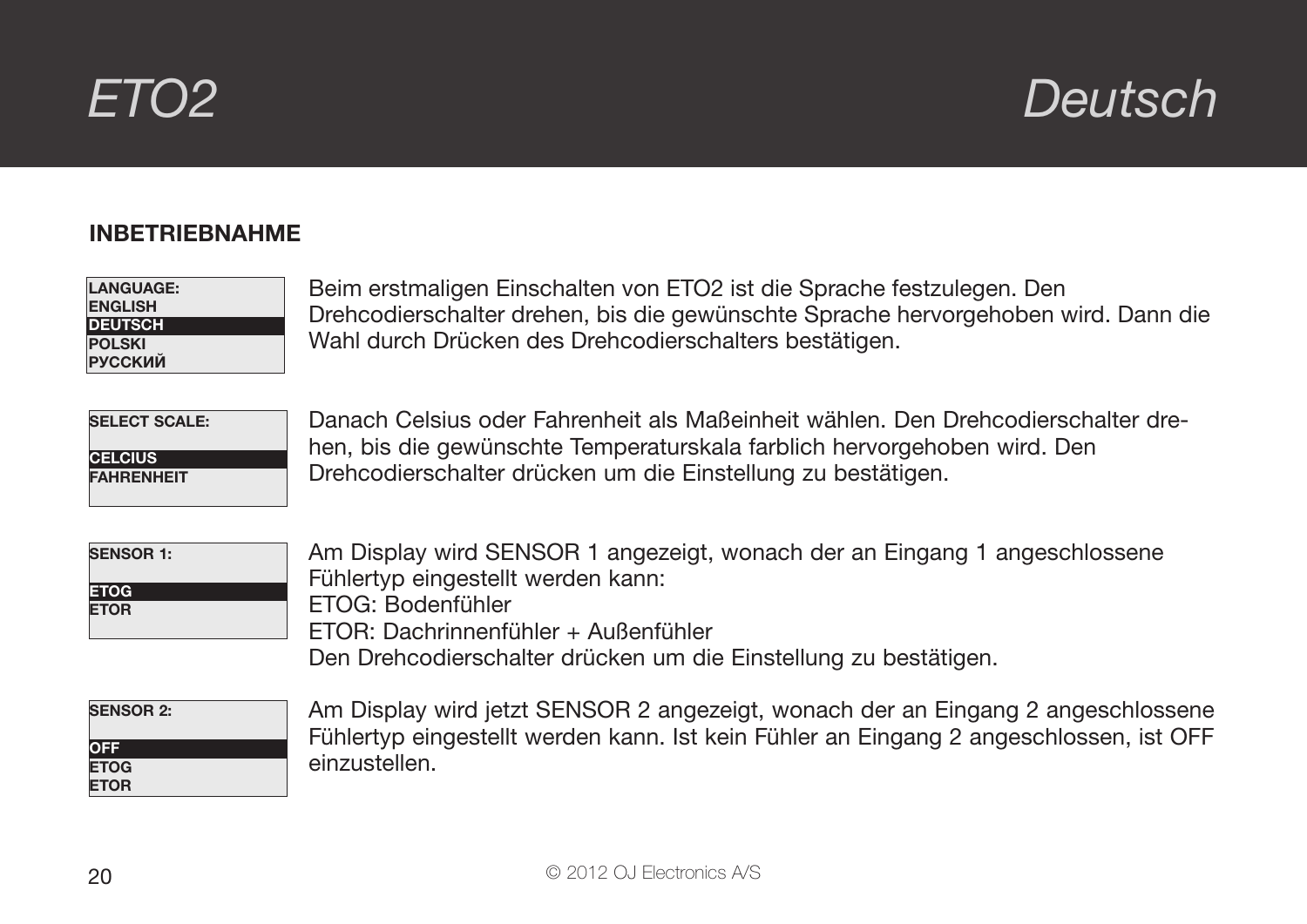

| <b>OUTDOOR SENSOR:</b> |  |
|------------------------|--|
| <b>OFF</b>             |  |
| ETF                    |  |

Einzustellen, wenn Außenfühler ETF an die Klemmen 31-32 angeschlossen ist. Ist kein ETF-Fühler angeschlossen, ist OFF einzustellen. Den Drehcodierschalter zur Bestätigung drücken.

| <b>APPLICATION:</b>    |  |
|------------------------|--|
| <b>ELECTRIC 1-ZONE</b> |  |
| <b>ELECTRIC 2-ZONE</b> |  |
| <b>ELECTRIC 2-STEP</b> |  |
| <b>WATER BASED</b>     |  |

Den Drehcodierschalter auf den gewünschten Anwendungstyp drehen und durch Drücken bestätigen.<br>
ELFCTPIC ELECTRIC 1-ZONE: 1-Zonen-Elektroheizungsregelung. ELECTRIC 2-ZONE: Individuelle 2-Zonen-Elektroheizungsregelung.

ELECTRIC 2-STEP: Erweiterte 2-Stufen-Elektroheizungsregelung (Y/Δ ) für eine Zone. WATERBASED: Wasserbasierte 1-Zonen-Heizungsregelung

Die zutreffende Option wählen und durch Drücken bestätigen. Die Anlage ist jetzt eingestellt und beginnt den vollautomatischen Betrieb gemäß dem vorkonfigurierten Standardprogramm, siehe WERKSEINSTEL-LUNGEN. Alternative Einstellungen können ebenfalls vorgenommen werden, siehe EINSTELLUNGEN.

| ZONE 1 HEAT    | OFF        |
|----------------|------------|
| ZONE 2 HEAT    | <b>OFF</b> |
| AFTERRUN 1     | 0.00       |
| AFTERRUN 2     | 0.00       |
| <b>STANDBY</b> | <b>OFF</b> |

Betriebszustand und Nachheizungsdaten für die Zonen 1 und 2 werden jetzt am Display angezeigt.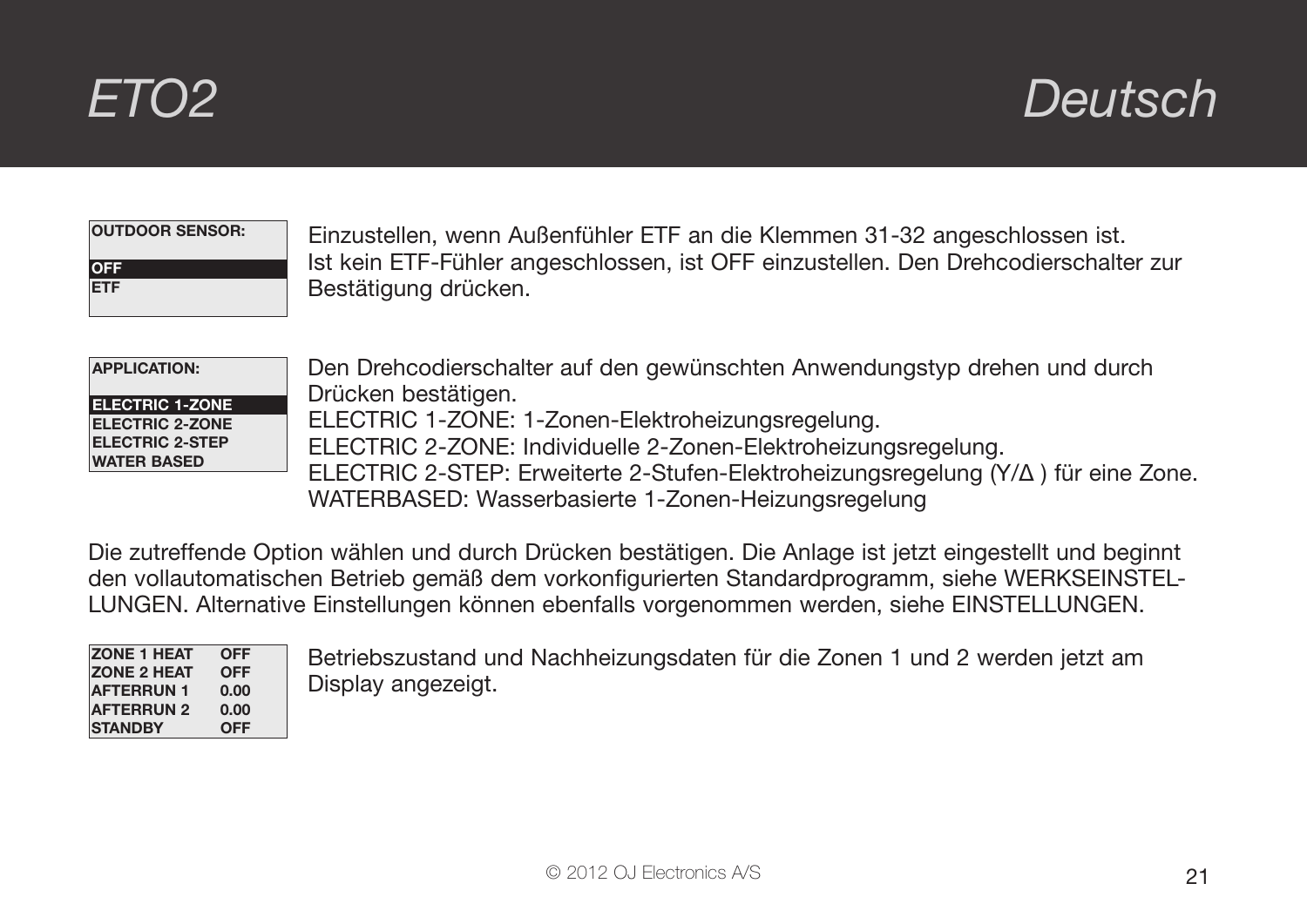



### **BETRIEB**

ETO2 ist mit einem einfach bedienbaren Drehcodierschalter (Dreh- und Druckknopf) und einem die aktuelle Situation anzeigenden Display ausgestattet. Das Display ist hinterleuchtet und wird durch Drücken des Drehcodierschalters aktiviert. Das Schirmbild erlischt automatisch nach 30 Sekunden.

Den Drehcodierschalter drücken um das Hauptmenü am Display anzuzeigen.

Den Knopf drehen um die Optionen durchzuscrollen. Nicht alle Optionen werden gleichzeitig angezeigt, sind aber durch Drehen des Drehcodierschalters zugänglich.

Die Auswahl einer farblich hervorgehobenen Option zur Bestätigung drücken.

## **HAUPTMENÜ**

| ZONE <sub>1</sub> | OFF       |
|-------------------|-----------|
| ZONE <sub>2</sub> | OFF       |
| <b>SENSOR 1</b>   | ##.#°C    |
| <b>SENSOR 2</b>   | ##.#°C    |
| <b>MOIST1</b>     | <b>NO</b> |
| <b>MOIST 2</b>    | <b>NO</b> |
| <b>OUT, TEMP</b>  | ##.#°C    |
| <b>SUPPLY W.</b>  | ##.#°C    |
| <b>RETURN W.</b>  | ##.#°C    |
| <b>ALARM</b>      | <b>NO</b> |
| <b>SHOW INFO</b>  |           |
| <b>SETUP</b>      |           |
| <b>RESTART</b>    |           |
| <b>EXIT</b>       |           |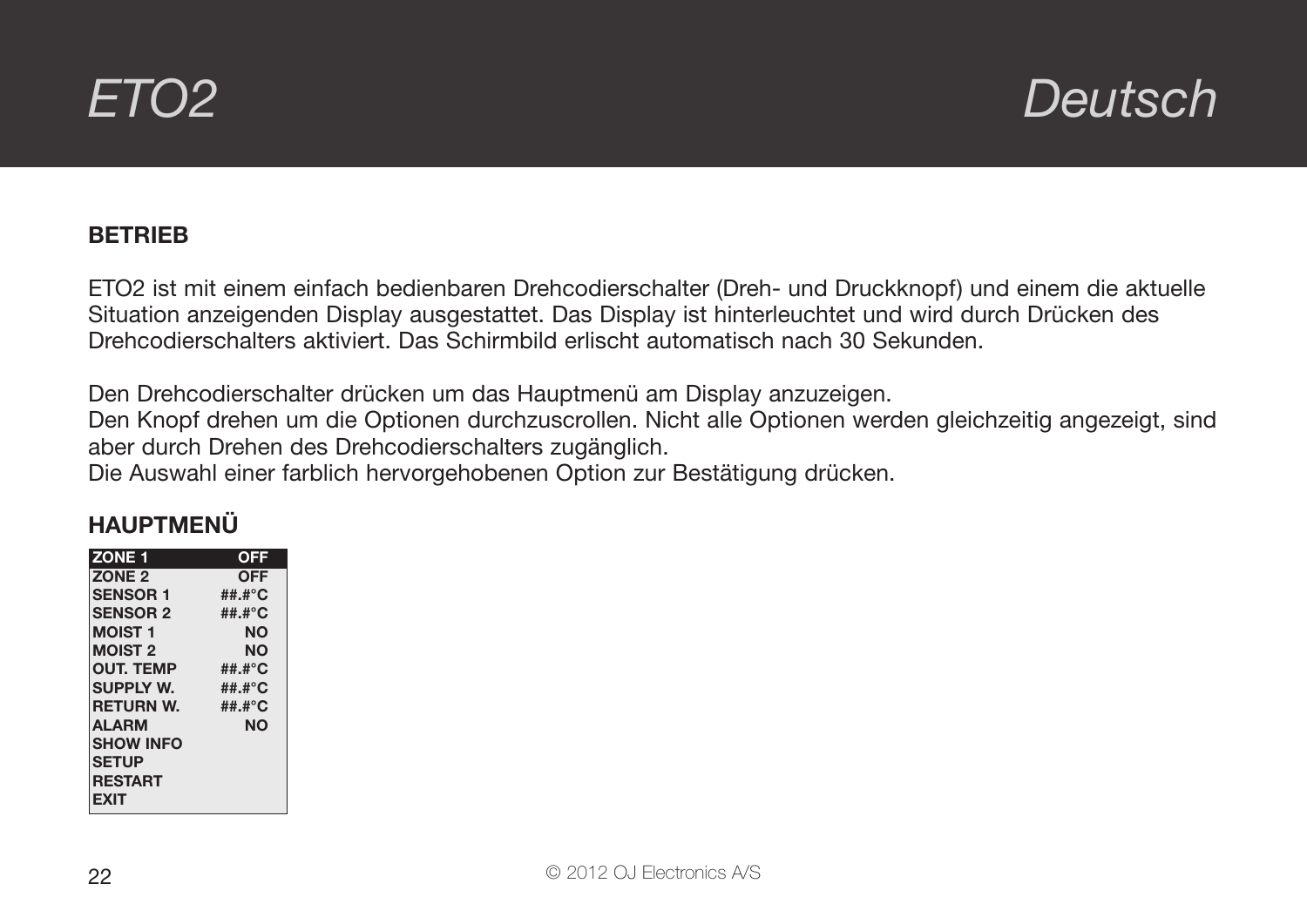## **DISPLAYTEXTE**

| ZONE <sub>1</sub><br><b>OFF</b>     | Heizzone 1 aktiv (ON) oder inaktiv (OFF)                                                                                                                                       |
|-------------------------------------|--------------------------------------------------------------------------------------------------------------------------------------------------------------------------------|
| ZONE <sub>2</sub><br><b>OFF</b>     | Heizzone 2 aktiv (ON) oder inaktiv (OFF)                                                                                                                                       |
| <b>SENSOR 1</b><br>##.# $\degree$ C | Fühler-1-Kerntemperatur des beheizten Fühlers, nur gültig bei zugeordnetem/installier-<br>tem ETOG-Fühler. HINWEIS: Nicht die Umgebungstemperatur!                             |
| <b>SENSOR 2</b><br>## #°C           | Fühler-2-Kerntemperatur des beheizten Fühlers, nur gültig bei zugeordnetem/installier-<br>tem ETOG-Fühler. HINWEIS: Nicht die Umgebungstemperatur!                             |
| <b>MOIST 1</b><br><b>NO</b>         | Fühler-1-Feuchtigkeitszustand. "YES / NO / Blank". "Blank" wird angezeigt, wenn die<br>Temperatur über der Sollwerttemp. liegt oder die Anlage sich im Nachheizmodus befindet. |
| <b>MOIST 2</b><br><b>NO</b>         | Fühler-1-Feuchtigkeitszustand. "YES / NO / Blank". "Blank" wird angezeigt, wenn die<br>Temperatur über der Sollwerttemp. liegt oder die Anlage sich im Nachheizmodus befindet. |
| <b>OUT TEMP</b><br>##.#°C           | Außentemperatur, nur gültig bei zugeordnetem/installierten ETF-Fühler.                                                                                                         |
| <b>SUPPLY W.</b><br>##.#°C          | Vorlauftemperatur, nur wasserbasierte Anwendung                                                                                                                                |
| <b>RETURN W.</b><br>##.#°C          | Rücklauftemperatur, nur wasserbasierte Anwendung                                                                                                                               |
| <b>ALARM</b><br><b>NO</b>           | Störmeldung, Fehlertyp wird angezeigt. Rote LED auf der Front blinkt.                                                                                                          |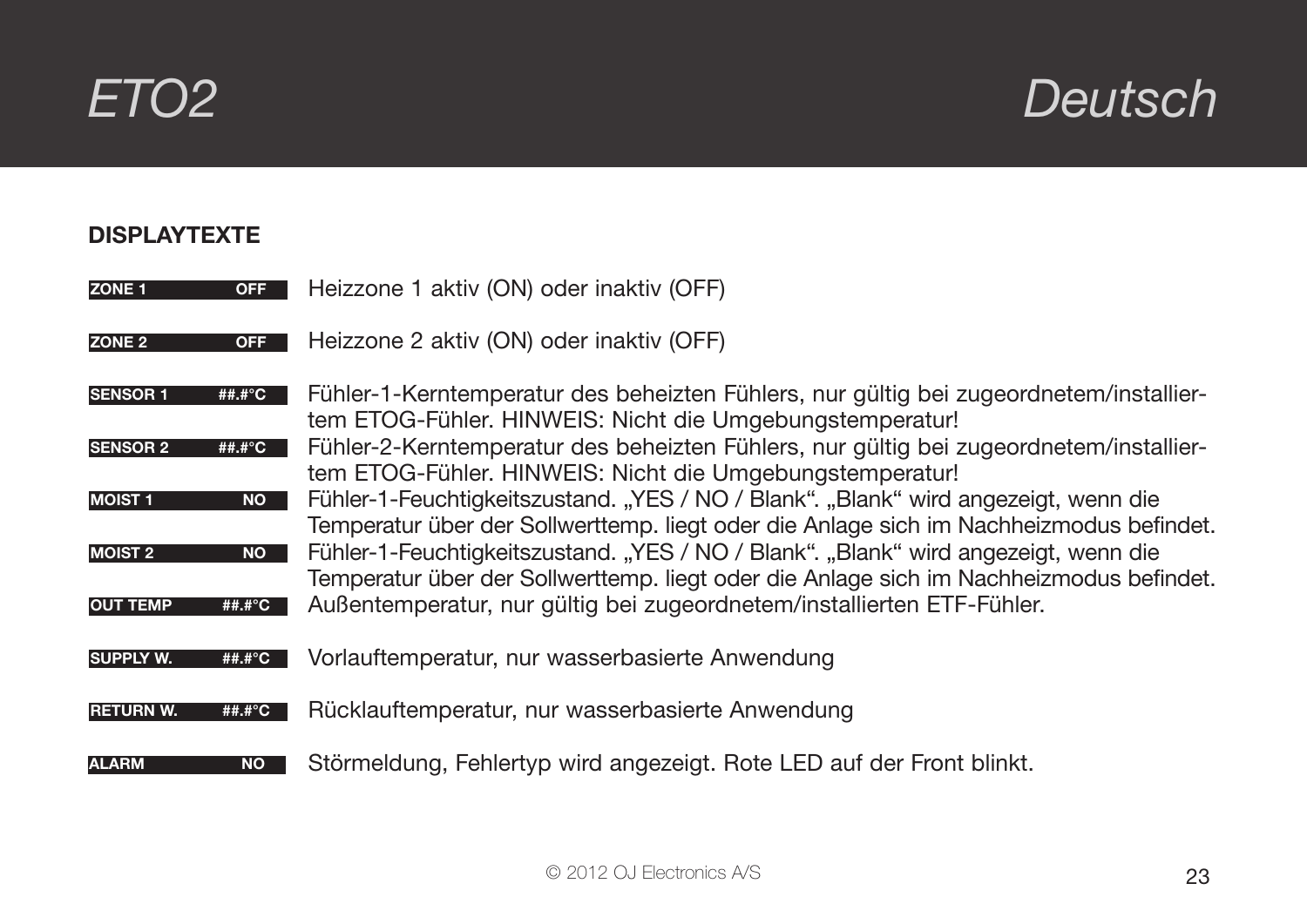

## **ANWENDUNGSINFORMATION**

**SHOW INFO**

| <b>E. 1-ZONE</b><br>APP:        | Anwendungstyp: Elektrische oder wasserbasierte Heizung |
|---------------------------------|--------------------------------------------------------|
| <b>SW VERSION</b><br>1.00       | Softwareversion                                        |
| <b>ETOG</b><br><b>SENSOR 1</b>  | Fühlertyp, Fühler 1                                    |
| <b>SENSOR 2</b><br><b>OFF</b>   | Fühlertyp, Fühler 2                                    |
| <b>SENSOR ETF</b><br><b>OFF</b> | ETF-Fühler angeschlossen                               |
| <b>EXIT</b>                     | Rückkehr zum Hauptmenü                                 |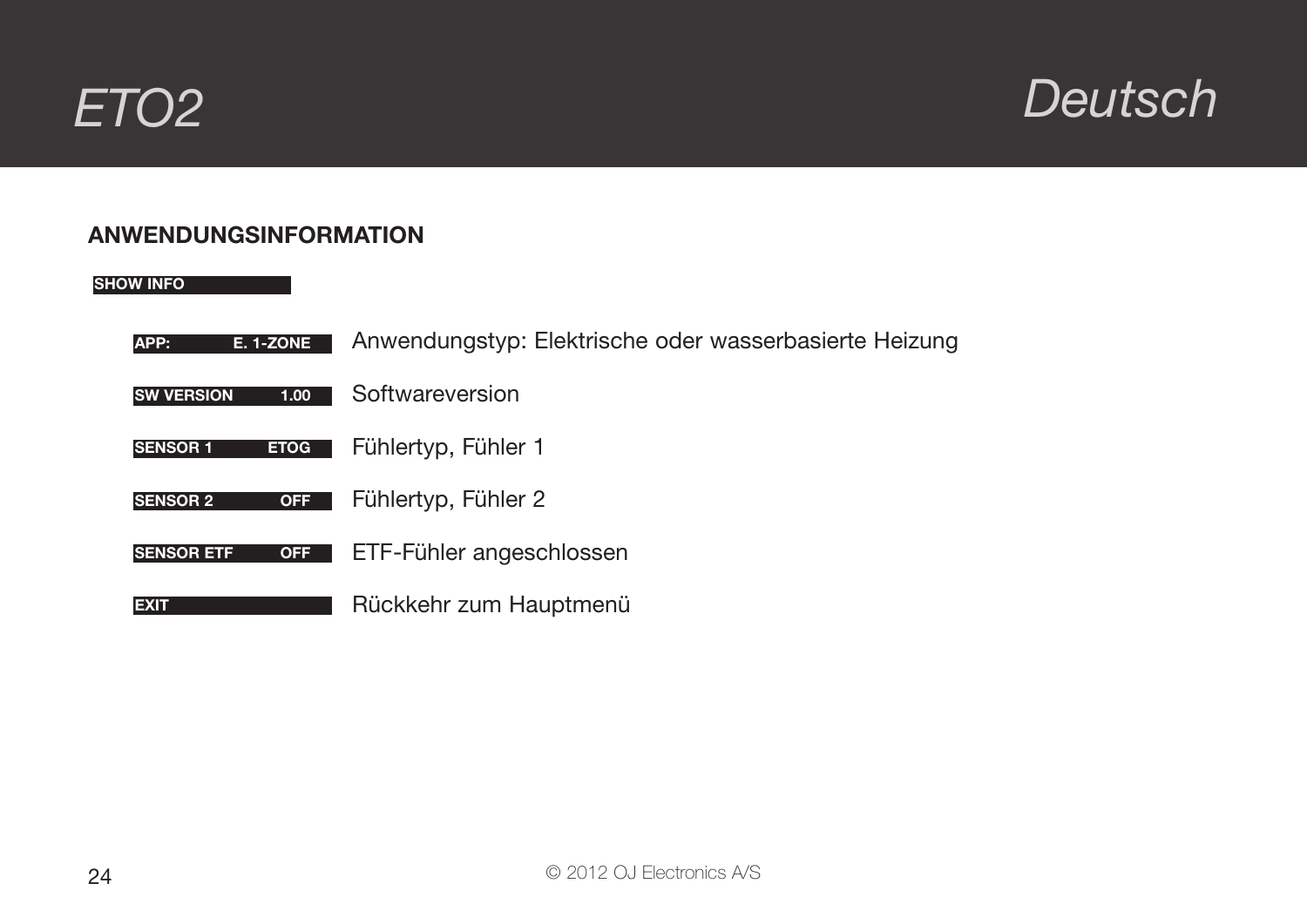## **EINSTELLUNGEN**

Bitte beachten, dass fehlerhafte Fühlereinstellung zu unzureichender oder fehlender Eis- und Schneeschmelze führen kann.

Den Drehcodierschalter drücken um ein Untermenü am Display anzuzeigen.

Den einzustellenden Parameter wählen und auf den Knopf drücken.

#### **SETUP**

| <b>FORCE HEAT</b><br><b>OFF</b> | Manueller Start von Zwangsheizung. Auf den Knopf drücken und ON wählen um<br>die Zwangsheizung zu starten. Der ETO2-Regler wird für die Dauer der vorpro-<br>grammierten Nachheizzeit die Heizung aktivieren, siehe AFTERRUN 1 und 2.                                                                   |
|---------------------------------|---------------------------------------------------------------------------------------------------------------------------------------------------------------------------------------------------------------------------------------------------------------------------------------------------------|
| <b>SELECT SCALE</b><br>C.       | Hier ist einzustellen, ob die Temperatur in Grad Celsius (C) oder Fahrenheit (F)<br>angezeigt werden soll. Die gewünschte Skala wählen und durch Drücken bestäti-<br>gen. Den Knopf drücken um zum Menü SETUP zurückzukehren.                                                                           |
| <b>SET TEMP 1</b><br>3.0C       | Sollwerttemperatur für Zone 1: Die Temperatur, bei welcher die Eis- und Schnee-<br>schmelzanlage aktiv wird, kann hier eingestellt werden. Die Sollwerttemperatur ist<br>zwischen +50 und $-20$ °C (122 und $-4$ °F) einstellbar. Die gewünschte Temperatur<br>einstellen und durch Drücken bestätigen. |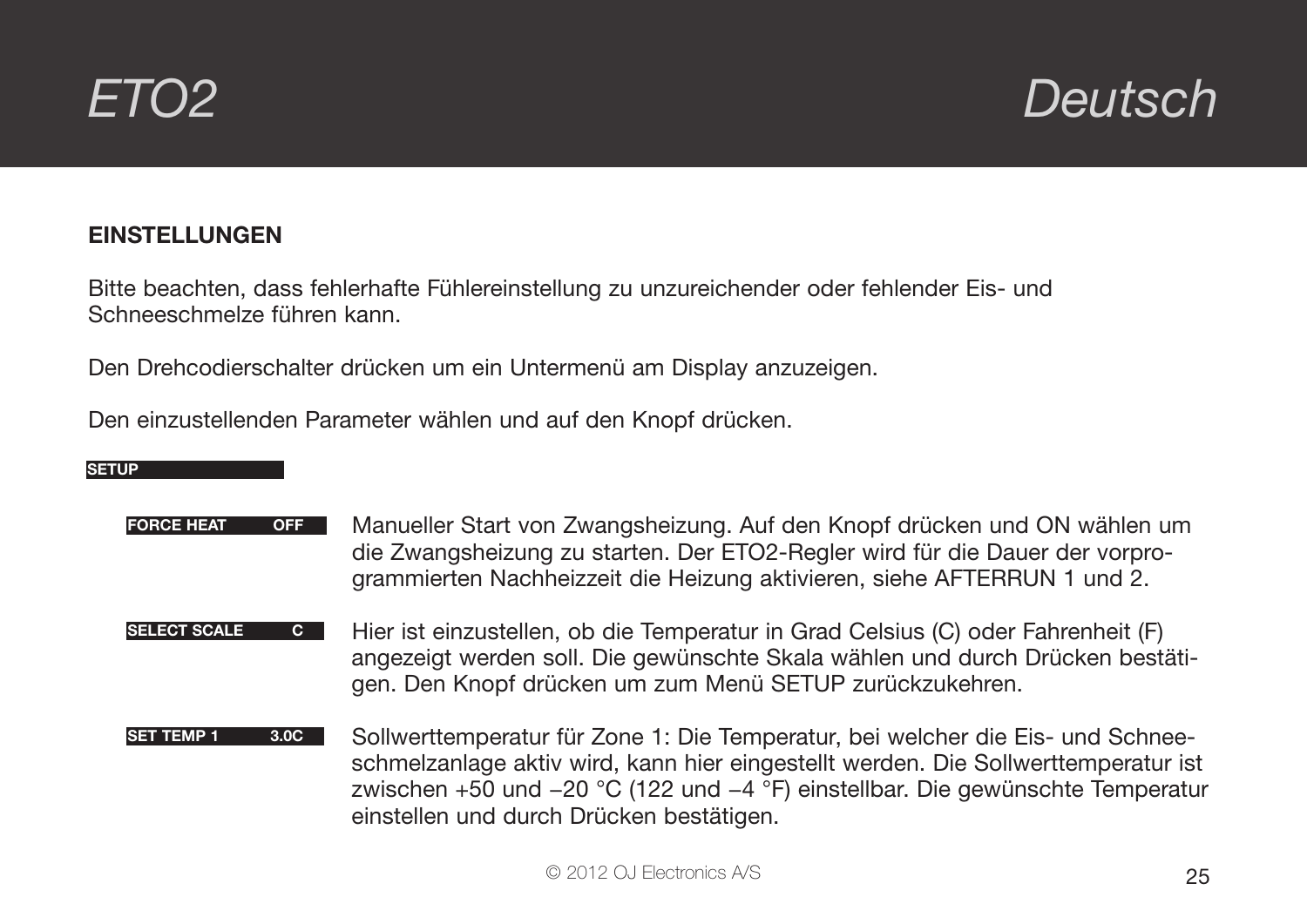- Sollwerttemperatur für Zone 2: Die Temperatur, bei welcher die Eis- und Schneeschmelzanlage aktiv wird, kann hier eingestellt werden. Die Sollwerttemperatur ist zwischen +50 und −20 °C (122 und −4 °F) einstellbar. Die gewünschte Temperatur einstellen und durch Drücken bestätigen. **SET TEMP 2 3.0C**
- Die niedrigste Betriebstemperatur für Zone 1 kann hier eingestellt werden. Unterhalb dieser Temperatur befindet sie sich im Bereitschaftsmodus. Der Einstellbereich geht bis hinunter auf −20 °C/OFF (−3,9 °F/OFF). OFF = unbegrenzt. Zum Ändern der Abschalttemperatur OK betätigen und den Drehcodierschalter auf den gewünschten Wert einstellen, mit OK bestätigen. **OFF TEMP 1 OFF**
- Die niedrigste Betriebstemperatur für Zone 2 kann hier eingestellt werden. Der Einstellbereich geht bis hinunter auf −20 °C/OFF (−3,9 °F/OFF). OFF = unbegrenzt. Zum Ändern der Abschalttemperatur OK betätigen und den Drehcodierschalter auf den gewünschten Wert einstellen, mit OK bestätigen. **OFF TEMP 2 OFF**
- Nachlaufzeit Zone 1: Eine Nachheizzeit von 0 bis 18 Stunden kann hier eingestellt werden. Die Anlage wird, nach dem das Feuchtigkeits-/Temperatursignal während eines Heizvorgangs verschwindet, für die vorgegebene Dauer den Heizvorgang verlängern. Mit dem Drehcodierschalter die gewünschte Nachheizzeit einstellen und durch Drücken bestätigen. **AFTERRUN 1 2:00**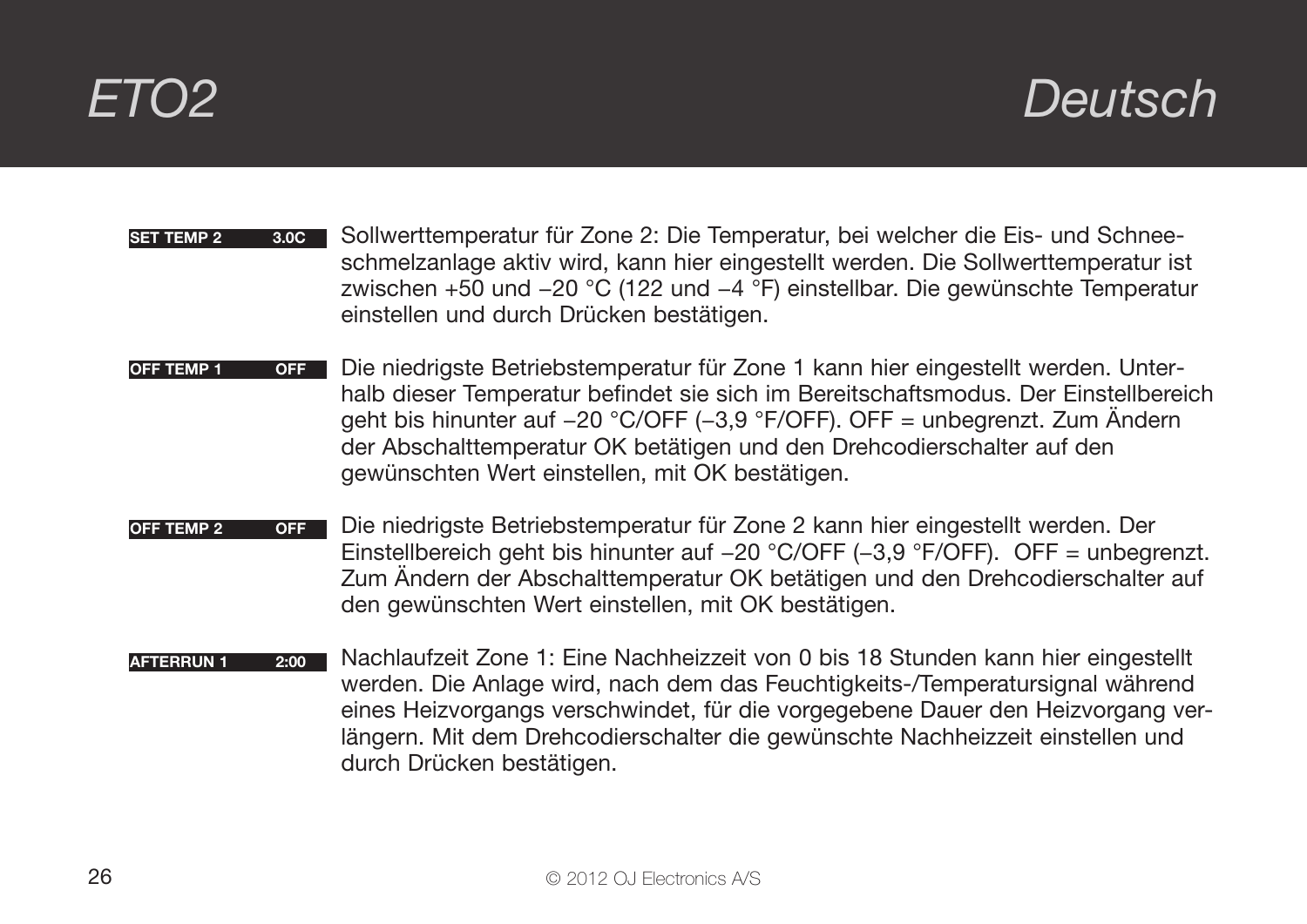



- Nachlaufzeit Zone 2: Eine Nachheizzeit von 0 bis 18 Stunden kann hier eingestellt werden. Mit dem Drehcodierschalter die gewünschte Nachheizzeit einstellen und durch Drücken bestätigen. **AFTERRUN 2 2:00**
- Hier lässt sich die Temperatur in Zone 1 kalibrieren. Beim ETOG-55-Fühler ist die am ETO2- Display angezeigte Temperatur immer die Kerntemperatur des Fühlers. Betreffend Kalibrierung, siehe Seite 29. **OFFSET T1 0.0C**
- Hier lässt sich die Temperatur in Zone 2 kalibrieren. Beim ETOG-55-Fühler ist die am ETO2-Display angezeigte Temperatur immer die Kerntemperatur des Fühlers. Betreffend Kalibrierung, siehe Seite 29. **OFFSET T2 0.0C**
- Hier lässt sich die Außentemperatur kalibrieren. Die vom ETF-Außenfühler registrierte Temperatur lässt sich justieren, so dass die exakte Temperatur am ETO2 angezeigt wird. Mit einem Thermometer die Temperatur neben dem Fühler messen. Den erforderlichen Abgleich mit dem Drehcodierschalter vornehmen. Durch Drücken bestätigen. **OFFSET OUT. 0.0C**
- Die minimale Rücklauftemperatur lässt sich hier einstellen. Die gewünschte Mindesttemperatur einstellen und durch Drücken bestätigen. Diese Menüoption ist nur bei Anwendung von wasserbasierter Heizung verfügbar. **MIN WATER 5.0C**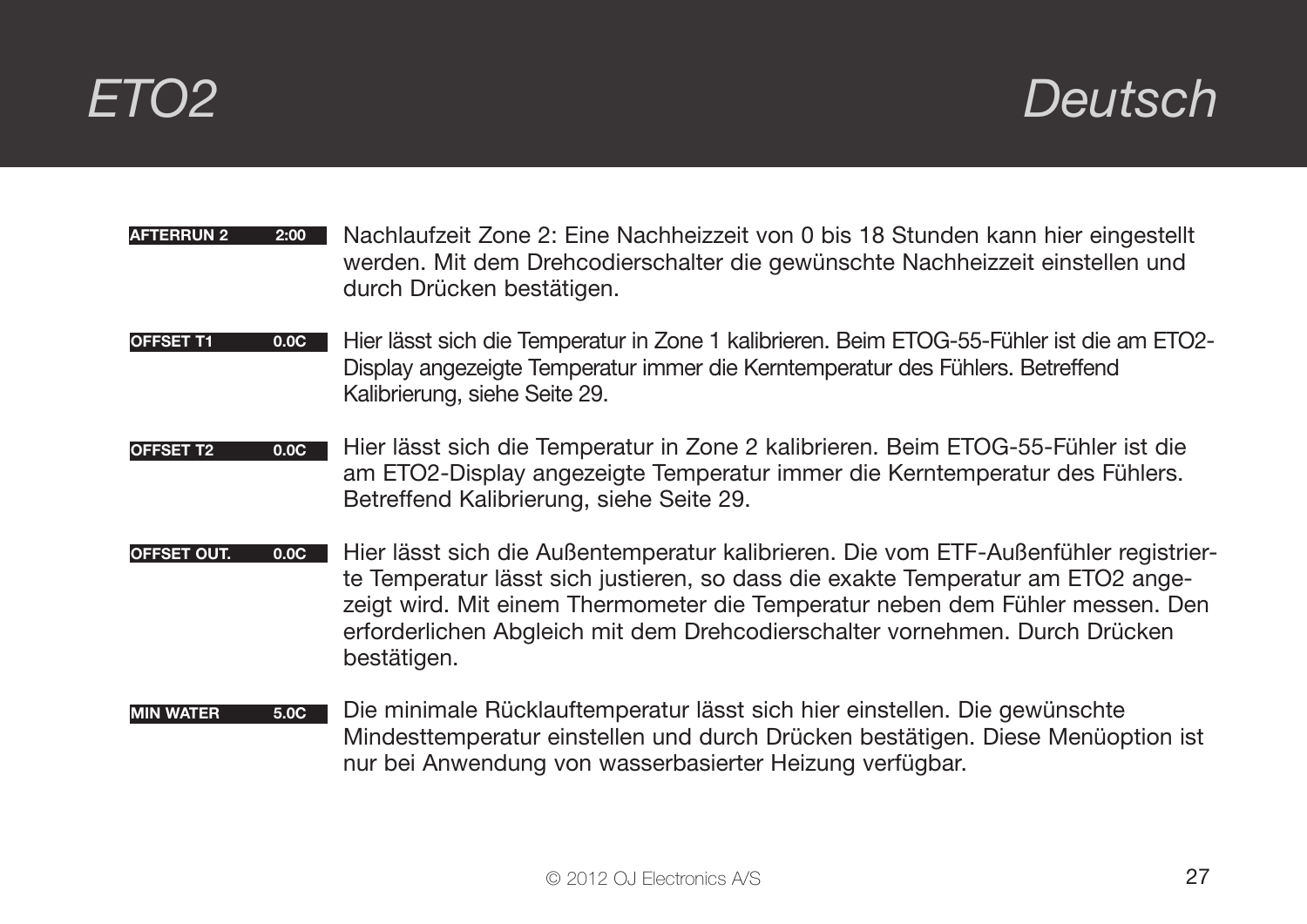| 55.0C<br><b>MAX WATER</b>         | Die maximale Vorlauftemperatur lässt sich hier einstellen. Die gewünschte<br>Maximaltemperatur einstellen und durch Drücken bestätigen. Diese Menüoption ist<br>nur bei Anwendung von wasserbasierter Heizung verfügbar.           |
|-----------------------------------|------------------------------------------------------------------------------------------------------------------------------------------------------------------------------------------------------------------------------------|
| <b>SENSORHEAT</b><br><b>AUTO</b>  | Im Automatik-Modus wird die Fühlerheizung in Perioden aktiver Schneeschmelze<br>abgeschaltet. Unter besonderen Umständen oder während extrem kalten Wetters<br>lässt sich Dauerheizung einstellen. EIN wählen und OK betätigen.    |
| <b>MOIST CTRL</b><br>ON           | Die Feuchtigkeitsregelung lässt sich hier abschalten. Der Thermostat regelt danach<br>nur mehr nach der Temperatureinstellung, siehe SET TEMP. Zum Abschalten der<br>Feuchtigkeitsregelung AUS wählen und OK betätigen.            |
|                                   | Bitte hohen Energieverbrauch/hohe Kosten bei fehlender Feuchtigkeits-<br>regelung beachten.                                                                                                                                        |
| <b>NORM</b><br><b>SENSITIVITY</b> | Die Fühlerempfindlichkeit lässt sich in 5 Stufen einstellen: MIN - LOW - NORM -<br>HIGH – MAX. Zur Anderung der Empfindlichkeit OK betätigen und den<br>Drehcodierschalter auf die gewünschte Stufe einstellen, mit OK bestätigen. |
| <b>SPRACHE</b><br><b>DEUTSCH</b>  | ETO2 verfügt über 4 Sprachoptionen: ENGLISCH, DEUTSCH, POLNISCH und<br>RUSSISCH. Um die Sprache zu ändern OK betätigen. Den Drehcodierschalter auf<br>die gewünschte Sprache einstellen und mit OK bestätigen.                     |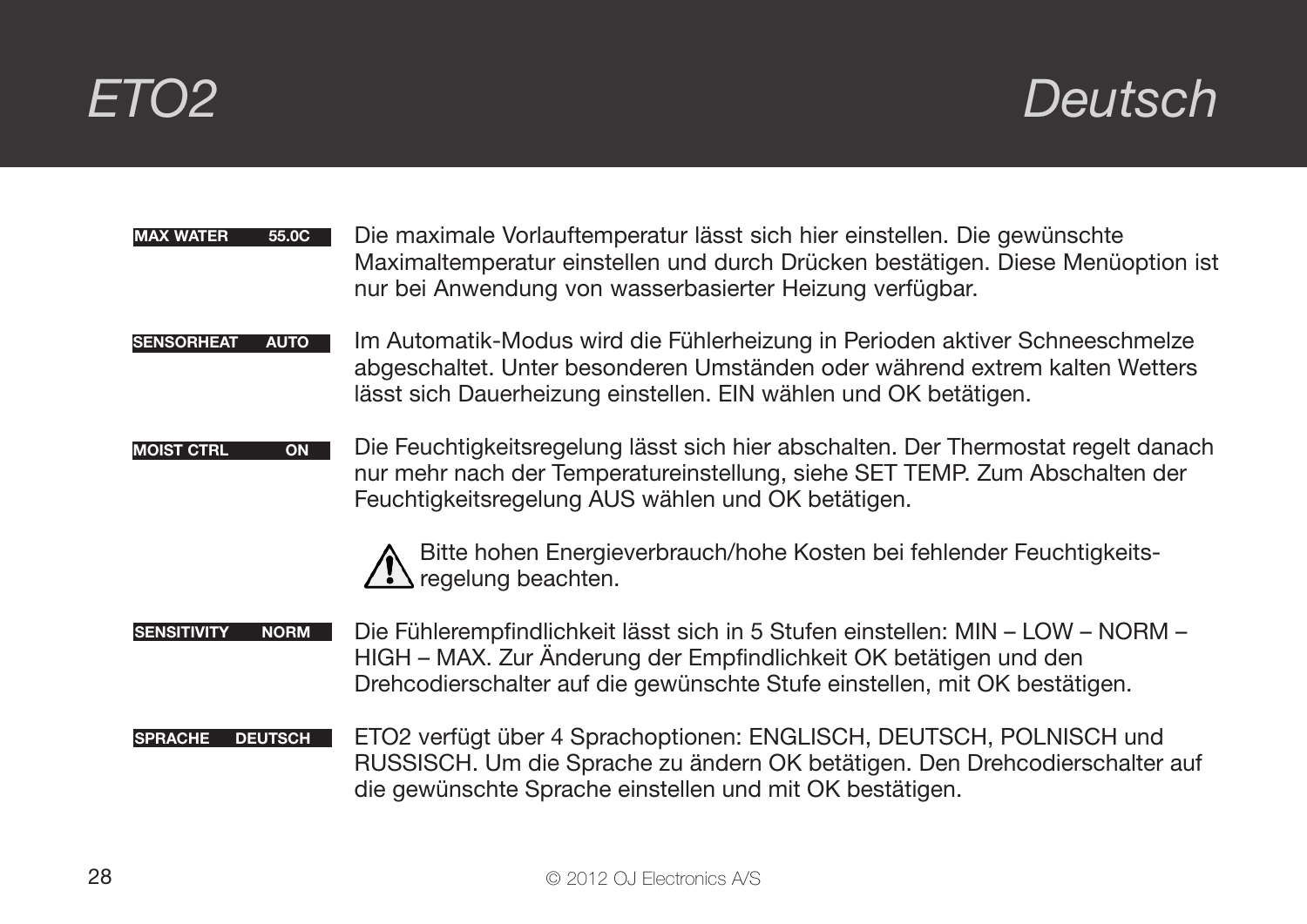(Falls die falsche Sprache eingestellt wurde:

Den Drehcodierschalter drücken, um das Display zu aktivieren. Erneut drücken, um das Menu zu öffnen. Bis ganz nach unten scrollen, dann zwei Schritte nach oben scrollen und den Schalter drücken. Erneut bis ganz nach unten scrollen, dann drei Schritte nach oben scrollen und den Schalter drücken. Zur gewünschten Sprache scrollen und den Schalter drücken.)

#### Alle ETO2-Werkseinstellungen lassen sich hier wiederherstellen. Bei Wahl dieser Option werden alle kundenspezifischen Einstellungen gelöscht. **FACTORY RESET**

| <b>REINSTALL</b> |             |
|------------------|-------------|
| <b>REINSTALL</b> |             |
| <b>PASSWORD</b>  | <b>XXXX</b> |

Sei es ein Einstellungsfehler im Startup-Menü, sei es der Anschluss neuer Hardware, muss die primäre Konfiguration im STARTUP-Menü geändert werden. PASSWORD wählen und den Drehcodierschalter auf den Fabrikcode (1202) drehen. Der Regler kehrt dann zum Startup-Menü zurück, siehe STARTUP.

**EXIT** 

Um zum Hauptmenü zurückzukehren diese Option wählen und durch Drücken bestätigen.

## **RESTART**

Nach Änderung der Einstellungen oder bei erforderlichem Neustart kann ETO2 mit diesem Menü neu gestartet werden.

#### **RESTART**

Betrieb neu starten. Gegenwärtige Einstellungen werden beibehalten. ETO2 wechselt in die ursprüngliche Zustandsanzeige.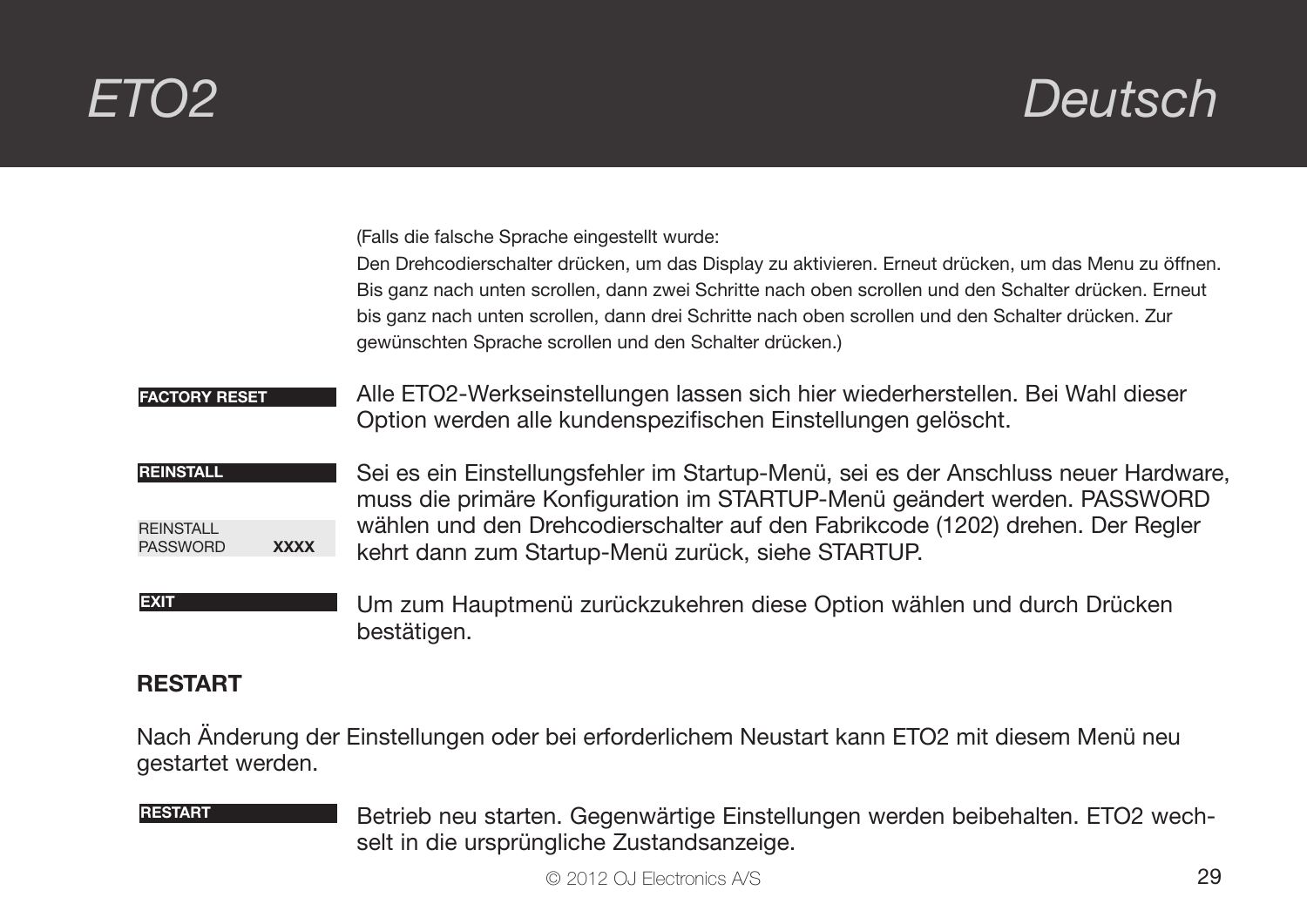

# Deutsch

## **ABGLEICH, KALIBRIERUNG**

Ist eine Kalibrierung der vom ETOG-Fühler gemessenen Temperatur erforderlich, bitte folgende Schritte beachten:

- 1. Den Fühler von den Klemmen 11 und 12 (Fühlerheizung) des ETO2 abklemmen.
- 2. Einige Stunden warten, bis der Fühler die gleiche Temperatur wie der Boden angenommen hat.
- 3. Die tatsächliche Boden-/Fühlertemperatur messen und mit der am ETO2-Display angezeigten Temperatur vergleichen.
- 4. Den der Differenz zwischen den beiden Temperaturen (angezeigt/tatsächlich) entsprechenden Abgleich für den betreffenden Fühler programmieren. Den erforderlichen Abgleich mit dem Drehcodierschalter vornehmen. OK betätigen.
- 5. Den Fühler wieder an die Klemmen 11 und 12 des ETO2 anschließen.

HINWEIS: Beim ETOG-55-Fühler ist die am ETO2-Display angezeigte Temperatur immer die Kerntemperatur des Fühlers.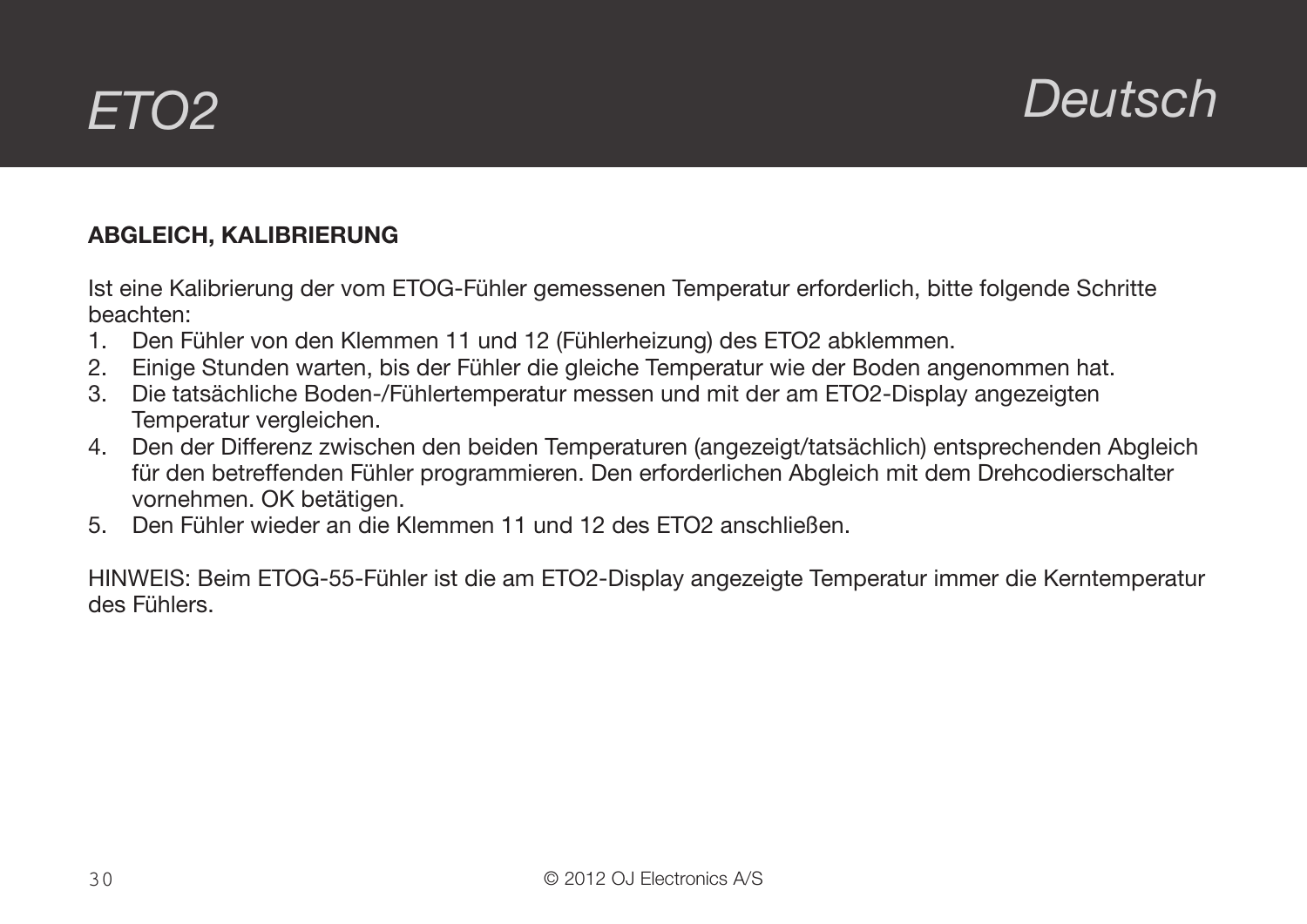

## **WERKSEINSTELLUNGEN**

| <b>SETUP</b>                    | <b>WERKSEINSTELLUNGEN</b> | <b>EIGENE EINSTELLUNGEN</b> |
|---------------------------------|---------------------------|-----------------------------|
| Anwendung                       | Elektrisch                |                             |
| Zone 1                          | <b>ETOG</b>               |                             |
| Zone 2                          | <b>AUS</b>                |                             |
| Skalenwahl                      | Celsius                   |                             |
| Nachheizzeit Zone 1             | 2,00 Stunden              |                             |
| Nachheizzeit Zone 2             | 2,00 Stunden              |                             |
| Temp.Abgleich Zone 1            | / 0.0 °F<br>0.0 °C        |                             |
| Temp.Abgleich Zone 2            | $/0.0$ °F<br>0.0 °C       |                             |
| Temp.Abgleich ETF               | 0.0 °C<br>$/0.0$ °F       |                             |
| Sollwerttemperatur Zone 1+2     | 3.0 °C<br>/ 37.4 °F       |                             |
| Abschalttemperatur Zone 1+2     | OFF                       |                             |
| Fühlerheizung Zone 1+2          | <b>AUTO</b>               |                             |
| Feuchtigkeitssteuerung Zone 1+2 | ON                        |                             |
| Empfindlichkeit Zone 1+2        | <b>NORM</b>               |                             |
| Min. Wassertemperatur           | / 41 °F<br>5 °C           |                             |
| Max. Wassertemperatur           | / 131 °F<br>55 °C         |                             |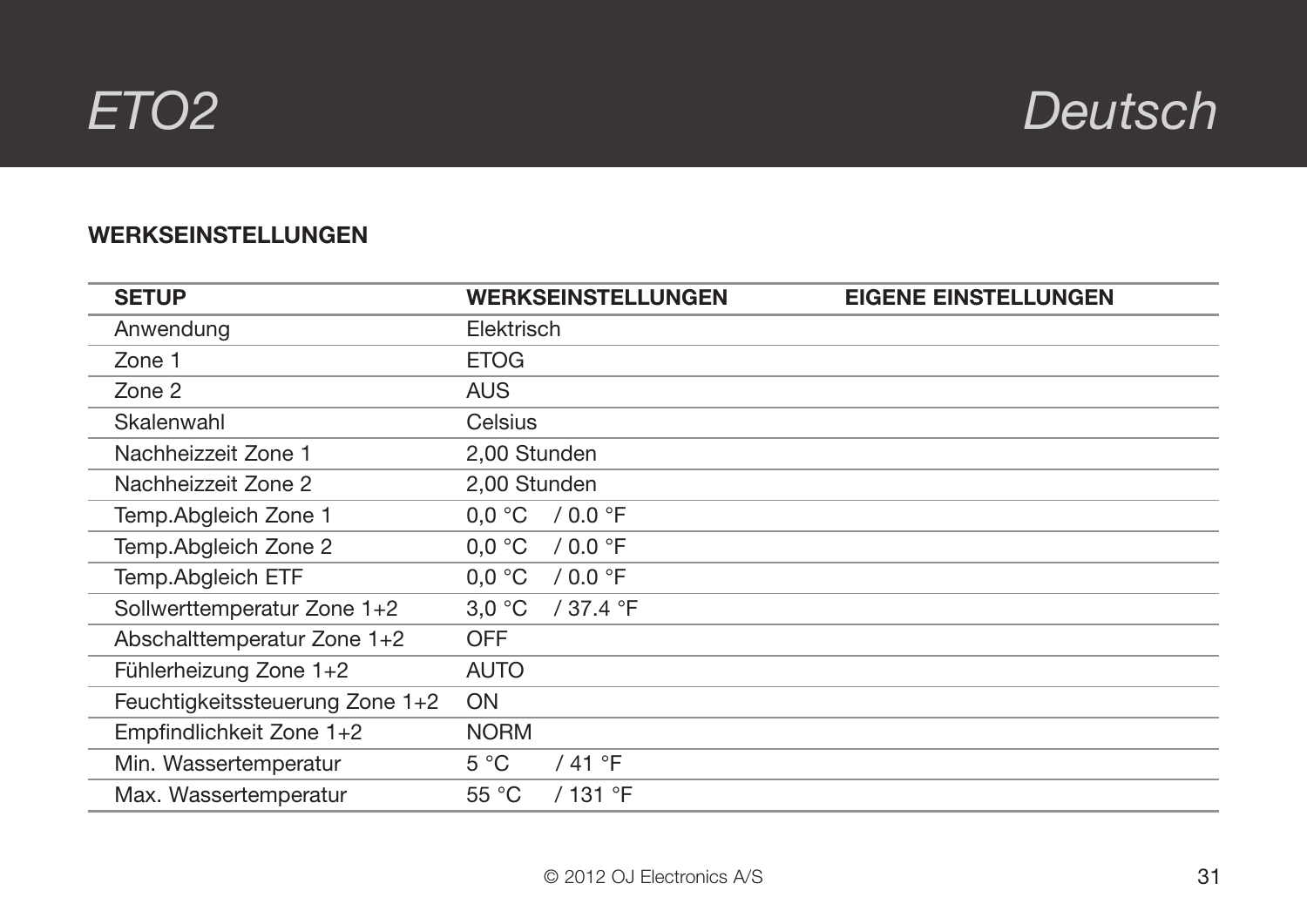

### **FEHLERSUCHE UND -BEHEBUNG**

Sollten Fehler in der Schneeschmelzanlage auftreten, bitte zuerst die Einstellungen des ETO2 checken. Das Menü durch Drücken des Einstellknopfs aktivieren und zur Anzeige der Anwendungseinstellungen SHOW INFO (Informationsanzeige) betätigen. Bei Fehlern in der Einstellung, REINSTALL (Wiederherstellung) unter Anwendung des Werkscodes 1202 aktivieren.

Auf korrekte Anschlüsse kontrollieren und ob alle Kabel sicher in den Klemmen befestigt sind. FAQ (häufig gestellte Fragen) finden sich auf unserer Website: http://ojelectronics.com/FAQ---Snowmelting-4040.aspx.

### **Eis/Schnee schmilzt nicht**

**• Wird am Display HEAT ON (Heizung ein) in Zone 1/2 angezeigt?**

### **JA:**

- o 1-2 Stunden warten.
- o Unter der Schneeschicht kontrollieren. Beginnt der Schnee zu schmelzen, ist die Anlage OK.
- o Die Heizkabel auf Defekt und schlechte oder fehlerhafte Verbindung überprüfen.
- o Möglicherweise ist es zu kalt zum Schneeschmelzen (ungenügende Leistung/m²), d. h. die Heizkabel oder die wasserbasierte Heizanlage ist unterdimensioniert.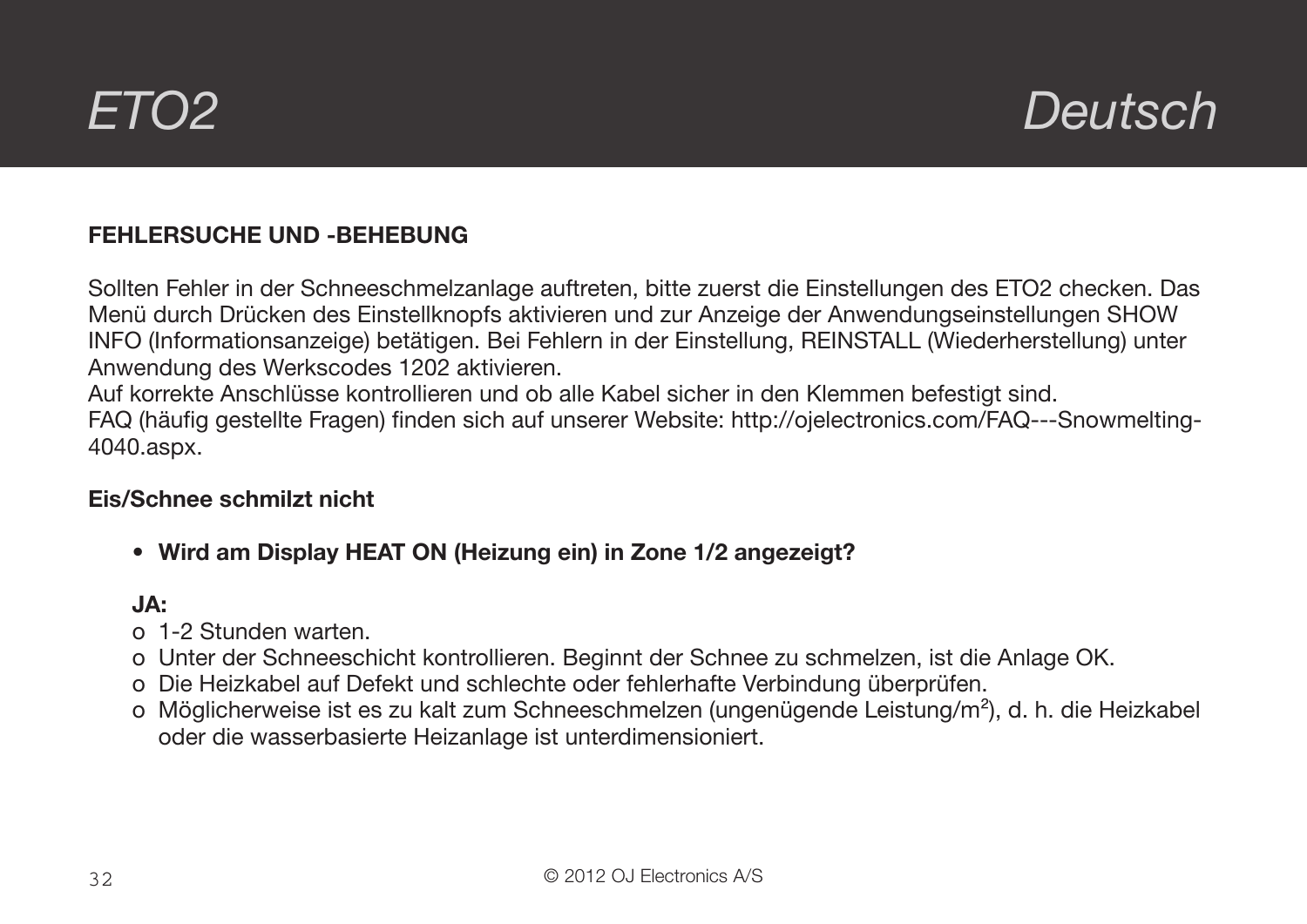

**• Wird am Display HEAT ON (Heizung ein) in Zone 1/2 angezeigt?**

### **NEIN:**

- o Die Temperatur ist höher als SET TEMP (Temp.Sollwert). SET TEMP (Temp.Sollwert) auf höhere Temperatur einstellen.
- o Der Schnee im Bereich des Bodenfühlers ist geschmolzen oder Schneefegen hat den Fühler freigelegt. AFTERRUN (Nachlaufzeit) erhöhen. FORCED HEAT (Zwangsheizung) kann wahlweise aktiviert werden.
- o Um den Fühler ist ein Iglueffekt entstanden. Beim Schmelzen hat sich unter dem Schnee um den Bodenfühler ein isolierter Hohlraum gebildet. FORCED HEAT (Zwangsheizung) aktivieren oder alternativ MOIST SENSOR (Feuchtigkeitsfühler) auf OFF einstellen.
- o Die Temperatur ist niedriger als die eingestellte OFF TEMP (Abschalttemp.). Abhängig von der Heizleistung kann die Anlage eine niedrigere Temperaturgrenze haben, bei welcher der Schnee geschmolzen wird. Vor Änderung der OFF TEMP (Austemp.) den Schnee mit FORCED HEAT (Zwangsheizung) zu schmelzen versuchen.

### **Die Heizung schaltet nicht nach der Eis-/Schneeschmelze ab.**

- o Die AFTERRUN-Zeit (Nachlaufzeit) ist zu lang. Die Nachlaufzeit verkürzen und RESTART (Neustart) im Menü aktivieren.
- o Die Feuchtigkeitserfassung im ETOG/ETOR-Fühler ist abgeschaltet MOIST CTRL ON im Menü aktivieren.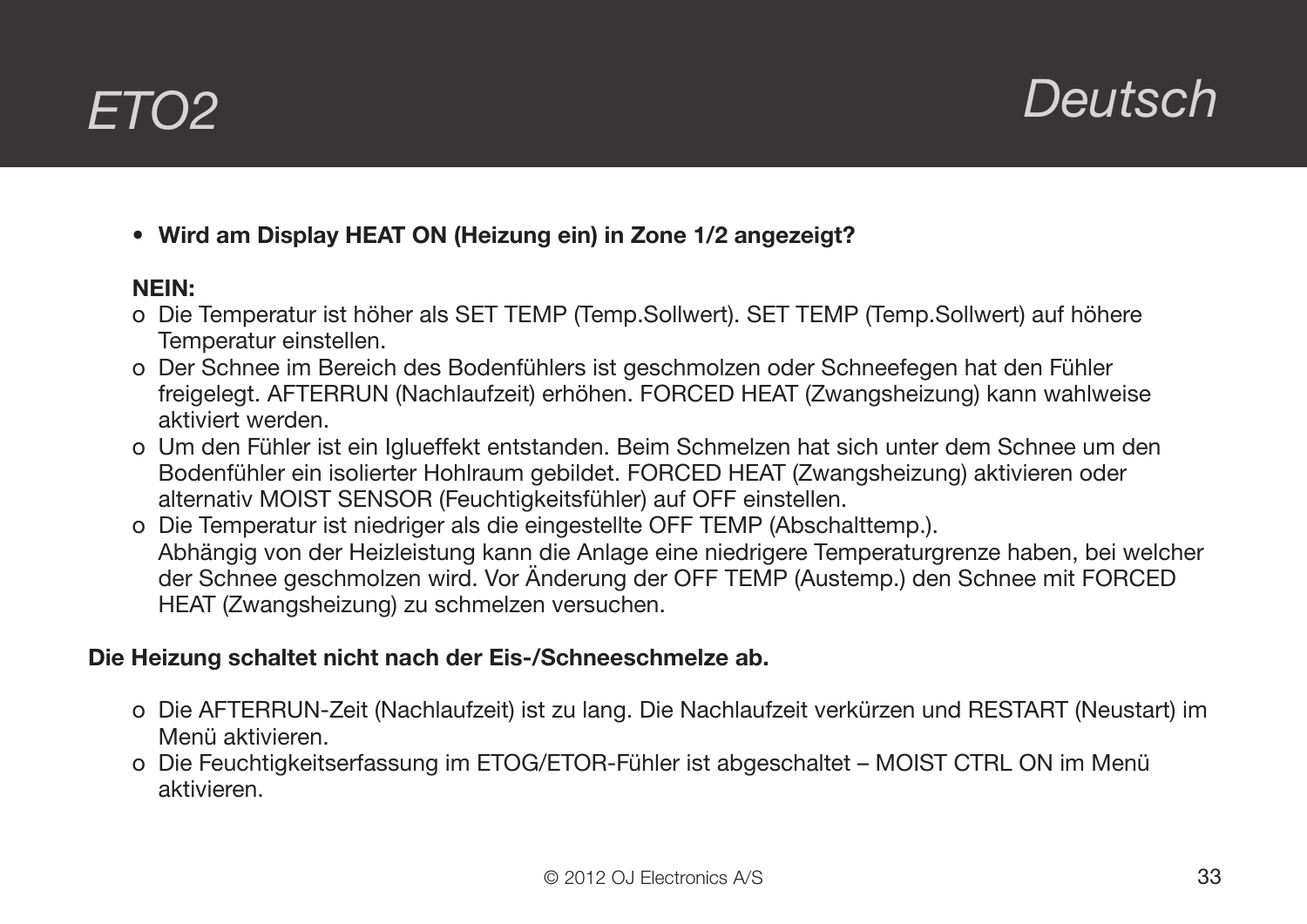# *ETO2*

# Deutsch

Blinkt der rote ALARM-Knopf, ist einer der folgenden Fehler entstanden. Eine entsprechende Meldung wird im ALARM-Menü angezeigt:

- **"RETURN TEMP LOW"** Rücklaufwassertemperatur zu niedrig. **"SUPPLY TEMP HIGH"** - Vorlaufwassertemperatur zu hoch. **"RETURN SENSOR"** - Rücklauffühler defekt. **"SUPPLY SENSOR"** - Vorlauffühler defekt.
	-
- **"TEMP SENSOR 1"** Temperaturfühler 1 im Boden oder am Dach defekt.
- **"TEMP SENSOR 2"** Temperaturfühler 2 im Boden oder am Dach defekt.
- **"OUTDOOR SENSOR"** Außenfühler defekt.
- **"SENSOR HEATER"** Heizelement im Boden oder am Dach kurzgeschlossen.
- **"FROST PROTECT"** Frostschutz aktiv wegen niedriger Rücklauftemperatur (nur bei wasserbasierten Heizanlagen).

© 2012 OJ Electronics A/S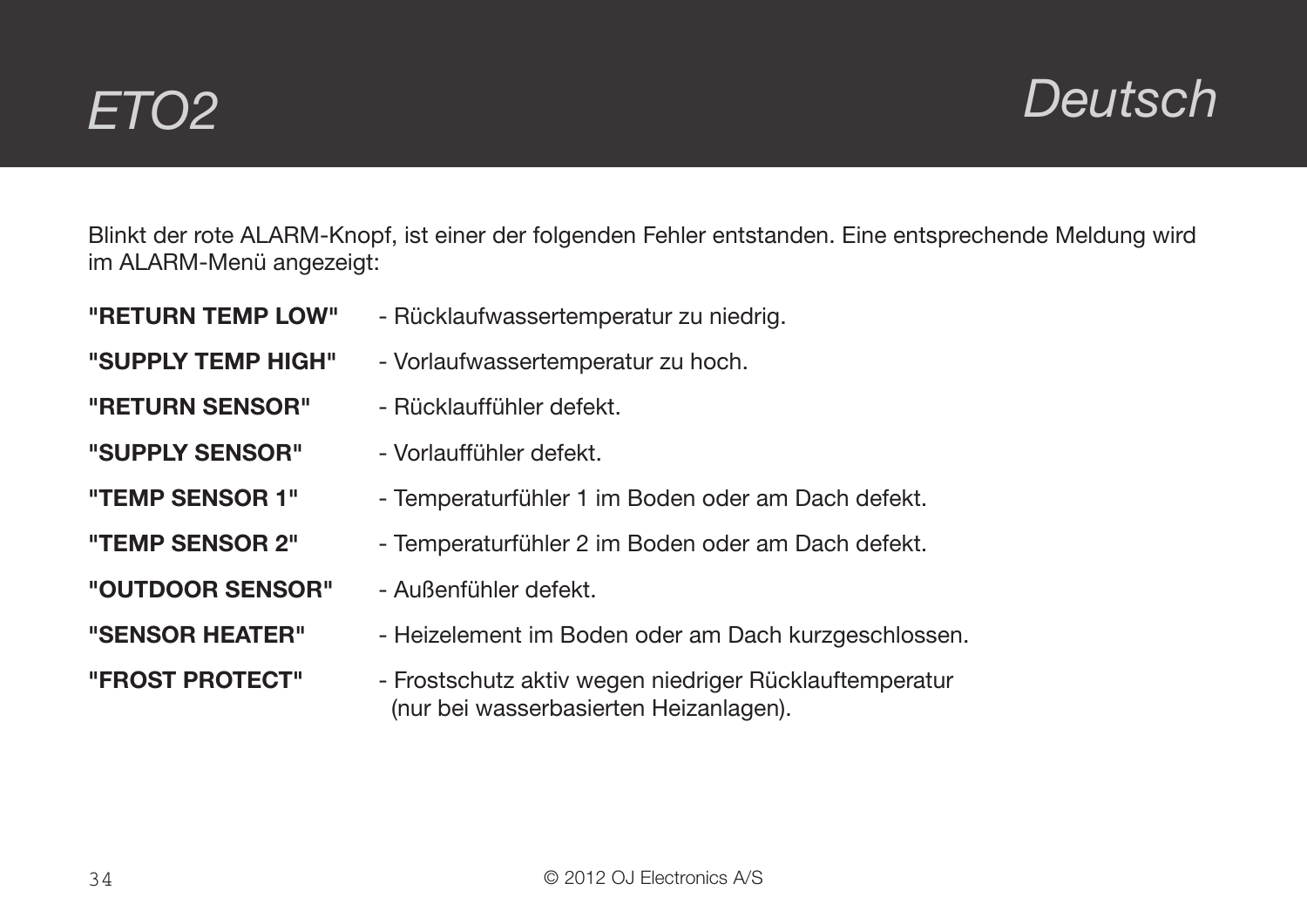# *ETO2*



# **SPIS TREŚCI** Wyjaśnienie pojęć . . . . . . . . . . . . . . . . . . . . Strona 35

| Obsługa regionalnym chronicam chronicam chronicam chronicam chronicam chronicam chronicam chronicam chronicam chronicam chronicam chronicam chronicam chronicam chronicam chronicam chronicam chronicam chronicam chronicam ch |  |  |  |  |  |  |  |  |  |  |  |
|--------------------------------------------------------------------------------------------------------------------------------------------------------------------------------------------------------------------------------|--|--|--|--|--|--|--|--|--|--|--|
|                                                                                                                                                                                                                                |  |  |  |  |  |  |  |  |  |  |  |
|                                                                                                                                                                                                                                |  |  |  |  |  |  |  |  |  |  |  |
| Informacje o zastosowaniu e chronich chronich chronic chronic chronic chronic strona 41                                                                                                                                        |  |  |  |  |  |  |  |  |  |  |  |
|                                                                                                                                                                                                                                |  |  |  |  |  |  |  |  |  |  |  |
|                                                                                                                                                                                                                                |  |  |  |  |  |  |  |  |  |  |  |
|                                                                                                                                                                                                                                |  |  |  |  |  |  |  |  |  |  |  |
|                                                                                                                                                                                                                                |  |  |  |  |  |  |  |  |  |  |  |
|                                                                                                                                                                                                                                |  |  |  |  |  |  |  |  |  |  |  |
|                                                                                                                                                                                                                                |  |  |  |  |  |  |  |  |  |  |  |

# **WYJAŚNIENIE POJĘĆ**

| Niezależne strefy, z których usuwany jest śnieg i lód poprzez jego roztopienie.                                  |
|------------------------------------------------------------------------------------------------------------------|
| Przycisk, którego naciskanie lub przekrecanie umożliwia łatwa zmiane ustawień.                                   |
| Czujnik gruntowy do pomiaru temperatury i wykrywania wilgoci.                                                    |
| Rynnowy czujnik wilgotności.                                                                                     |
| Zewnetrzny czujnik temperatury.                                                                                  |
| Zaawansowana dwustopniowa kontrola elektrycznych układów grzewczych.                                             |
| Po ustaniu sygnalizacji niskiej temperatury i dużej wilgotności, tj. usunięciu śniegu<br>Zadany czas ogrzewania: |
| i lodu przez układ grzewczy, ciepło nadal jest podawane przez określony przez                                    |
| użytkownika czas.                                                                                                |
|                                                                                                                  |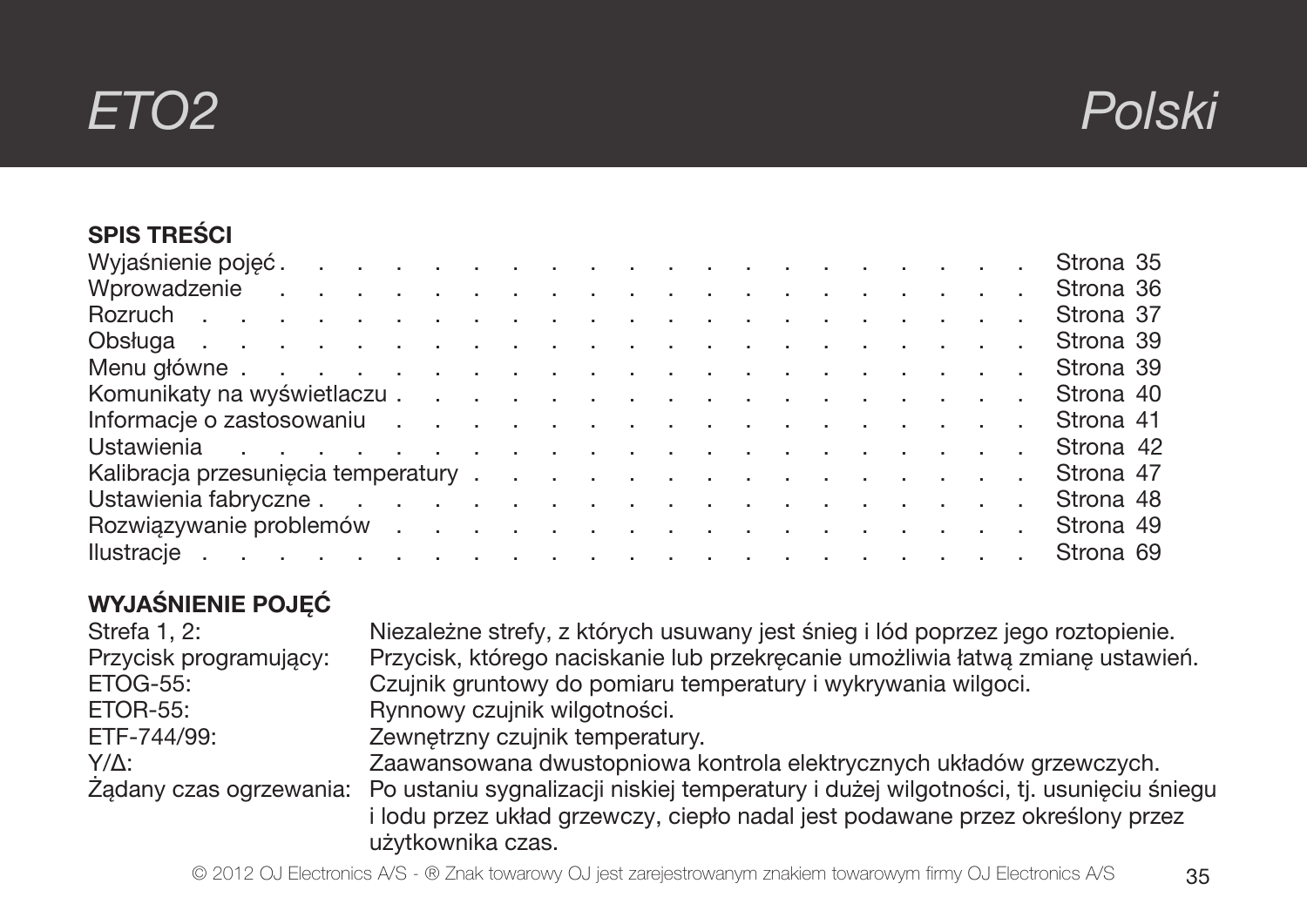

### **WPROWADZENIE**

ETO2 to elektroniczny kontroler, który umożliwia w pełni automatyczne, ekonomiczne usuwanie śniegu i lodu z rynien dachowych i powierzchni gruntowych poprzez jego roztapianie. Połączenie niskiej temperatury i wilgoci powoduje tworzenie się lodu. ETO2 mierzy temperaturę oraz wilgotność i uruchamia system rozpuszczania śniegu i lodu, tylko jeśli na jego obecność wskazują odczyty obu parametrów.

Prosty w użyciu przycisk programujący i graficzny podświetlany wyświetlacz zapewniają łatwą i szybką konfigurację oraz odczyt temperatury, statusu, itp.

ETO2 może sterować działaniem elektrycznych przewodów grzewczych w jednej lub dwóch strefach. Posiada również zaawansowaną funkcję dwustopniowej kontroli mocy, która zwiększa ekonomikę eksploatacji.

W przypadku ogrzewania wodnego, gdy system jest aktywny, czujnik wody zasilającej utrzymuje wymaganą temperaturę wody. Gdy występuje potrzeba dostarczenia ciepła, następuje uruchomienie pompy obiegowej i otwarcie zaworu o 20 % na 1 minutę w celu ustabilizowania systemu. Następnie uruchamiana jest pompa główna.

Gdy nie występuje potrzeba usuwania śniegu i lodu, układ aktywuje pompę obiegową na 1 minutę co 15 minut, aby sprawdzić, czy temperatura wody powracającej nie spadła poniżej wymaganej "temperatury trybu jałowego". Jeśli tak się stało, następuje pełne uruchomienie układu, by podnieść temperaturę do właściwego poziomu.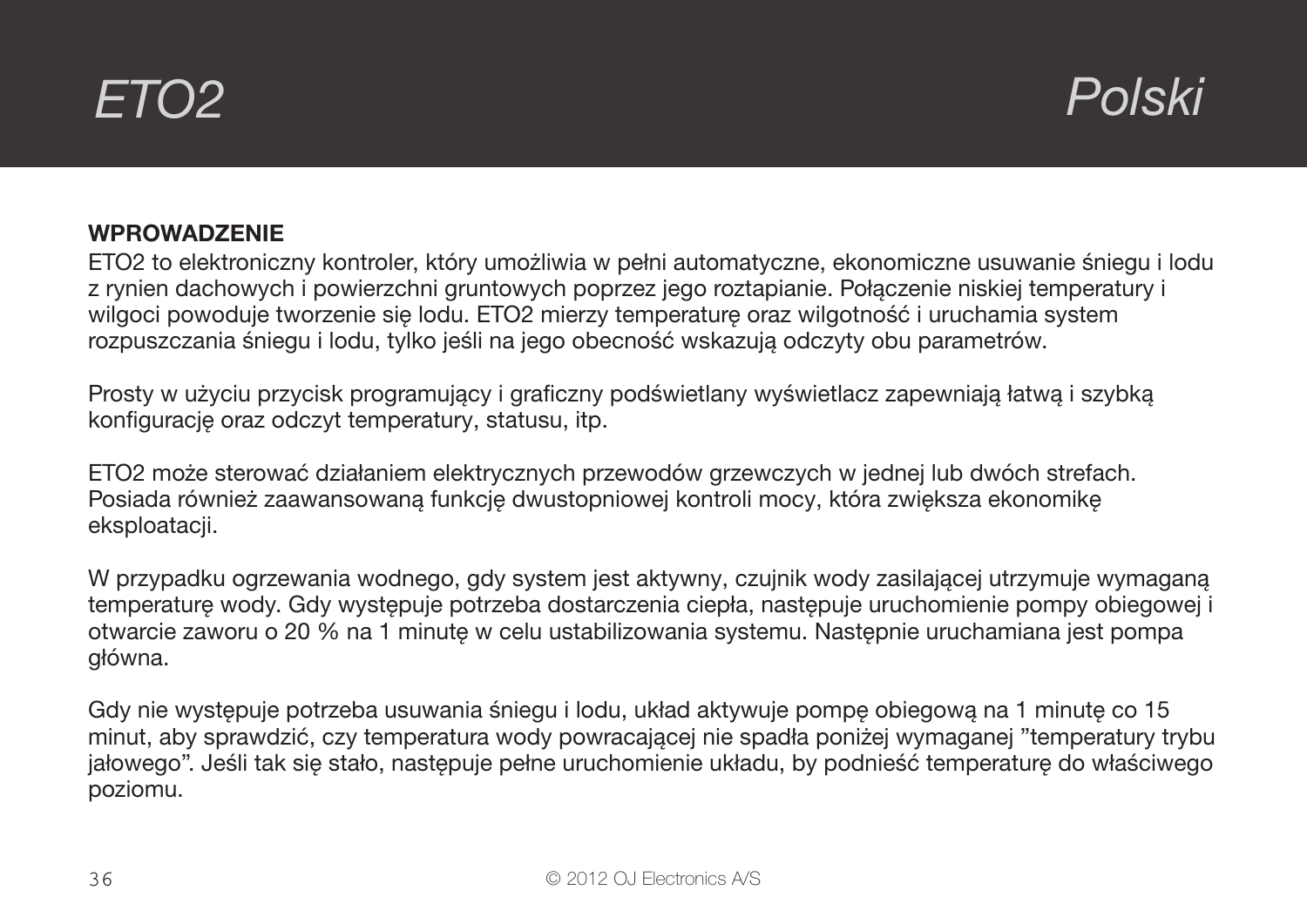



### **ROZRUCH**

| LANGUAGE:      |  |
|----------------|--|
| <b>ENGLISH</b> |  |
| <b>DEUTSCH</b> |  |
| <b>POLSKI</b>  |  |
| <b>РУССКИЙ</b> |  |

Przy pierwszym uruchomieniu ETO2 należy wybrać język menu. Przekręcać przycisk programujący, aż właściwy język zostanie podświetlony. Potwierdzić wybór poprzez naciśnięcie przycisku programującego.

**SELECT SCALE: CELCIUS FAHRENHEIT**

Następnie trzeba wybrać skalę temperatury – Celsjusza lub Fahrenheita. Przekręcać przycisk aż właściwa skala temperatury zostanie podświetlona. Następnie potwierdzić wybór poprzez naciśnięcie przycisku programującego (OK).

| <b>SENSOR 1:</b> |  |
|------------------|--|
| <b>ETOG</b>      |  |
| <b>ETOR</b>      |  |
|                  |  |

Na wyświetlaczu pokazuje się SENSOR 1, co umożliwia wybór czujnika podłączonego do wejścia 1:

ETOG : Czujnik gruntowy

ETOR : Czujnik rynnowy plus czujnik zewnętrzny

Następnie potwierdzić wybór poprzez naciśnięcie przycisku programującego (OK).

| <b>SENSOR 2:</b> |  |
|------------------|--|
| <b>OFF</b>       |  |
| <b>ETOG</b>      |  |
| <b>ETOR</b>      |  |

Na wyświetlaczu pokazuje się SENSOR 2, co umożliwia wybór czujnika podłączonego do wejścia 2. Jeżeli do wejścia 2 nie podłączono czujnika, należy wybrać OFF.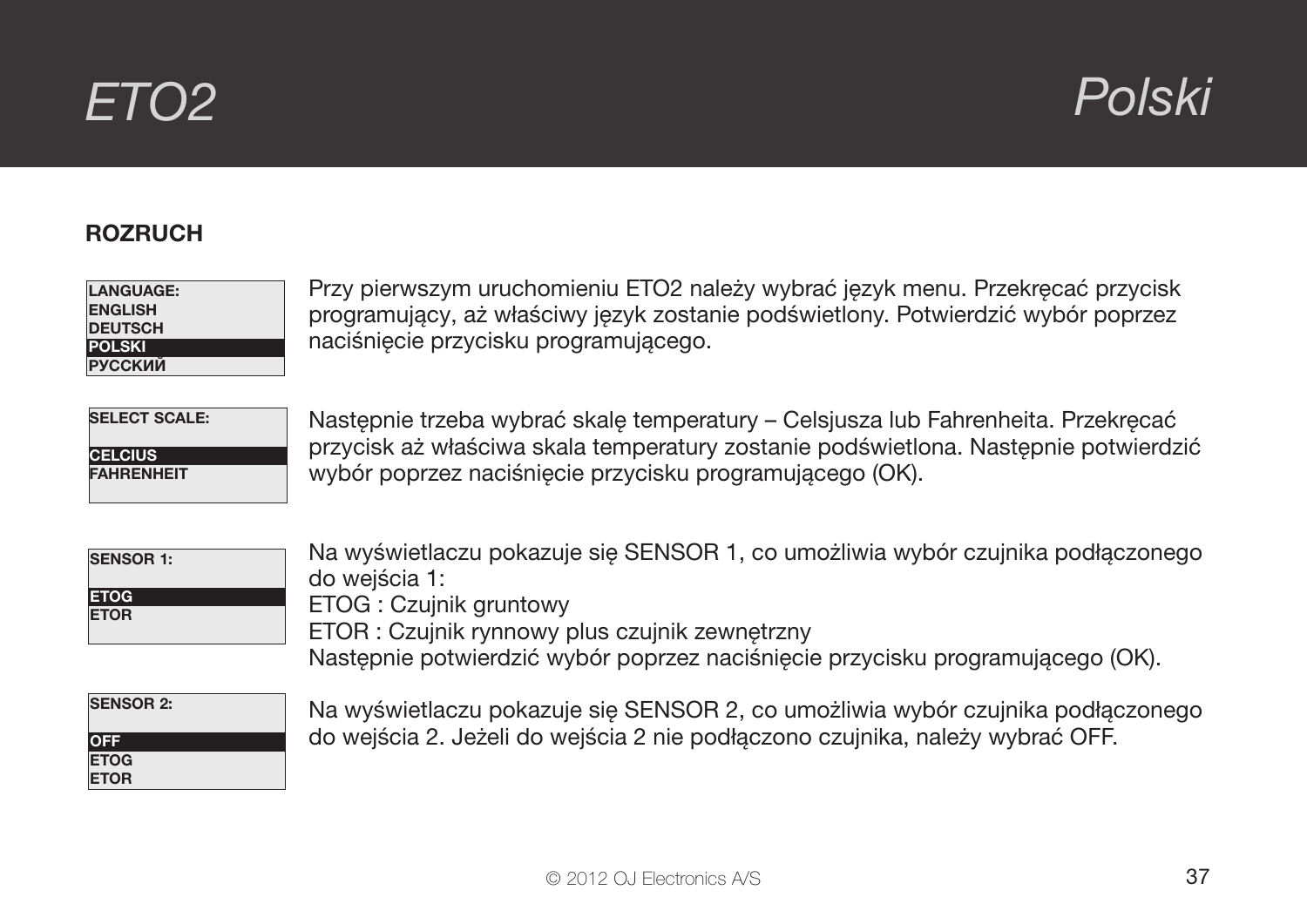

| <b>OUTDOOR SENSOR:</b> |  |
|------------------------|--|
| OFF                    |  |
| <b>ETF</b>             |  |
|                        |  |

Wybrać, jeśli do zacisków 31-32 podłączony jest zewnętrzny czujnik ETF. Jeżeli nie podłączono czujnika ETF, należy wybrać OFF. Potwierdzić wybór poprzez naciśnięcie przycisku programującego (OK).

| <b>APPLICATION:</b>    |
|------------------------|
| <b>ELECTRIC 1-ZONE</b> |
| <b>ELECTRIC 2-ZONE</b> |
| <b>ELECTRIC 2-STEP</b> |
| <b>WATER BASED</b>     |

Wybrać rodzaj zastosowania przekręcając przycisk i potwierdzić naciśnięciem (OK). ELECTRIC 1-ZONE: Jednostrefowa kontrola elektrycznego układu grzejnego. ELECTRIC 2-ZONE: Dwustrefowa niezależna kontrola elektrycznego układu grzejnego ELECTRIC 2-STEP: Zaawansowana 2-stopniowa regulacja ogrzewania elektrycznego (Y/∆) dla 1 strefy grzewczej.

WATERBASED: Jednostrefowa kontrola wodnego układu grzejnego.

Wybrać właściwą opcję i potwierdzić naciskając przycisk (OK). System jest teraz skonfigurowany i rozpocznie działanie w trybie w pełni automatycznym, zgodnie z wstępnie ustawionym standardowym programem, patrz USTAWIENIA FABRYCZNE. Ustawienia fabryczne można zmieniać, patrz USTAWIENIA.

| ZONE 1 HEAT        | OFF                |
|--------------------|--------------------|
| <b>ZONE 2 HEAT</b> | <b>OFF</b>         |
| <b>AFTERRUN1</b>   | 0.00               |
| <b>AFTERRUN 2</b>  | 0.00<br><b>OFF</b> |
| <b>STANDBY</b>     |                    |

Na wyświetlaczu widoczny jest teraz status i żądany czas ogrzewania dla stref 1 i 2.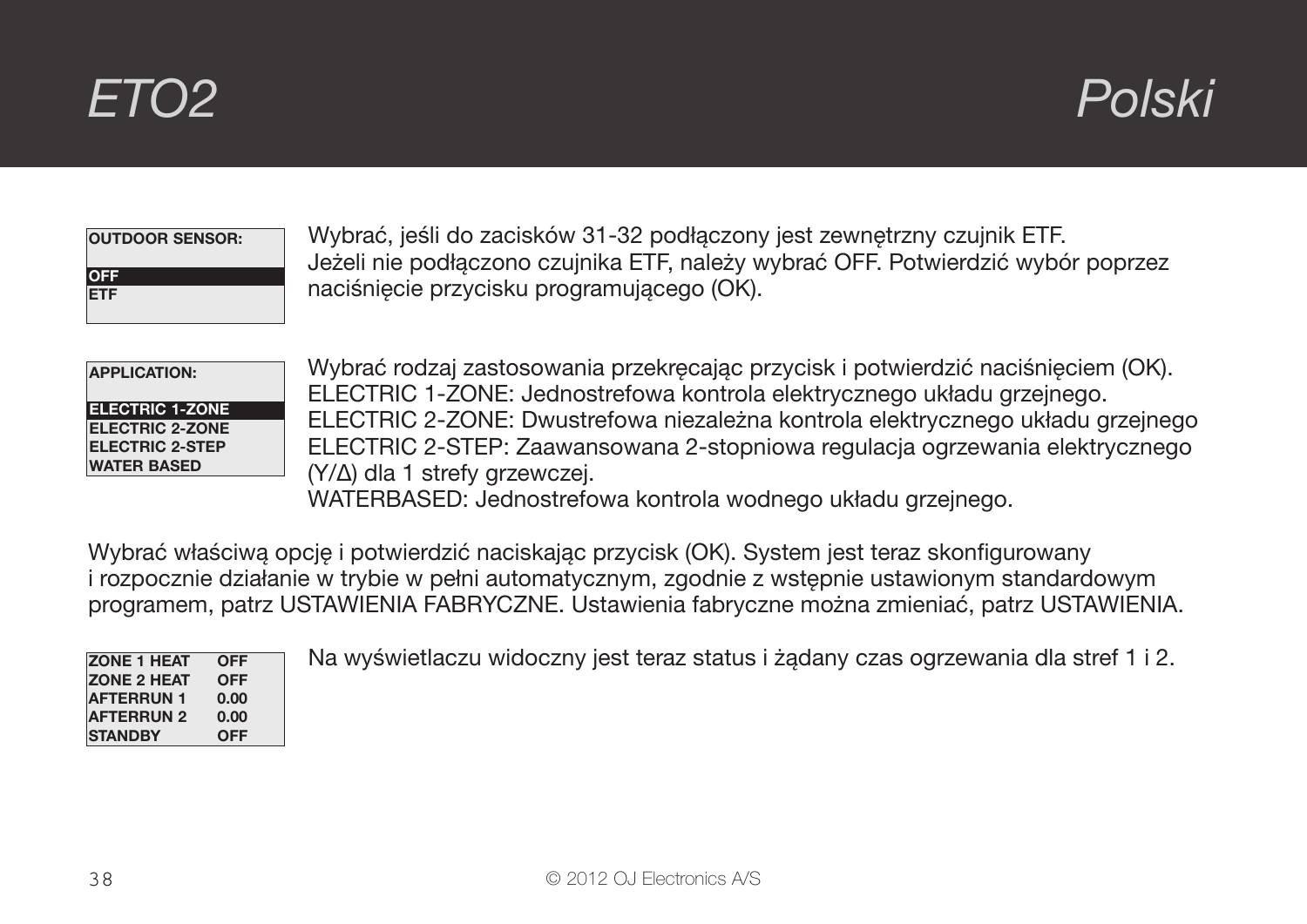



### **OBSŁUGA**

ETO2 jest wyposażony w prosty w użyciu przycisk programujący (przyciskany i przekręcany) i wyświetlacz informujący o aktualnym statusie systemu. Wyświetlacz jest podświetlany – podświetlenie włącza wciśnięcie przycisku programującego (OK). Podświetlenie wyłącza się automatycznie po 30 sekundach.

Naciśnięcie przycisku programującego powoduje wyświetlenie się głównego menu. Przekręcanie przycisku umożliwia przeglądanie opcji menu. Nie wszystkie opcje są pokazywane jednocześnie, ale zawsze można uzyskać do nich dostęp przekręcając przycisk. Wybór podświetlonej opcji umożliwia naciśnięcie przycisku programującego (OK).

## **MENU GŁÓWNE**

| ZONE <sub>1</sub> | OFF       |
|-------------------|-----------|
| ZONE <sub>2</sub> | OFF       |
| <b>SENSOR 1</b>   | ##.#°C    |
| <b>SENSOR 2</b>   | ##.#°C    |
| <b>MOIST1</b>     | <b>NO</b> |
| <b>MOIST 2</b>    | <b>NO</b> |
| <b>OUT, TEMP</b>  | ##.#°C    |
| <b>SUPPLY W.</b>  | ##.#°C    |
| <b>RETURN W.</b>  | ##.#°C    |
| <b>ALARM</b>      | <b>NO</b> |
| <b>SHOW INFO</b>  |           |
| <b>SETUP</b>      |           |
| <b>RESTART</b>    |           |
| <b>EXIT</b>       |           |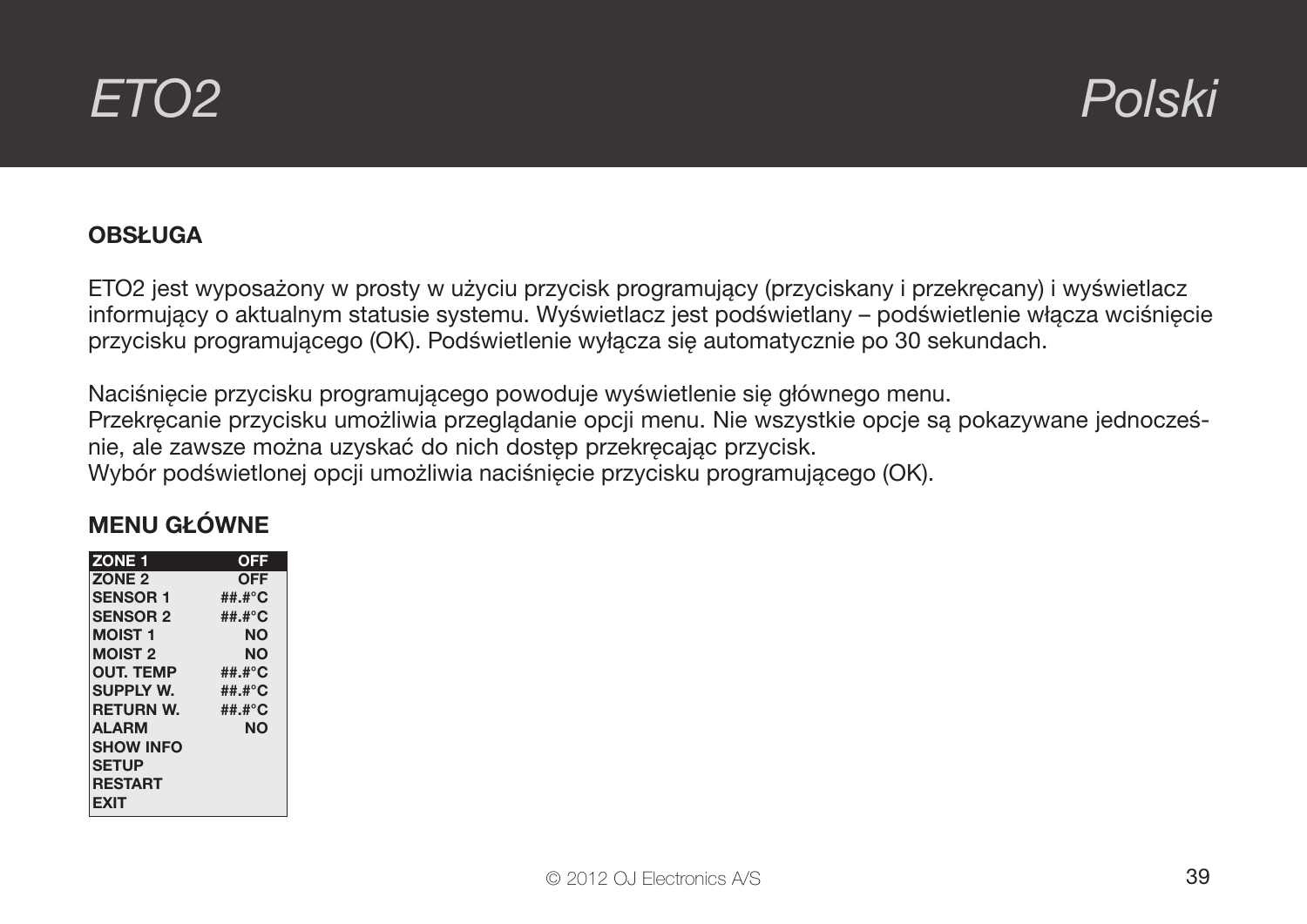# ETO2 Polski

# **KOMUNIKATY NA WYŚWIETLACZU**

| ZONE <sub>1</sub><br><b>OFF</b>      | Strefa 1 aktywna (ON) lub nieaktywna (OFF)                                                                                                                                                       |
|--------------------------------------|--------------------------------------------------------------------------------------------------------------------------------------------------------------------------------------------------|
| ZONE <sub>2</sub><br><b>OFF</b>      | Strefa 2 aktywna (ON) lub nieaktywna (OFF)                                                                                                                                                       |
| <b>SENSOR 1</b><br>##.#°C            | Czujnik 1 Temperatura ogrzanego rdzenia czujnika – tylko jeśli zamontowany jest<br>czujnik ETOG. UWAGA: To nie jest temperatura otoczenia!                                                       |
| <b>SENSOR 2</b><br>##.#°C            | Czujnik 2 Temperatura ogrzanego rdzenia czujnika – tylko jeśli zamontowany jest<br>czujnik ETOG. UWAGA: To nie jest temperatura otoczenia!                                                       |
| <b>MOIST 1</b><br><b>NO</b>          | Status czujnika wilgotności 1. TAK / NIE / Puste pole. Puste pole pokazuje się, gdy<br>temperatura przekracza wartość SET TEMP oraz w trakcie ustawionego czasu<br>ogrzewania po usunięciu lodu. |
| <b>MOIST 2</b><br><b>NO</b>          | Status czujnika wilgotności 2. TAK / NIE / Puste pole. Puste pole pokazuje się, gdy<br>temperatura przekracza wartość SET TEMP oraz w trakcie ustawionego czasu<br>ogrzewania po usunięciu lodu. |
| <b>OUT TEMP</b><br>##.#°C            | Temperatura otoczenia (na zewnątrz) – tylko jeśli zamontowany jest czujnik ETF.                                                                                                                  |
| SUPPLY W.<br>##.#°C                  | Odczyt temperatury wody zasilającej – tylko przy zastosowaniu wodnego układu grzejnego                                                                                                           |
| <b>RETURN W.</b><br>##.# $\degree$ C | Odczyt temperatury wody powracającej – tylko przy zastosowaniu wodnego układu grzejnego                                                                                                          |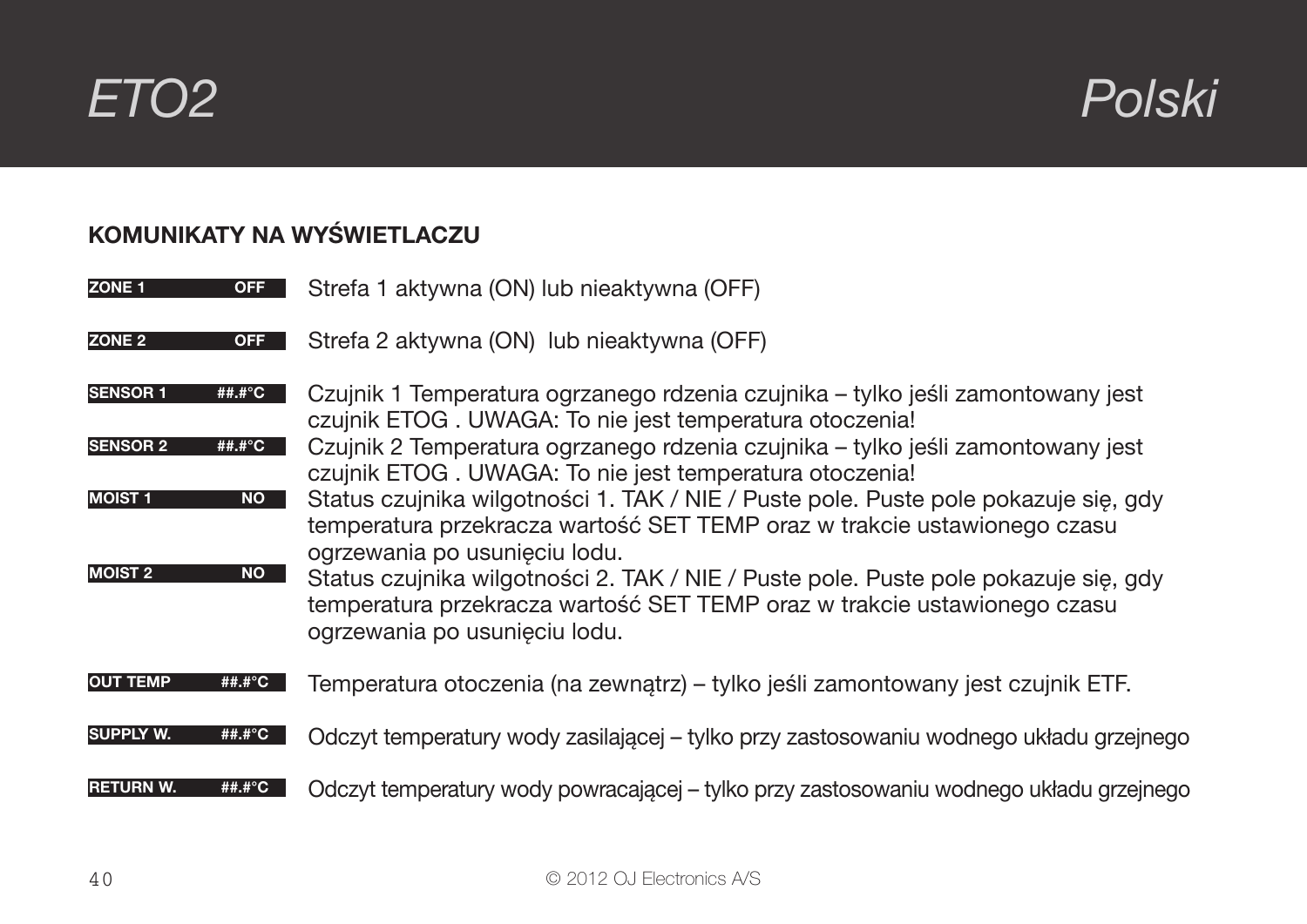



### Komunikat o błędzie, wyświetla się rodzaj błędu. Czerwona dioda LED na przodzie urządzenia miga. **ALARM NO**

### **INFORMACJE O ZASTOSOWANIU**

### **SHOW INFO**

| APP:<br><b>E. 1-ZONE</b>        | Rodzaj zastosowania: elektryczny lub wodny układ grzejny |
|---------------------------------|----------------------------------------------------------|
| <b>SW VERSION</b><br>1.00       | Wersja oprogramowania                                    |
| <b>SENSOR 1</b><br><b>ETOG</b>  | Typ czujnika, czujnik 1                                  |
| <b>SENSOR 2</b><br><b>OFF</b>   | Typ czujnika, czujnik 2                                  |
| <b>SENSOR ETF</b><br><b>OFF</b> | Podłaczony czujnik ETF                                   |
| <b>EXIT</b>                     | Powrót do menu głównego                                  |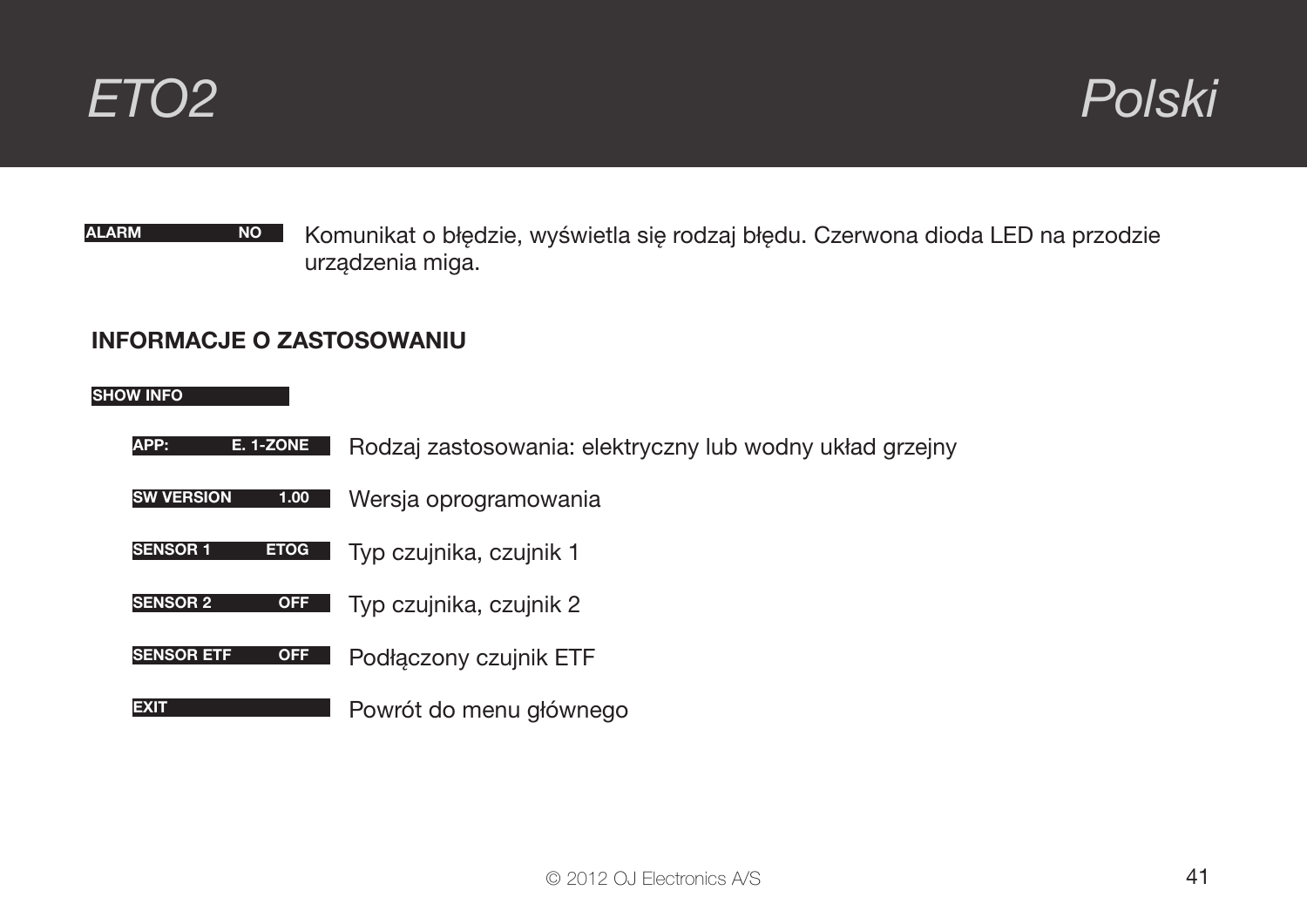



### **USTAWIENIA**

Niewłaściwe ustawienia czujników mogą powodować małą skuteczność usuwania śniegu i lodu, bądź nawet jego brak.

Nacisnąć OK – na wyświetlaczu pokaże się podmenu.

Wybrać żądany parametr i nacisnąć OK.

### **SETUP**

- Uruchomienie ogrzewania w trybie ręcznym. Nacisnąć OK i wybrać ON, by uruchomić ogrzewanie w trybie ręcznym. Kontroler ETO2 będzie zapewniał ogrzewanie przez uprzednio zaprogramowany czas, patrz AFTERRUN 1 i 2. **FORCE HEAT OFF**
- Tutaj można wybrać skalę temperatury Celsjusza (C) lub Fahrenheita. (F) Wybrać właściwą skalę i nacisnąć OK. Nacisnąć OK by powrócić do menu ustawień. **SELECT SCALE C**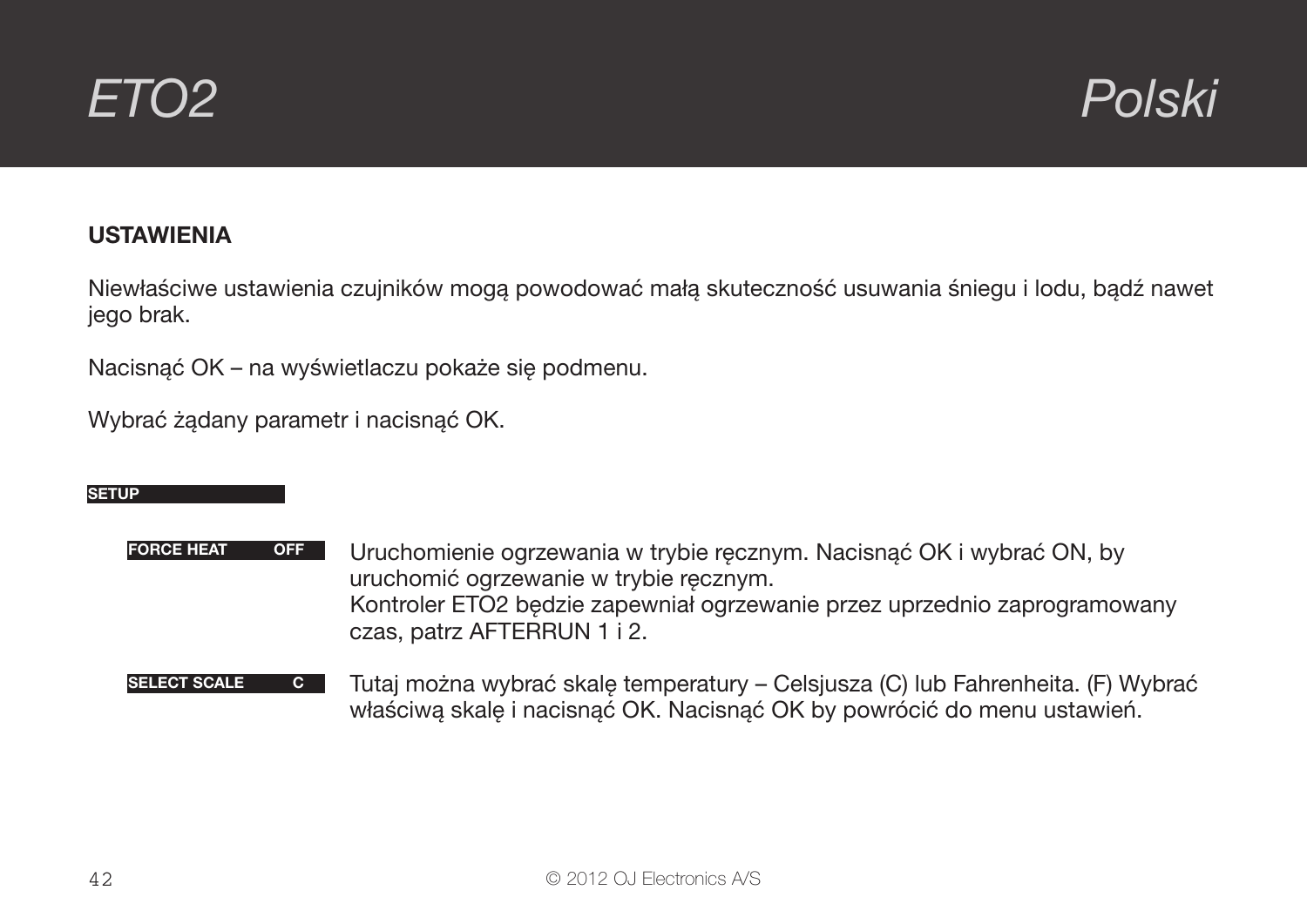# ETO2 Polski

| 3.0C<br><b>SET TEMP 1</b>       | Ustawienie temperatury dla strefy 1: Tutaj można ustawić temperature, w której<br>system przeciwoblodzeniowy bedzie aktywny. Zakres nastawy wynosi od +50 do -<br>20 °C (od +122 do -4 °F). Wybrać żądaną temperaturę i nacisnąć OK.                                                                                                                                                                                                                         |
|---------------------------------|--------------------------------------------------------------------------------------------------------------------------------------------------------------------------------------------------------------------------------------------------------------------------------------------------------------------------------------------------------------------------------------------------------------------------------------------------------------|
| 3.0C<br><b>SET TEMP 2</b>       | Ustawienie temperatury dla strefy 2: Tutaj można ustawić temperature, w której<br>system przeciwoblodzeniowy bedzie aktywny. Zakres nastawy wynosi od +50 do -<br>20 °C (od +122 do -4 °F). Wybrać żadana temperature i nacisnać OK.                                                                                                                                                                                                                         |
| <b>OFF TEMP 1</b><br><b>OFF</b> | Tutaj można ustawić najniższa temperature działania systemu dla strefy 1.<br>W temperaturze niższej od ustawionej wartości system bedzie przechodził w tryb<br>czuwania. Dolna wartość zakresu nastawy wynosi -20°C/OFF (-3.9 °F/OFF). OFF =<br>brak ograniczenia. Aby zmienić dolną wartość temperatury odciecia ogrzewania,<br>należy nacisnać OK, ustawić pokretło w odpowiedniej pozycji (przy żadanej<br>wartości) i potwierdzić ponownie wciskając OK. |
| <b>OFF</b><br><b>OFF TEMP 2</b> | Tutaj można ustawić najniższa temperature działania systemu dla strefy 2. Dolna<br>wartość zakresu nastawy wynosi -20 °C/OFF (-3.9 °F/OFF). OFF = brak<br>ograniczenia. Aby zmienić dolna wartość temperatury odciecia ogrzewania, należy<br>nacisnać OK, ustawić pokrętło w odpowiedniej pozycji (przy żądanej wartości) i<br>potwierdzić ponownie wciskając OK.                                                                                            |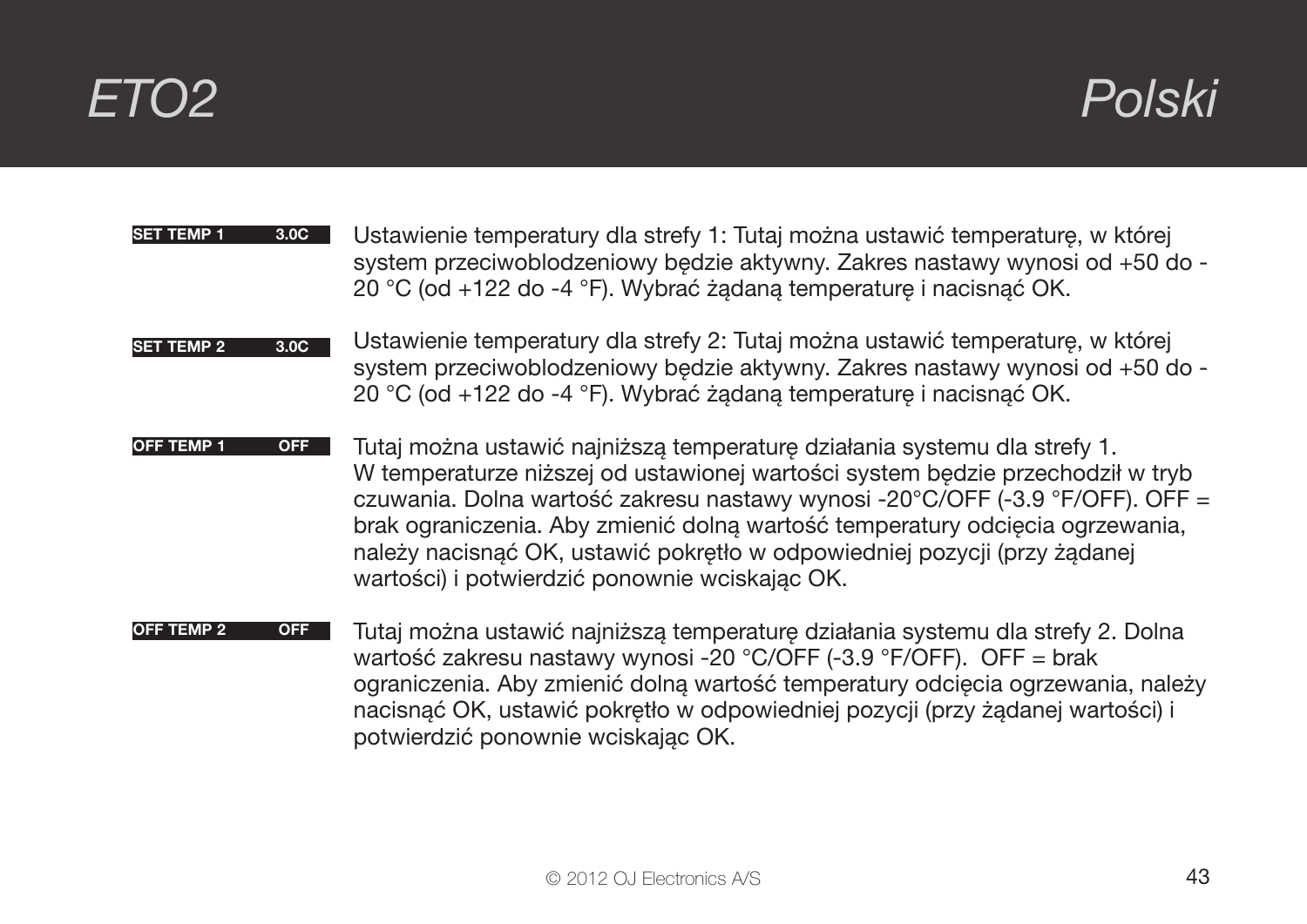

| <b>AFTERRUN 1</b><br>2:00 | Zadany czas ogrzewania dla strefy 1: Tutaj można ustawić żadany czas ogrzewania<br>- miedzy 0 a 18 godzin. Po ustaniu sygnalizacji niskiej temperatury i dużej<br>wilgotności, tj. usunieciu śniegu i lodu przez układ grzewczy, ciepło nadal bedzie<br>podawane przez określony przez użytkownika czas. Ustawić żądany czas<br>ogrzewania przy pomocy przycisku programującego i nacisnąć OK. |
|---------------------------|------------------------------------------------------------------------------------------------------------------------------------------------------------------------------------------------------------------------------------------------------------------------------------------------------------------------------------------------------------------------------------------------|
| <b>AFTERRUN 2</b><br>2:00 | Ządany czas ogrzewania dla strefy 2: Tutaj można ustawić żądany czas ogrzewania<br>– miedzy 0 a 18 godzin. Ustawić żadany czas ogrzewania przy pomocy przycisku<br>programującego i nacisnąć OK.                                                                                                                                                                                               |
| <b>OFFSET T1</b><br>0.0C  | Tutaj można skalibrować temperaturę dla strefy 1. W przypadku czujnika ETOG-<br>55, temperatura na wyświetlaczu ETO2 jest zawsze temperatura rdzenia czujnika.<br>Informacje na temat sposobu kalibracji znajduja się na stronie 47.                                                                                                                                                           |
| 0.0C<br><b>OFFSET T2</b>  | Tutaj można skalibrować temperature w strefie 2. W przypadku czujnika ETOG-55,<br>temperatura na wyświetlaczu ETO2 jest zawsze temperatura rdzenia czujnika.<br>Informacje na temat sposobu kalibracji znajduja się na stronie 47.                                                                                                                                                             |
| OFFSET OUT.<br>0.0C       | Tutaj można skalibrować temperature zewnetrzna. Odczyt temperatury<br>zarejestrowanej przez czujnik zewnętrzny ETF może być dostosowany tak, by<br>wyświetlacz ETO2 wskazywał dokładna temperature. Oprócz czujnika temperature<br>może mierzyć termometr. Niezbedne przesuniecie należy ustawić przy pomocy<br>przycisku programującego. Nacisnąć OK.                                         |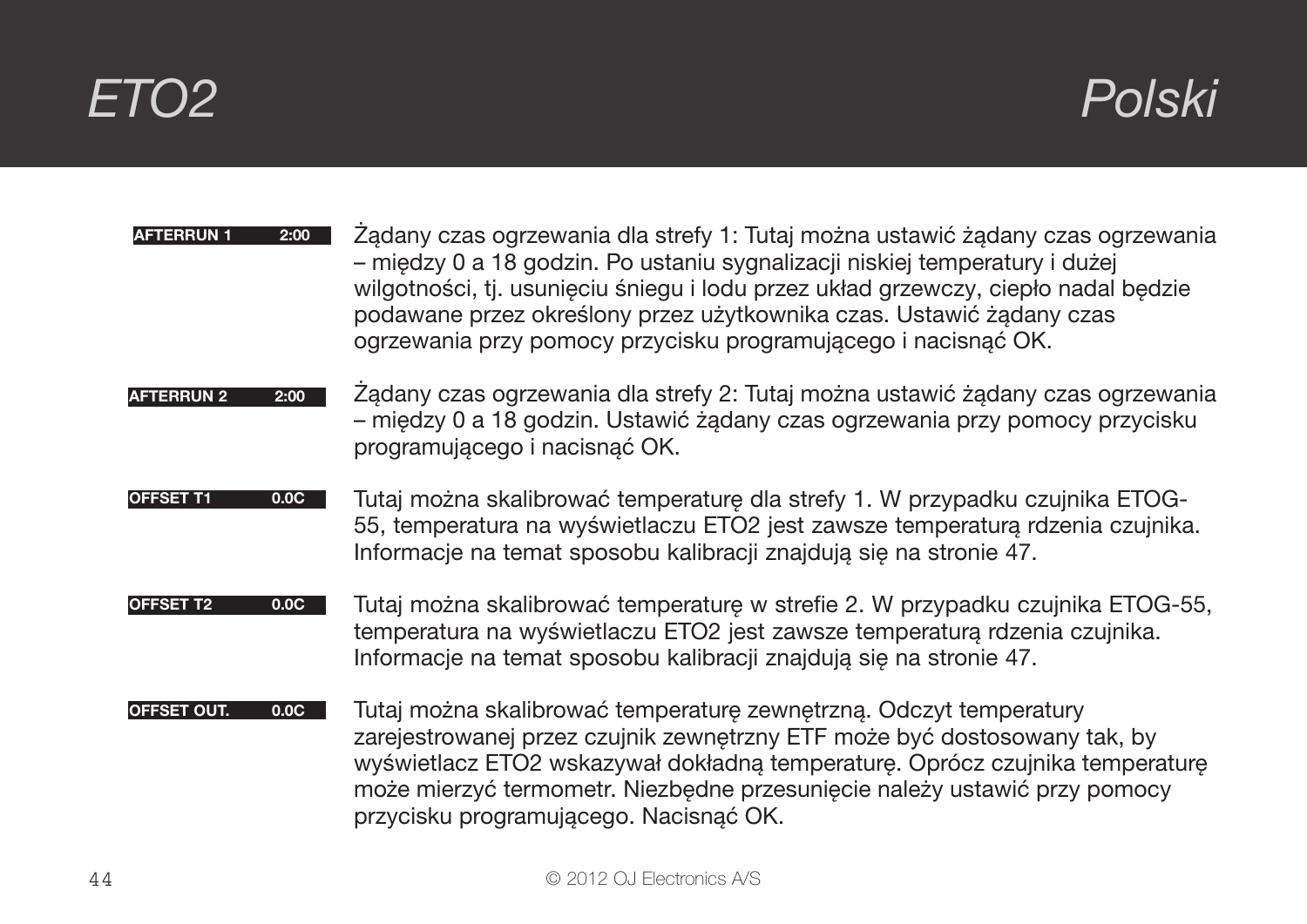# ETO2 Polski

| <b>MIN WATER</b><br>5.0C         | Tutaj można ustawić minimalną temperaturę wody powracającej. Wybrać żądaną<br>temperature i nacisnać OK.<br>Ta opcja menu jest dostepna tylko jeśli używany jest wodny układ grzejny.                                                                        |
|----------------------------------|--------------------------------------------------------------------------------------------------------------------------------------------------------------------------------------------------------------------------------------------------------------|
| <b>MAX WATER</b><br>55.0C        | Tutaj można ustawić maksymalna temperature wody zasilającej. Wybrać żadana<br>temperature i nacisnać OK.<br>Ta opcja menu jest dostepna tylko jeśli używany jest wodny układ grzejny.                                                                        |
| <b>SENSORHEAT</b><br><b>AUTO</b> | W trybie automatycznym ogrzewanie czujnika temperatury wyłącza się, gdy system<br>przeciwoblodzeniowy jest aktywny. W szczególnych sytuacjach lub przy wyjatkowo<br>niskiej temperaturze można wybrać opcję ciągłego ogrzewania. Wybrać ON i<br>nacisnać OK. |
| <b>MOIST CTRL</b><br>ON          | Tutaj można wyłączyć czujnik wilgotności. Termostat bedzie korzystał jedynie z<br>ustawienia temperatury, patrz SET TEMP. Aby wyłączyć czujnik wilgotności,<br>wybrać OFF i nacisnać OK.                                                                     |

Należy pamiętać o wysokim zużyciu oraz koszcie energii związanym z brakiem kontroli wilgotności.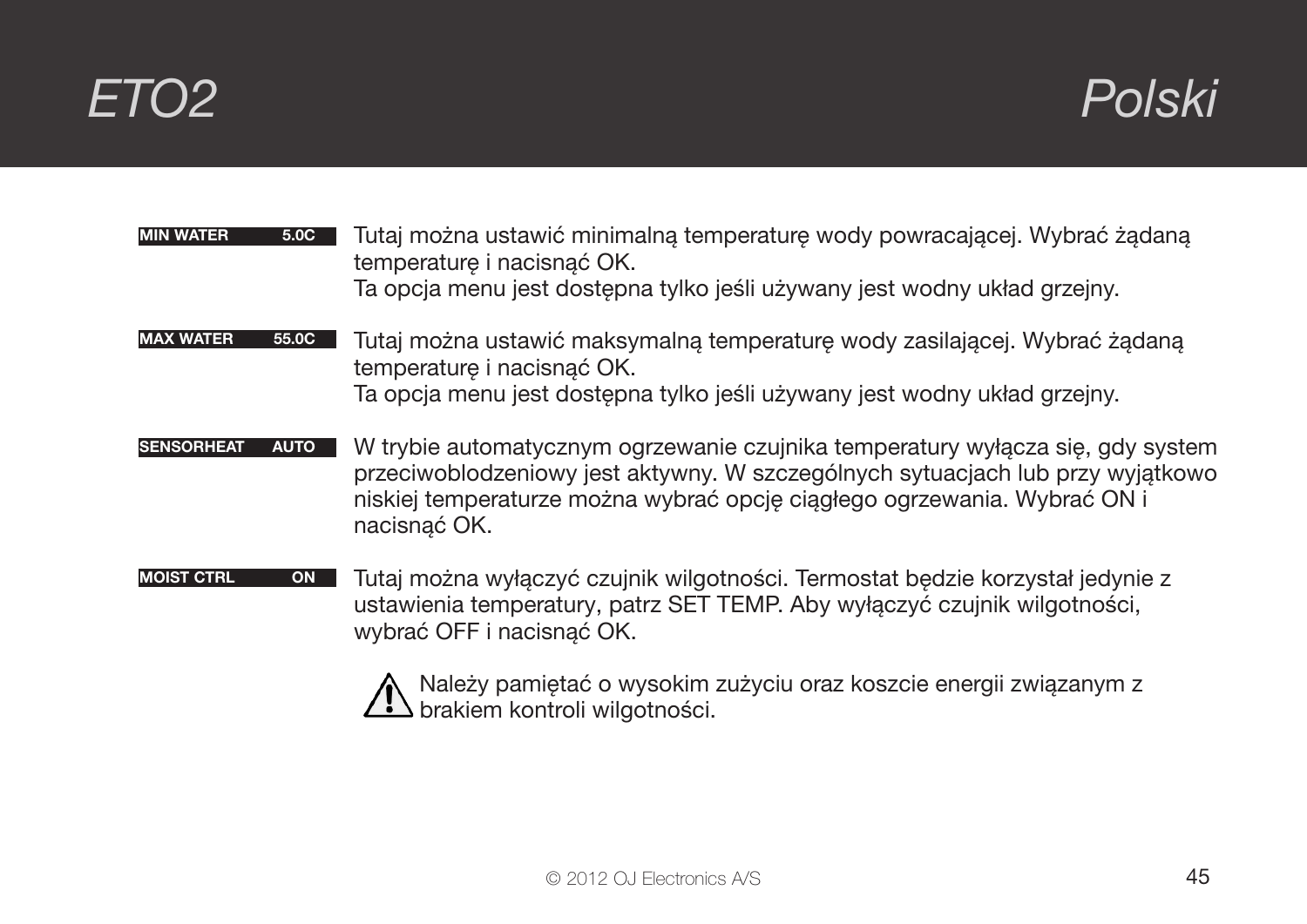| <b>SENSITIVITY</b><br><b>NORM</b>                                      | Czułość czujnika można regulować w pieciostopniowej skali: MIN - LOW - NORM -<br>HIGH - MAX (MIN. - NISKA - NORMALNA - WYSOKA - MAKS.) Aby zmienić czułość<br>czujnika, należy nacisnać OK, ustawić pokretło w odpowiedniej pozycji i potwierdzić<br>ponownie wciskając OK.                                                                                                                                                                                                                                                                                                                                                                                                                              |
|------------------------------------------------------------------------|----------------------------------------------------------------------------------------------------------------------------------------------------------------------------------------------------------------------------------------------------------------------------------------------------------------------------------------------------------------------------------------------------------------------------------------------------------------------------------------------------------------------------------------------------------------------------------------------------------------------------------------------------------------------------------------------------------|
| <b>JEZYK</b><br><b>POLSKI</b>                                          | ETO2 posiada 4 opcje językowe: ANGIELSKI, NIEMIECKI, POLSKI i ROSYJSKI. Aby<br>zmienić jezyk należy nacisnąć OK. Przekrecać przycisk programujący, aż właściwy<br>jezyk zostanie podświetlony i potwierdzić wciskając OK.<br>(Jeśli ustawiono niewłaściwy język:<br>Nacisnąć przycisk programujący, by podświetlić wyświetlacz. Nacisnąć ponownie, by wejść do menu.<br>Przekręcić przycisk programujący do końca w dół, następnie o dwa przeskoki w górę i nacisnąć przycisk.<br>Jeszcze raz przekręcić przycisk programujący do końca w dół, następnie o trzy przeskoki w górę i nacisnąć<br>przycisk. Przekręcać przycisk programujący, aż właściwy język zostanie podświetlony i nacisnąć przycisk.) |
| <b>FACTORY RESET</b>                                                   | Tutaj można przywrócić wszystkie ustawienia fabryczne ETO2. Wybór tej opcji kasuje<br>wszystkie ustawienia wprowadzone przez użytkownika.                                                                                                                                                                                                                                                                                                                                                                                                                                                                                                                                                                |
| <b>REINSTALL</b><br><b>REINSTALL</b><br><b>XXXX</b><br><b>PASSWORD</b> | Zmiana ustawień głównych w menu ROZRUCH jest konieczna w razie wystąpienia<br>błedów w ustawieniach lub podłaczenia nowych elementów układu. Wybrać<br>PASSWORD. Przyciskiem programującym wybrać kod fabryczny (1202). Kontroler<br>powróci do menu rozruchowego, patrz ROZRUCH.                                                                                                                                                                                                                                                                                                                                                                                                                        |
| <b>EXIT</b>                                                            | Wybrać te opcje i nacisnać OK by powrócić do głównego menu.                                                                                                                                                                                                                                                                                                                                                                                                                                                                                                                                                                                                                                              |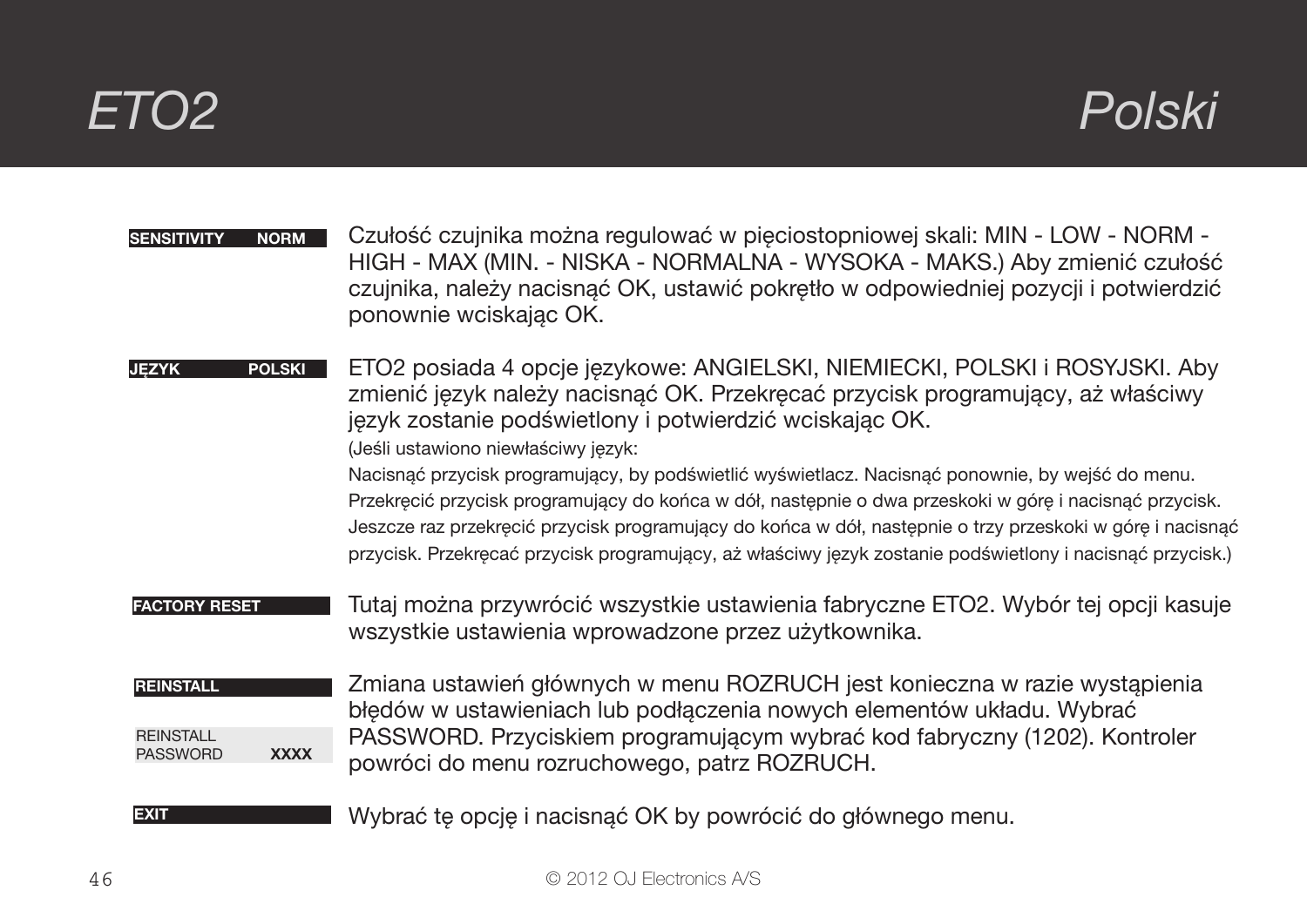



### **RESTART**

W tym menu można zrestartować FTO2 w razie potrzeby zmiany ustawień lub inicializacji nowego procesu.

**RESTART**

Operacja restartu. Zachowanie aktualnych ustawień. ETO2 wyświetli ekran statusu początkowego.

### **KALIBRACJA PRZESUNIĘCIA TEMPERATURY**

Jeśli zachodzi konieczność skalibrowania pomiaru temperatury dokonywanego przez czujnik ETOG, należy postępować zgodnie z poniższym opisem:

- 1. Odłączyć czujnik od zacisków 11 i 12 (ogrzewanie czujnika) ETO2.
- 2. Poczekać kilka godzin, aż temperatura czujnika zrówna się z temperaturą gruntu.
- 3. Zmierzyć faktyczną temperaturę gruntu/czujnika i porównać ją z wynikiem na wyświetlaczu ETO2.
- 4. Zaprogramować przesunięcie temperatury niwelujące różnicę pomiaru (między temperaturą na wyświetlaczu a faktyczną zmierzoną temperaturą). Niezbędne przesunięcie należy ustawić przy pomocy przycisku programującego. Nacisnąć OK.
- 5. Ponownie podłączyć czujnik do zacisków 11 i 12 ETO2.

UWAGA: W przypadku czujnika ETOG-55, temperatura na wyświetlaczu ETO2 jest zawsze temperaturą rdzenia czujnika.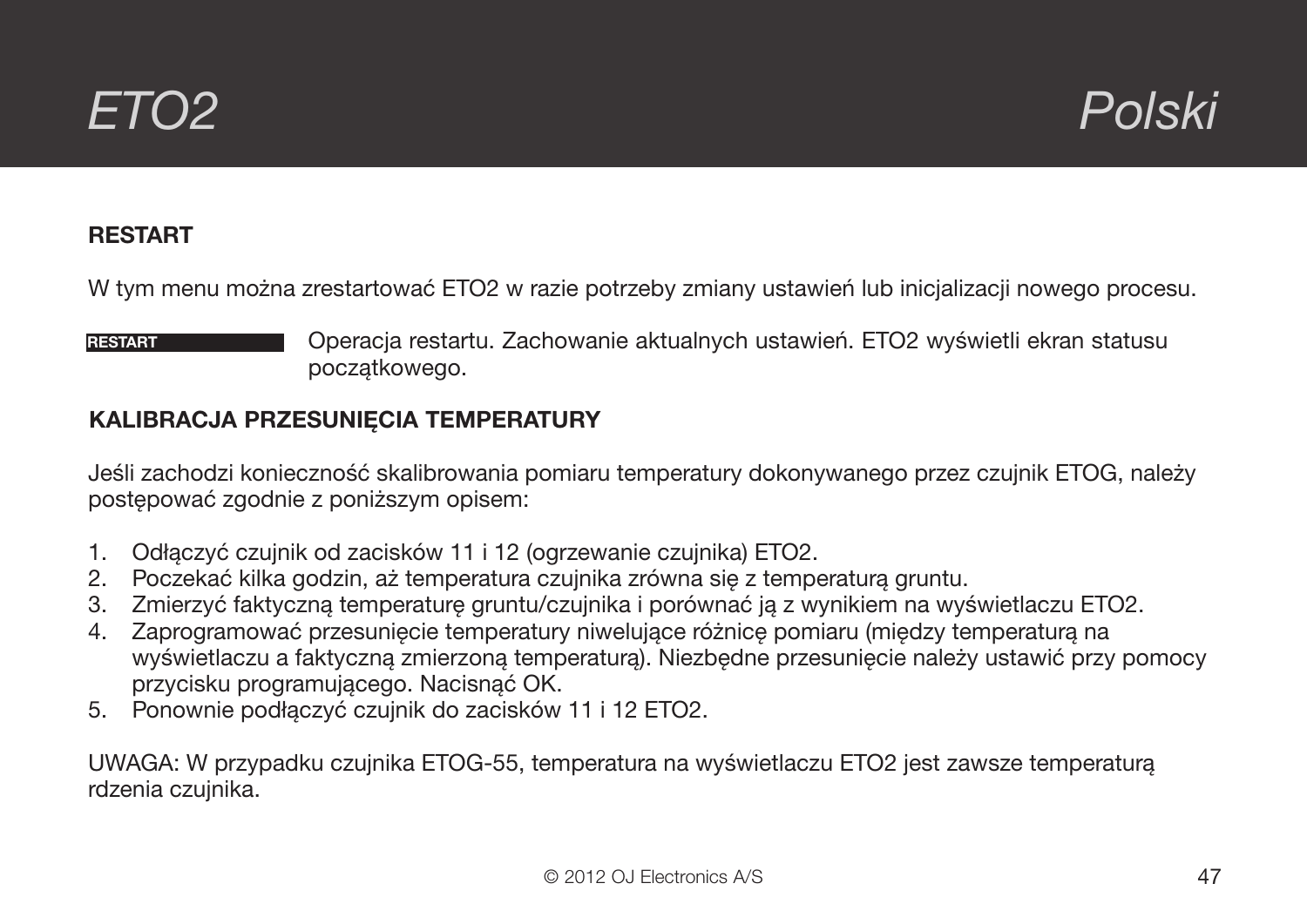

## **USTAWIENIA FABRYCZNE**

| <b>USTAWIENIA</b>                   | <b>USTAWIENIA FABRYCZNE</b> | USTAWIENIA UŻYTKOWNIKA |
|-------------------------------------|-----------------------------|------------------------|
| Rodzaj regulacji                    | Elektryczny układ grzejny   |                        |
| Strefa <sub>1</sub>                 | <b>ETOG</b>                 |                        |
| Strefa 2                            | <b>OFF</b>                  |                        |
| Skala temperatury                   | Celsiusza                   |                        |
| Żądany czas ogrzewania dla strefy 1 | 2,00 godziny                |                        |
| Ządany czas ogrzewania dla strefy 2 | 2,00 godziny                |                        |
| Przesunięcie temp., strefa 1        | / $0.0 °F$<br>0.0 °C        |                        |
| Przesuniecie temp., strefa 2        | 0.0 °C<br>$/0.0$ °F         |                        |
| Przesuniecie temp., ETF             | 0.0 °C<br>$/0.0$ °F         |                        |
| Temperatura nastawy, strefa 1+2     | $3.0 °C$ / 37.4 °F          |                        |
| Temperatura wyłączenia, strefa 1+2  | <b>OFF</b>                  |                        |
| Ogrzewanie czujnika, strefa 1+2     | AUTO (TRYB AUTOMATYCZNY)    |                        |
| Kontrola wilgotności, strefa 1+2    | ON                          |                        |
| Czułość, strefa 1+2                 | <b>NORM</b>                 |                        |
| Min. temp. wody                     | 5 °C<br>/41 °F              |                        |
| Maks. temp. wody                    | 55 °C<br>$/131$ °F          |                        |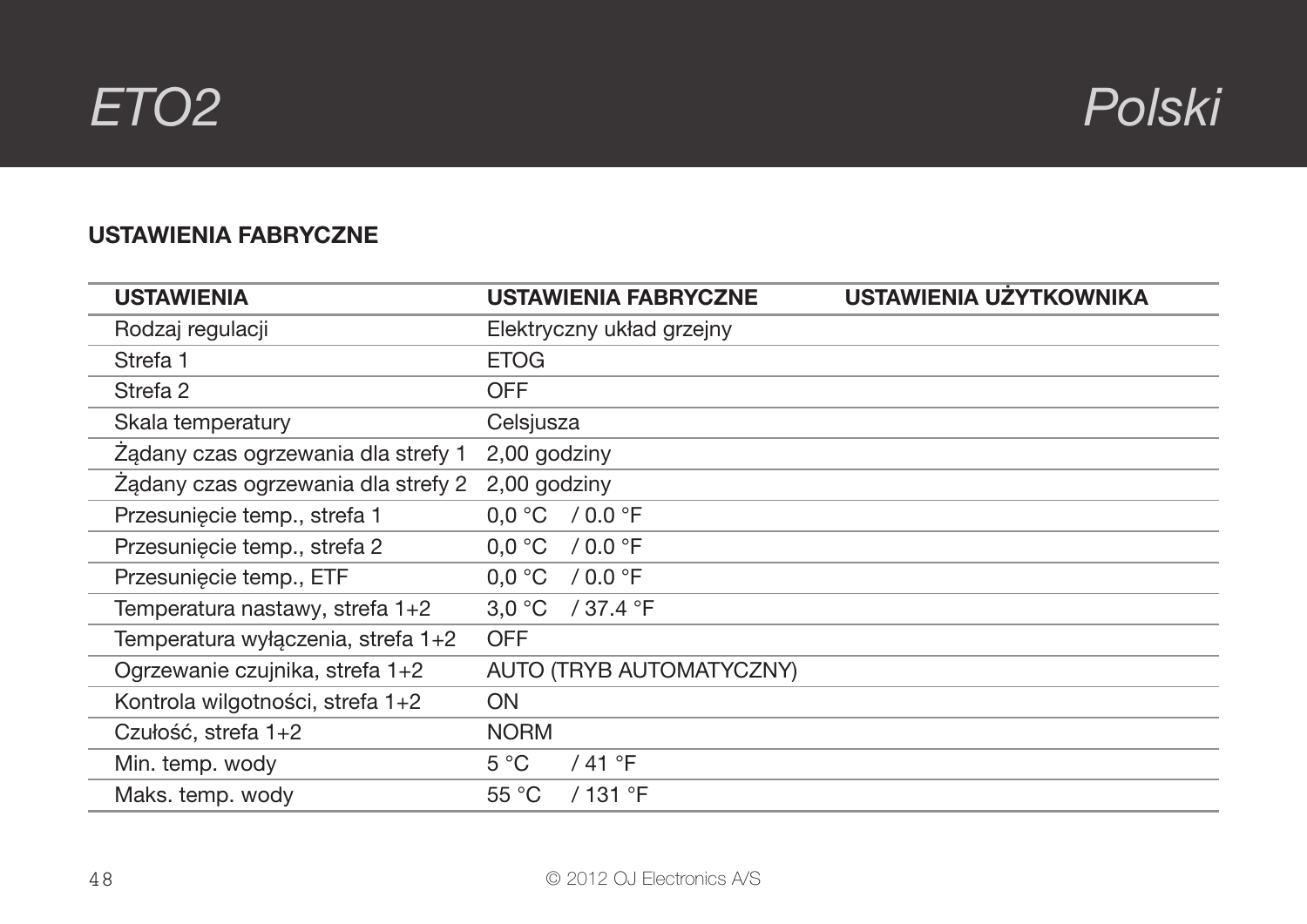



## **ROZWIĄZYWANIE PROBLEMÓW**

W przypadku pojawienia się nieprawidłowości w działaniu systemu przeciwoblodzeniowego, należy sprawdzić ustawienia ETO2. Naciskając pokrętło regulacyjne wejdź do menu i naciśnij "SHOW INFO" ("POKAŻ INFO"), aby uzyskać podgląd ustawień. Jeśli zawierają one błędy, aktywuj "REINSTALL" ("PRZEINSTALUJ") za pomocą fabrycznego kodu 1202.

Sprawdź, czy wszystkie połączenia są prawidłowe i czy przewody są dobrze umocowane na zaciskach. Odpowiedzi na najczęściej zadawane pytania znajdują się na naszej stronie internetowej: www.ojelectronics.com / support / FAQ - Snowmelting.

### **Lód/śnieg nie topnieje**

**• Czy na wyświetlaczu znajduje się komunikat "HEAT ON" ("OGRZEWANIE WŁĄCZONE") w strefie 1 / 2?**

## **TAK :**

- o Odczekaj 1-2 godziny.
- o Sprawdź, czy warstwa śniegu zaczyna się roztapiać od spodu. Jeśli tak, to system jest sprawny.
- o Sprawdź stan przewodów grzewczych pod kątem usterek i nieprawidłowych bądź poluzowanych połączeń.
- o Być może jest zbyt zimno, by system działał efektywnie (niewystarczająca moc/m2), tj. przewody grzewcze lub instalacja ogrzewania wodnego są niedowymiarowane.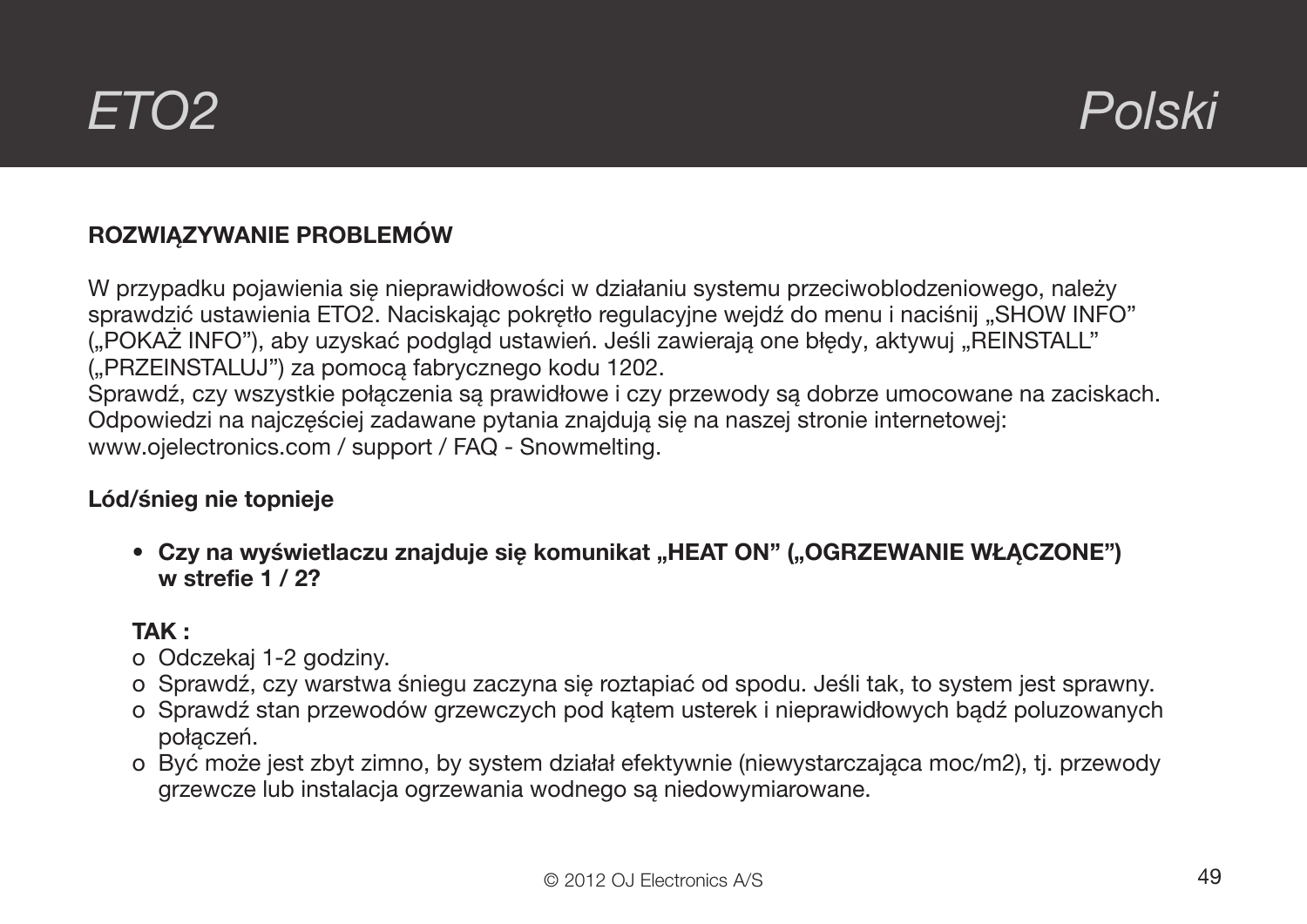

### **NIE :**

- o Temperatura jest wyższa niż "SET TEMP" ("TEMPERATURA USTAWIONA"). Ustaw wyższą wartość temperatury .SFT TFMP".
- o Śnieg wokół czujnika gruntowego roztopił się lub wiatr odsłonił czujnik. Ustaw dłuższy czas działania ogrzewania "AFTERRUN" ("CZAS DZIAŁANIA"). Alternatywnie można uruchomić FORCED HEAT (OGRZEWANIE WYMUSZONE).
- o Wokół czujnika utworzył się "efekt igloo" w postaci pustej zamkniętej komory wytopionej w śniegu. Uruchomić FORCED HEAT lub ustawić MOIST SENSOR (CZUJNIK WILGOTNOŚCI) w pozycji OFF.
- o Temperatura jest niższa niż ustawienie OFF TEMP (TEMPERATURA WYŁĄCZENIA). Zależnie od wydajności systemu grzewczego, może on mieć niższą dolną granicę temperatury, przy której następuje roztapianie śniegu i lodu. Przed zmianą wartości "OFF TEMP" spróbuj opcji "FORCED HEAT".

### **Po roztopieniu śniegu i lodu nie następuje wyłączenie ogrzewania**

- o Czas "AFTERRUN" jest zbyt długi, skróć go, a następnie aktywuj "RESTART" w menu.
- o Wykrywanie wilgoci przez czujnik ETOG/ETOR jest wyłączone w menu należy ustawić MOIST CTRL (KONTROLA WILGOTNOŚCI) w pozycji ON.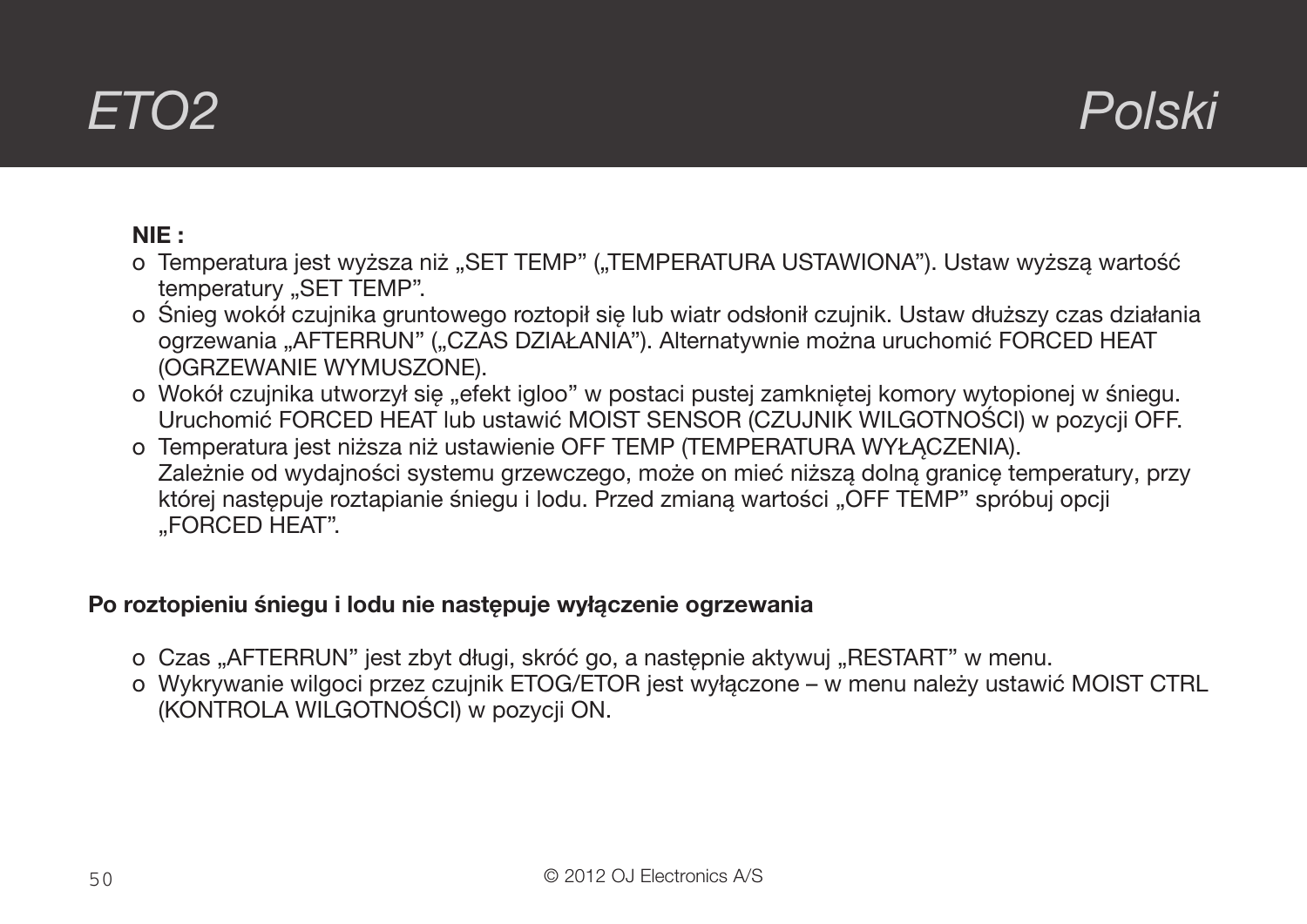

Jeśli kontrolka "ALARM" miga na czerwono, oznacza to, że wystąpił jeden z poniższych błędów. W menu "ALARM" wyświetla się odpowiedni komunikat:

- **"RETURN TEMP LOW"** Za niska temperatura wody na linii powrotnej.
- **"SUPPLY TEMP HIGH"** Za wysoka temperatura wody zasilającej.
- 
- 
- 
- 
- 
- 
- 
- **"RETURN SENSOR"** Uszkodzony czujnik na linii powrotnej.
- **"SUPPLY SENSOR"** Uszkodzony czujnik na linii zasilającej.
- **"TEMP SENSOR 1"** Uszkodzony czujnik temperatury 1 (gruntowy lub dachowy).
- **"TEMP SENSOR 2"** Uszkodzony czujnik temperatury 2 (gruntowy lub dachowy).
- **"OUTDOOR SENSOR"** Uszkodzony czujnik zewnętrzny.
- **"SENSOR HEATER"** Zwarcie elementu pomiarowego w czujniku gruntowym lub dachowym.
- **"FROST PROTECT"** Ochrona przed zamarzaniem aktywna z powodu niskiej temperatury wody powrotnej (dotyczy tylko instalacji ogrzewania wodnego).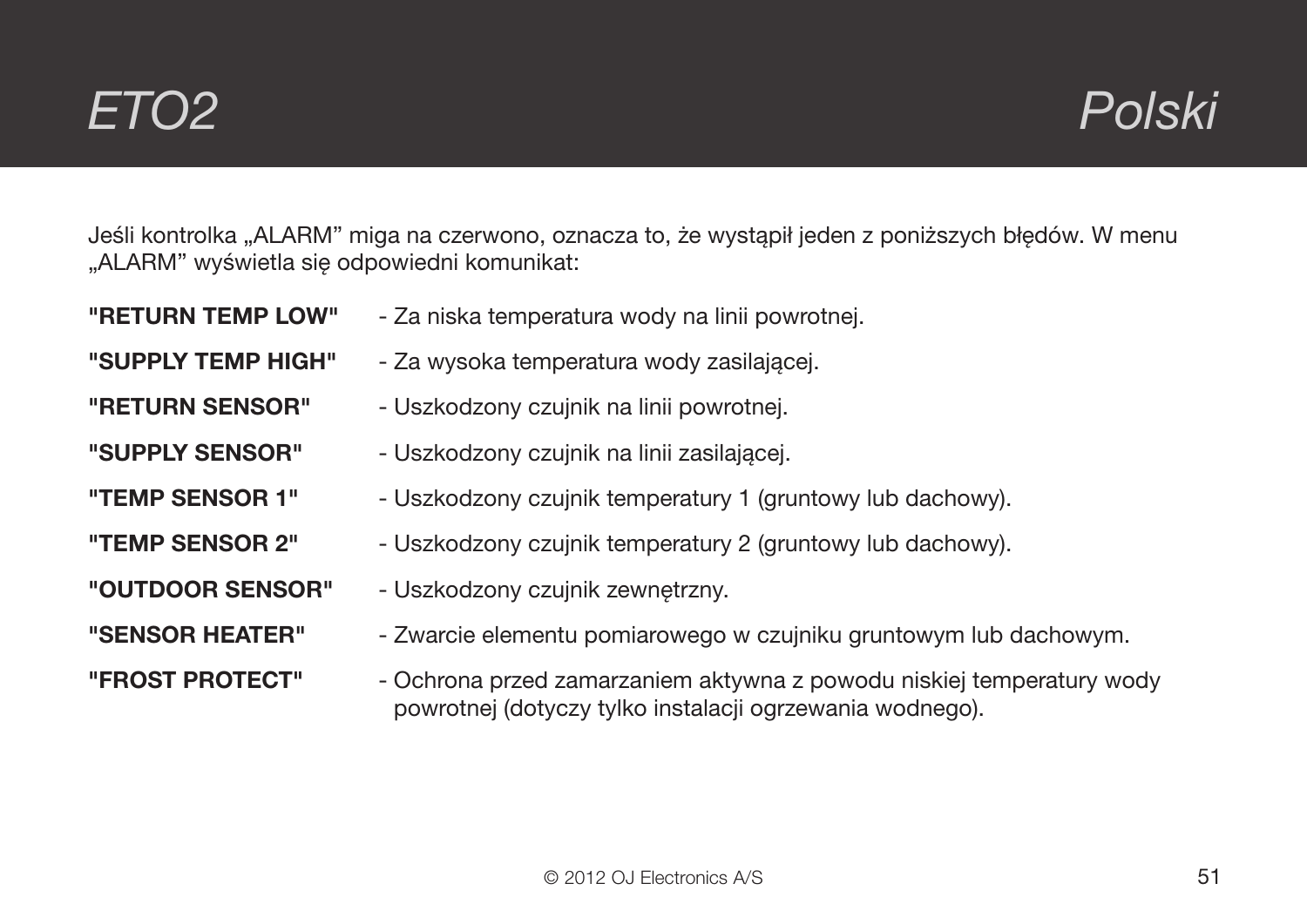

## **сОДЕРЖАНиЕ**

| Информация об использовании частический какимический какимический стр. 58 |  |  |  |  |  |  |  |  |  |  |  |  |  |  |  |
|---------------------------------------------------------------------------|--|--|--|--|--|--|--|--|--|--|--|--|--|--|--|
|                                                                           |  |  |  |  |  |  |  |  |  |  |  |  |  |  |  |
|                                                                           |  |  |  |  |  |  |  |  |  |  |  |  |  |  |  |
|                                                                           |  |  |  |  |  |  |  |  |  |  |  |  |  |  |  |
|                                                                           |  |  |  |  |  |  |  |  |  |  |  |  |  |  |  |
|                                                                           |  |  |  |  |  |  |  |  |  |  |  |  |  |  |  |

### **сПЕЦиАЛЬНЫЕ ТЕРМиНЫ**

| Зона 1, 2:         | Независимые зоны обогрева, в которых снег и лед может быть растоплен. |
|--------------------|-----------------------------------------------------------------------|
| Кодирующая кнопка: | При повороте или нажатии на нее можно легко произвести необходимые    |
|                    | установки.                                                            |
| $ETOG-55:$         | Датчик для грунта, регистрирующий влажность и температуру.            |
| ETOR-55:           | Датчик для водостоков, регистрирует влажность.                        |
| ETF-744/99:        | Наружный датчик температуры.                                          |
| $Y/\Delta$ :       | Усовершенствованное 2-х ступенчатое управление электрическими         |
|                    | нагревательными системами.                                            |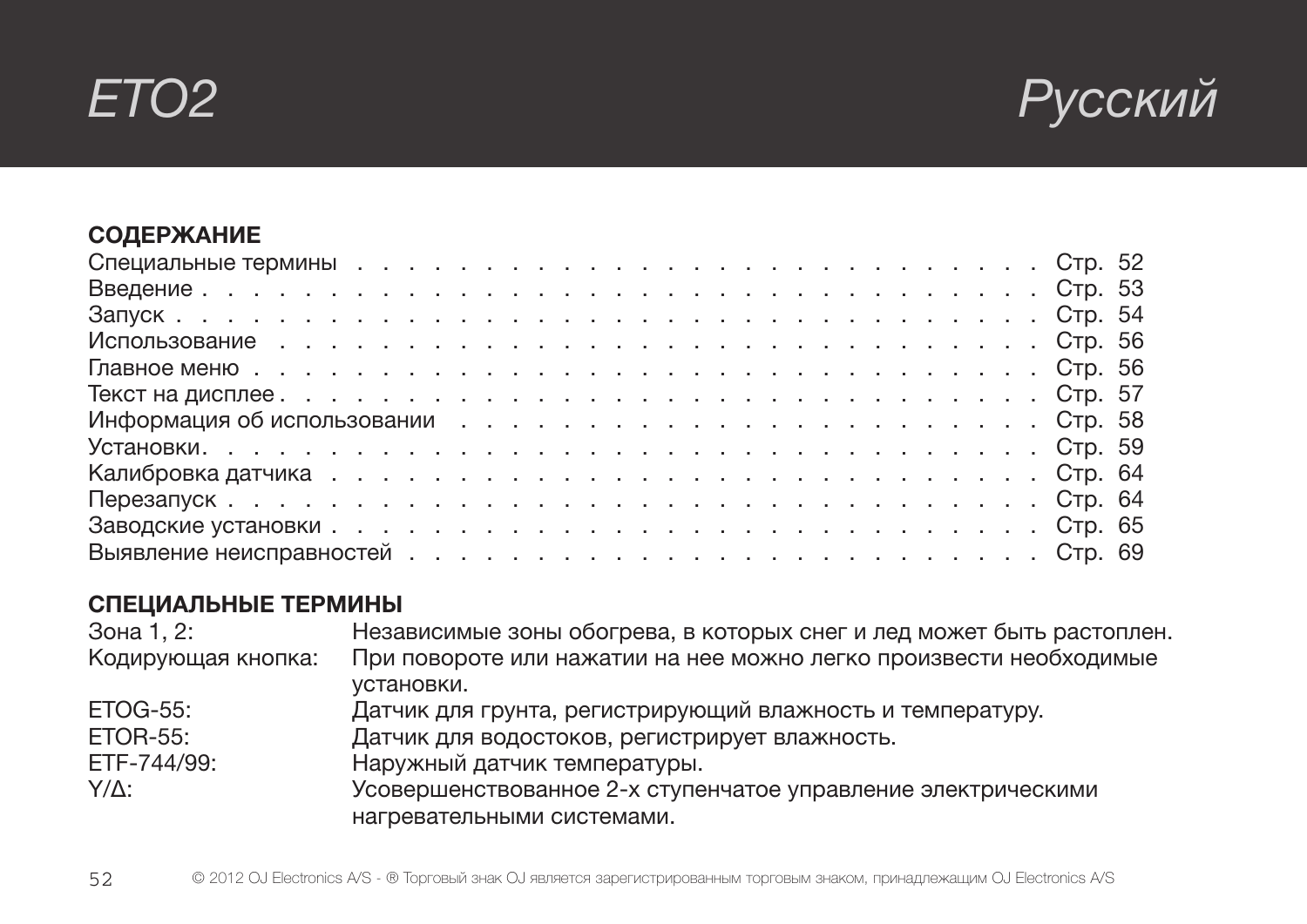



ДОНАГРЕВ: После исчезновения сигнала о наличии влаги/температуры система еще какое-то время остается в работе.

### **ВВЕДЕНиЕ**

Контроллер типа ETO2 работает полностью в автоматическом режиме, экономично управляя работой систем снеготаяния на открытых площадках и в водостоках. Лед образуется при наличии двух факторов – низкой температуры и влажности. ETO2 регистрирует как температуру, так и влажность и нагревательная система включается только при наличии обоих параметров, способствующих появлению снега или образованию льда.

Простота управления при помощи кодирующей кнопки и графический дисплей с подсветкой обеспечивают быструю установку необходимой конфигурации системы и индикацию температуры, состояния и т. д.

Контроллер ETO2 может управлять работой нагревательного кабеля в одной или в 2-х зонах. Двухступенчатое усовершенствованное управление выходом также предназначено для экономичной работы системы.

Кроме того, контроллер можно использовать для управления водяными нагревательными системами, насосами и кранами-смесителями. Для экономии потребления энергии существует функция 2-х ступенчатого регулирования выхода.

Для водяных систем датчик температуры во время работы системы обеспечивает необходимую температуру воды на входе. При необходимости увеличения нагрева пускается циркуляционный насос, а клапан открывается на 1 мин на 20% для стабилизации работы системы. Затем пускается основной насос.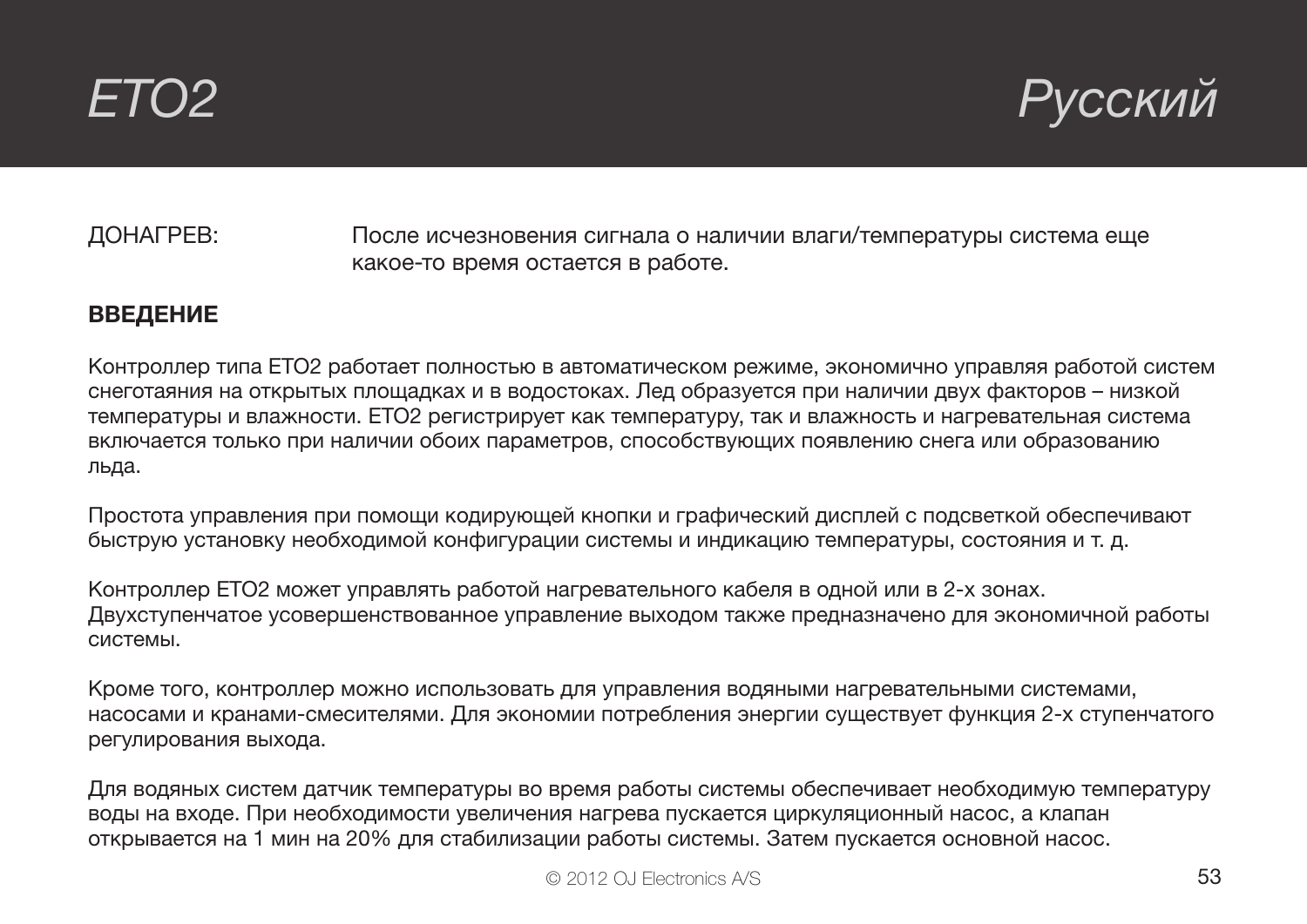

После исчезновения необходимости работы системы снеготаяния циркуляционный насос пускается через каждые 15 минут на 1 мин для того, чтобы температуры воды на возврате в систему не падала ниже заданной для «неработающей системы». Если это случается, то система полностью активируется для увеличения температуры воды, возвращаемой в систему до заданного значения.

### **ЗАПуск**

| LANGUAGE:      |  |
|----------------|--|
| <b>ENGLISH</b> |  |
| <b>DEUTSCH</b> |  |
| <b>POLSKI</b>  |  |
| <b>РУССКИЙ</b> |  |

При первом включении ETO2 необходимо выбрать язык меню. Вращайте кодирующую кнопку до появления языка, который необходимо выбрать. После этого нажмите кодирующую кнопку для фиксации установки.

| <b>SELECT SCALE:</b> |
|----------------------|
|                      |
| <b>CELCIUS</b>       |
| <b>FAHRENHEIT</b>    |
|                      |
|                      |
|                      |
|                      |

Необходимо выбрать температурную шкалу в градусах Цельсия или Фаренгейта. Поверните кнопку управления до появления необходимой температурной шкалы. Нажмите кнопку (ОК) для фиксации установки.

| <b>SENSOR 1:</b> |  |
|------------------|--|
| <b>ETOG</b>      |  |
| <b>ETOR</b>      |  |
|                  |  |

На дисплее появится символ ДАТЧИК 1. Выберите датчик, который необходимо подключить к входу 1: ETOG: Датчик для грунта ETOR: датчик для водостоков + наружный датчик температуры Затем нажмите кнопку (ОК) для фиксации установки.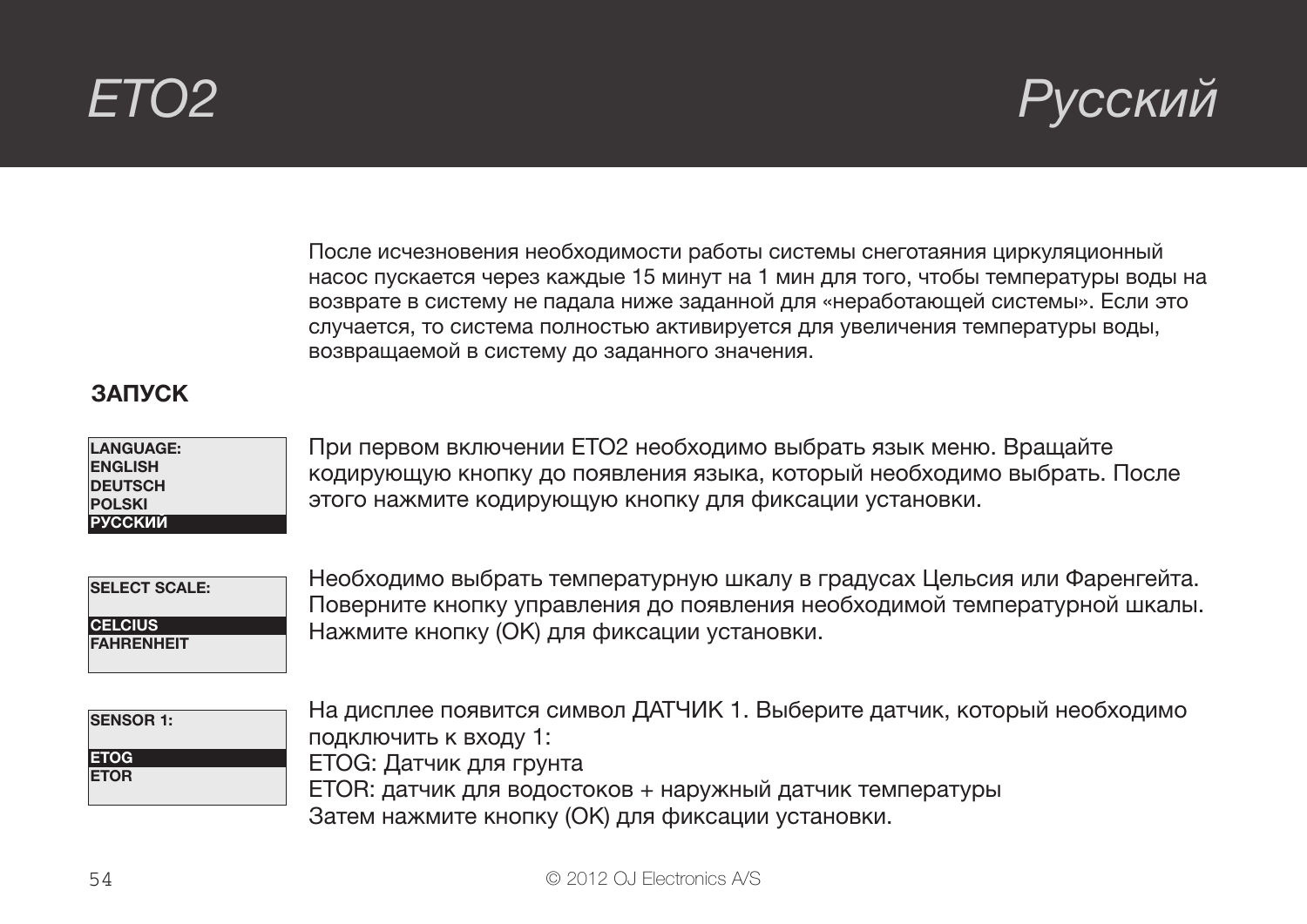



| <b>SENSOR 2:</b> |  |
|------------------|--|
| <b>OFF</b>       |  |
| <b>ETOG</b>      |  |
| <b>ETOR</b>      |  |

На дисплее появится символ ДАТЧИК 2. Выберите датчик, который необходимо подключить к входу 2. Если нет необходимости подключать датчик к входу 2 – выберите символ OFF.

| <b>OUTDOOR SENSOR:</b> |  |
|------------------------|--|
| OFF                    |  |
| ETF                    |  |
|                        |  |

Выберите наружный датчик температуры ETF, подключенный к клеммам 31-32. Если датчик не подключен – выберите символ ВЫКЛ. Нажмите кнопку (ОК) для фиксации установки.

| <b>APPLICATION:</b>    |  |
|------------------------|--|
| <b>ELECTRIC 1-ZONE</b> |  |
| <b>ELECTRIC 2-ZONE</b> |  |
| <b>ELECTRIC 2-STEP</b> |  |
| <b>WATER BASED</b>     |  |

Выберите тип используемой системы обогрева при помощи вращения и нажатия кнопки (ОК).

ЭЛЕКТРИЧЕСКИЙ 1-ЗОНА: управление электрическим/водяным обогревом в зоне 1.

ЭЛЕКТРИЧЕСКИЙ 2-ЗОНЫ: управление электрическим/водяным обогревом в 2-х различных зонах.

ЭЛЕКТР. 2-СТУП: Усовершенствованное 2-х ступенчатое управление электрическим обогревом (Y/Δ) для зоны 1.

ВОДЯНОЙ ОБОГРЕВ: управление водяным обогревом в зоне 1 с регулированием температуры воды на подаче в систему..

Выберите нужную опцию и нажмите ОК. Конфигурация системы закончена, и она начнет работать полностью в автоматическом режиме по заданным стандартным программам (см. ЗАВОДСКИЕ УСТАНОВКИ). Можно также установить свои значения параметров, см. УСТАНОВКИ.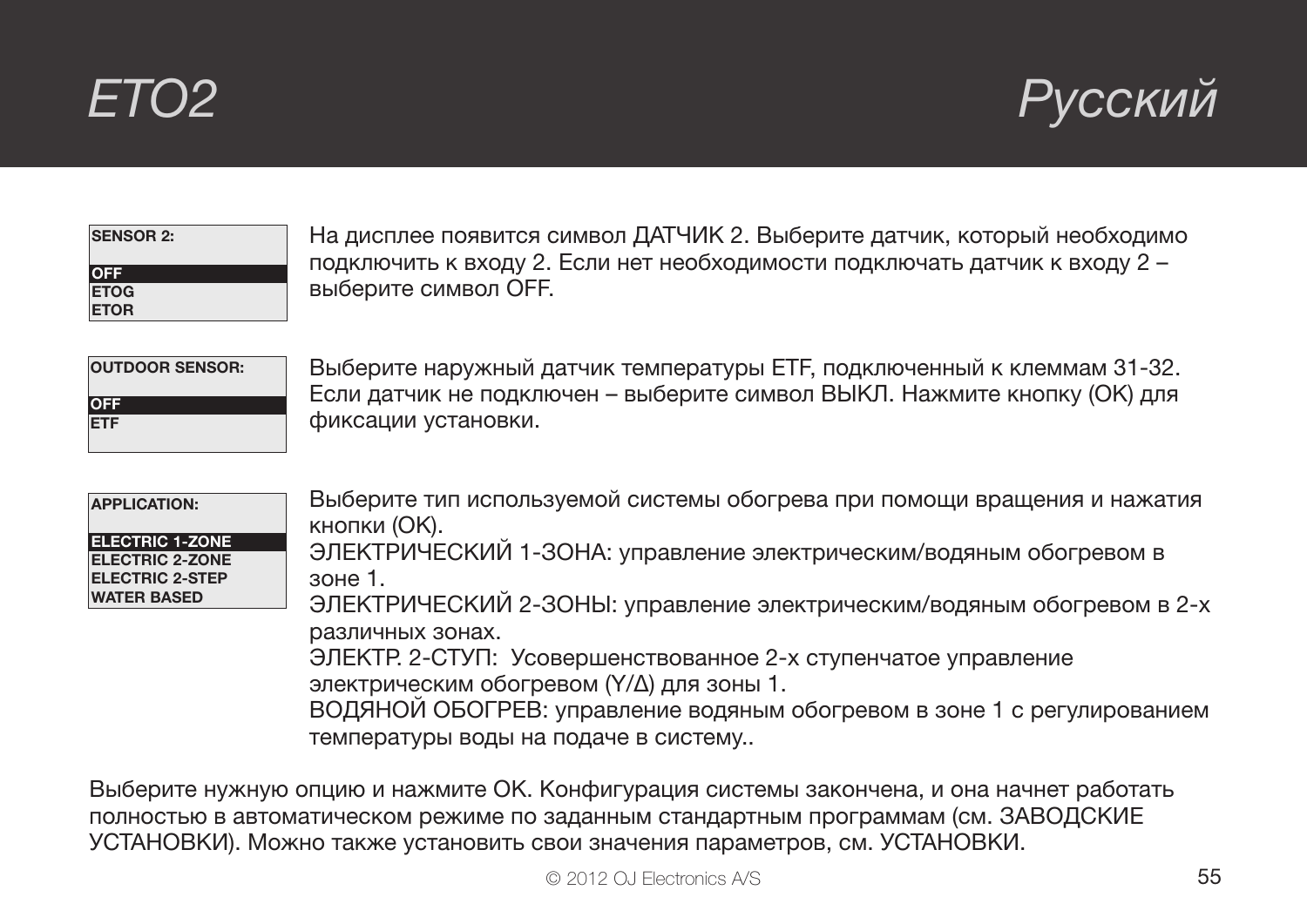



| ZONE 1 HEAT       | <b>OFF</b> |
|-------------------|------------|
| ZONE 2 HEAT       | <b>OFF</b> |
| <b>AFTERRUN1</b>  | 0.00       |
| <b>AFTERRUN 2</b> | 0.00       |
| <b>STANDBY</b>    | <b>OFF</b> |

Состояние системы и параметры донагрева для зон 1 и 2 показаны на дисплее.

### **исПОЛЬЗОВАНиЕ**

ETO2 имеет легкоуправляемую кодирующую кнопку (кнопку управления - повернуть и нажать) и дисплей, на котором отображается состояние системы. Дисплей имеет подсветку, которая зажигается при нажатии кнопки (OK). Подсветка автоматически гаснет через 30 сек.

Нажмите на кнопку управления и на дисплее появится главное меню.

Поворачивайте кнопку для просмотра опций. Одновременно на дисплее не могут быть отображены все опции. Для перехода к нужной опции поворачивайте кнопку управления. Нажмите ОК для выбора выделенной на дисплее опции.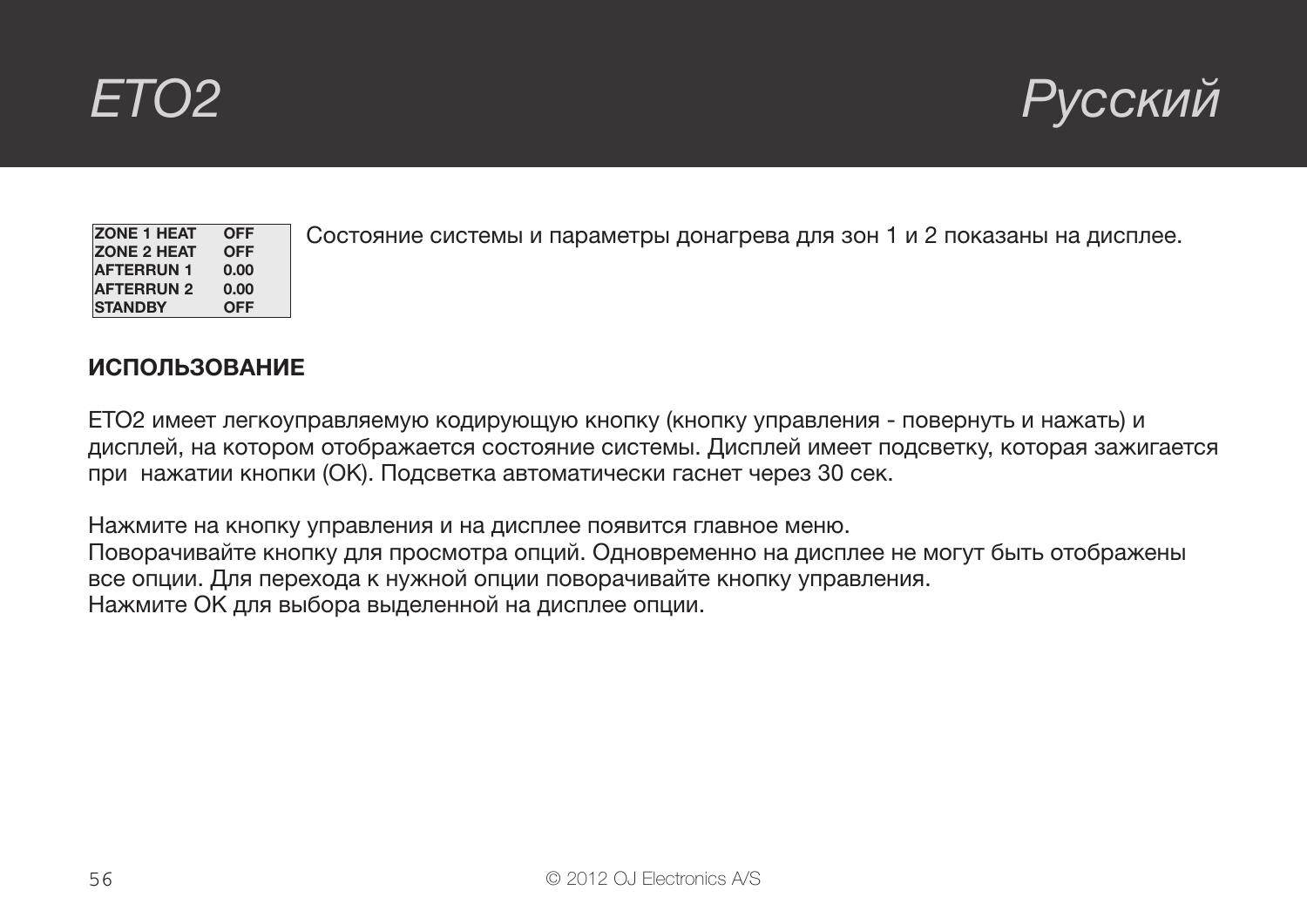



### **ГЛАВНОЕ МЕНЮ**

| ZONE <sub>1</sub> | OFF        |
|-------------------|------------|
| ZONE <sub>2</sub> | <b>OFF</b> |
| <b>SENSOR 1</b>   | ##.#°C     |
| <b>SENSOR 2</b>   | ##.#°C     |
| <b>MOIST1</b>     | <b>NO</b>  |
| <b>MOIST 2</b>    | <b>NO</b>  |
| <b>OUT. TEMP</b>  | ##.#°C     |
| <b>SUPPLY W.</b>  | ##.#°C     |
| <b>RETURN W.</b>  | ##.#°C     |
| <b>ALARM</b>      | <b>NO</b>  |
| <b>SHOW INFO</b>  |            |
| <b>SETUP</b>      |            |
| <b>RESTART</b>    |            |
| <b>EXIT</b>       |            |

### **ТЕксТ НА ДисПЛЕЕ**

Зона нагрева 1 включена (ВКЛ) или выключена (ВЫКЛ). **ZONE 1 OFF**

Зона нагрева 2 включена (ВКЛ) или выключена (ВЫКЛ). **ZONE 2 OFF**

Датчик 1 с внутренним подогревом. ETOG работает только в том случае, если он установлен и подключен. ВНИМАНИЕ: не измеряет температуру окружающей среды! **SENSOR 1 ##.#°C**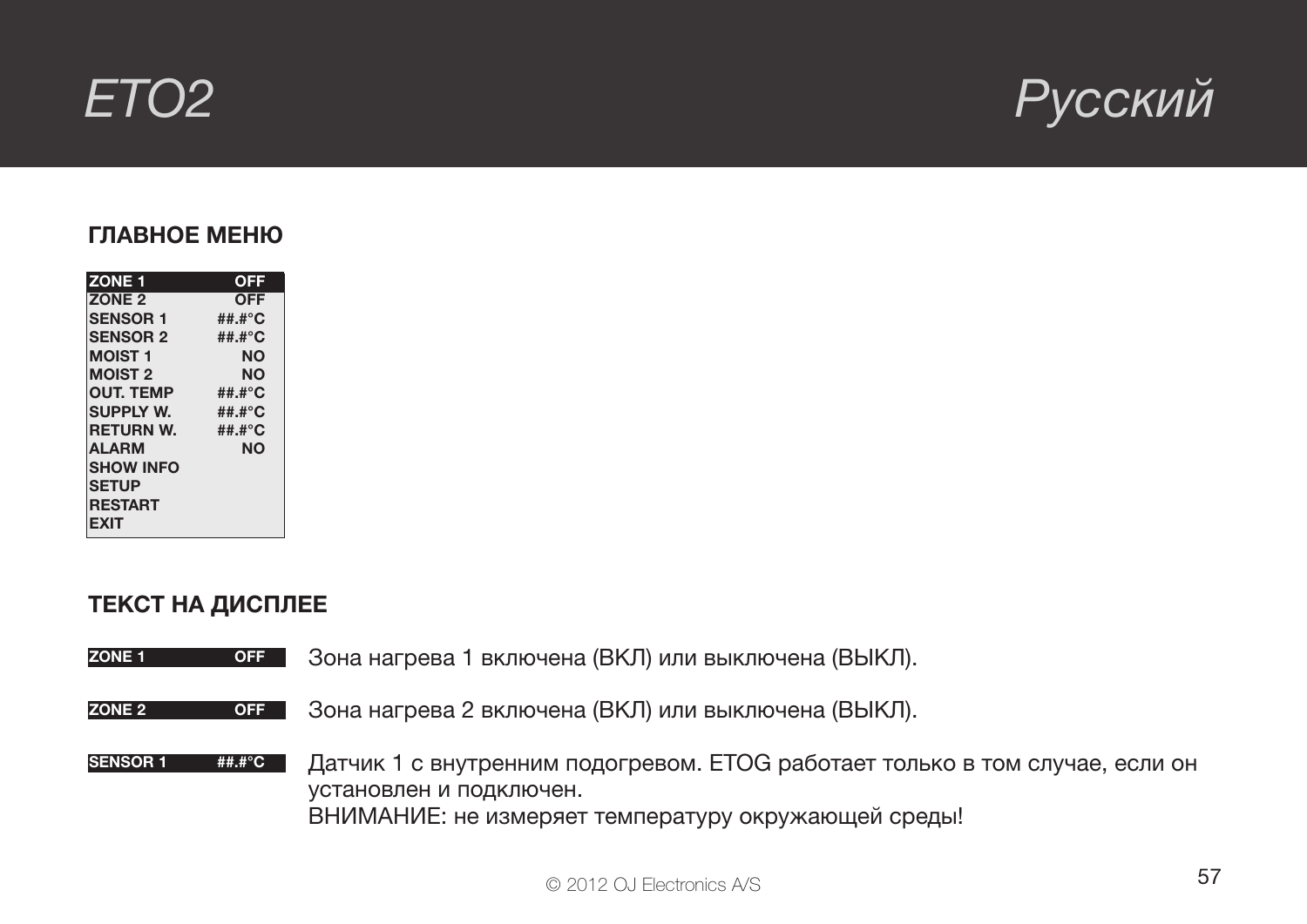



- Датчик 2 с внутренним подогревом. ETOG работает только в том случае, если он установлен и подключен. ВНИМАНИЕ: не измеряет температуру окружающей среды! Состояние датчика влажности 1. ДА / НЕТ / Пробел. Пробел будет на дисплее в том случае, если температура выше заданной или система работает в режиме донагрева. **SENSOR 2 ##.#°C MOIST 1 NO**
- Состояние датчика влажности 2. ДА / НЕТ / Пробел. Пробел будет на дисплее в том случае, если температура выше заданной или система работает в режиме донагрева. **MOIST 2 NO**
- Наружная температура. Индикация только в том случае, если датчик ETF установлен и подключен. **OUT TEMP ##.#°C**
- Температура воды на входе (только для водяных систем обогрева). **SUPPLY W. ##.#°C**
- Температура воды на выходе (только для водяных систем обогрева). **RETURN W. ##.#°C**
- Сообщение о типе неисправности высвечивается на дисплее. На передней панели светодиодный индикатор мигает красным цветом. **ALARM NO**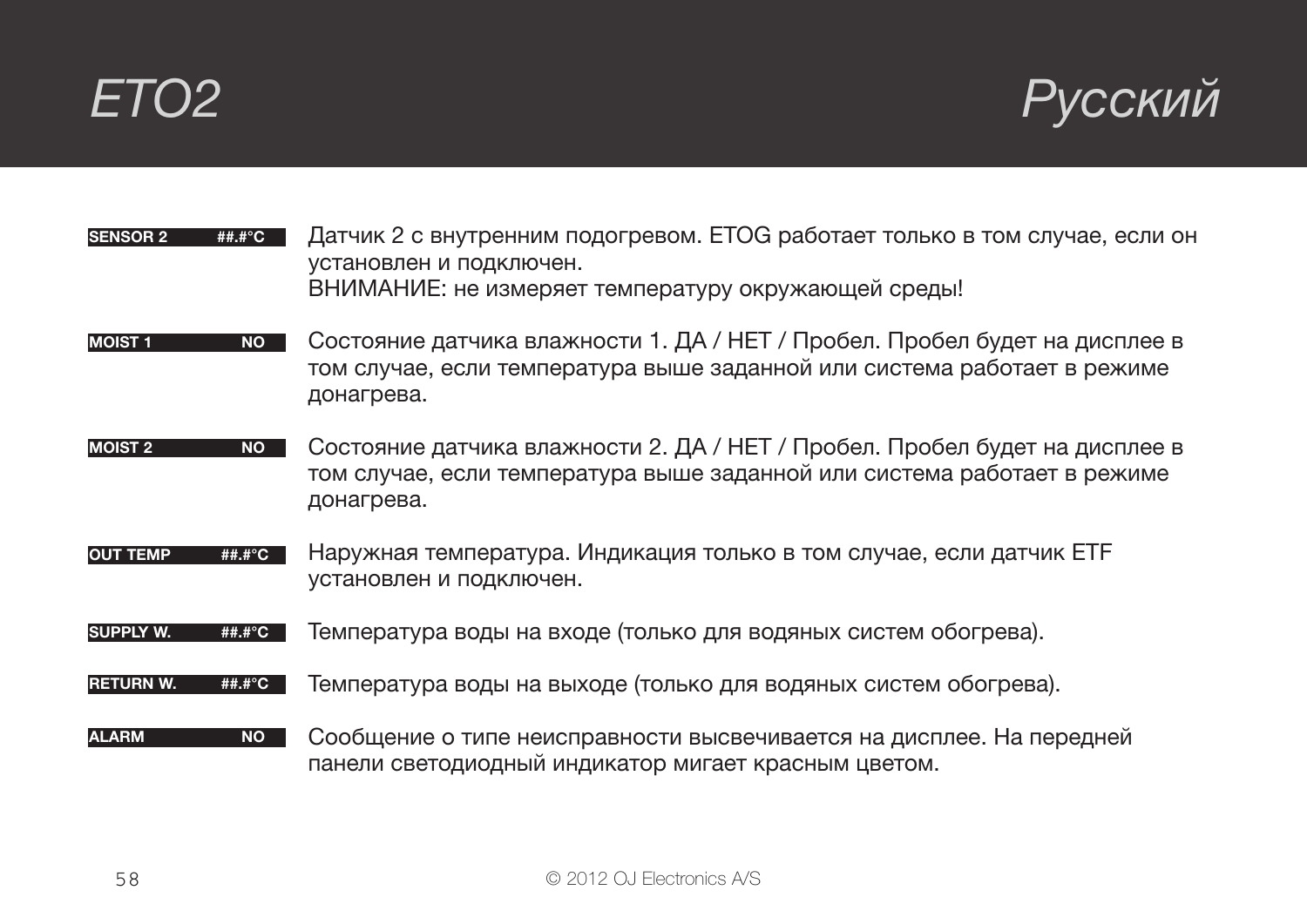



### **иНФОРМАЦиЯ ОБ исПОЛЬЗОВАНии**

### **SHOW INFO**



### **усТАНОВки**

Пожалуйста, обратите внимание, что некорректная установка датчика может привести к неэффективной работе системы снеготаяния.

Нажмите ОК и на дисплее появится подменю.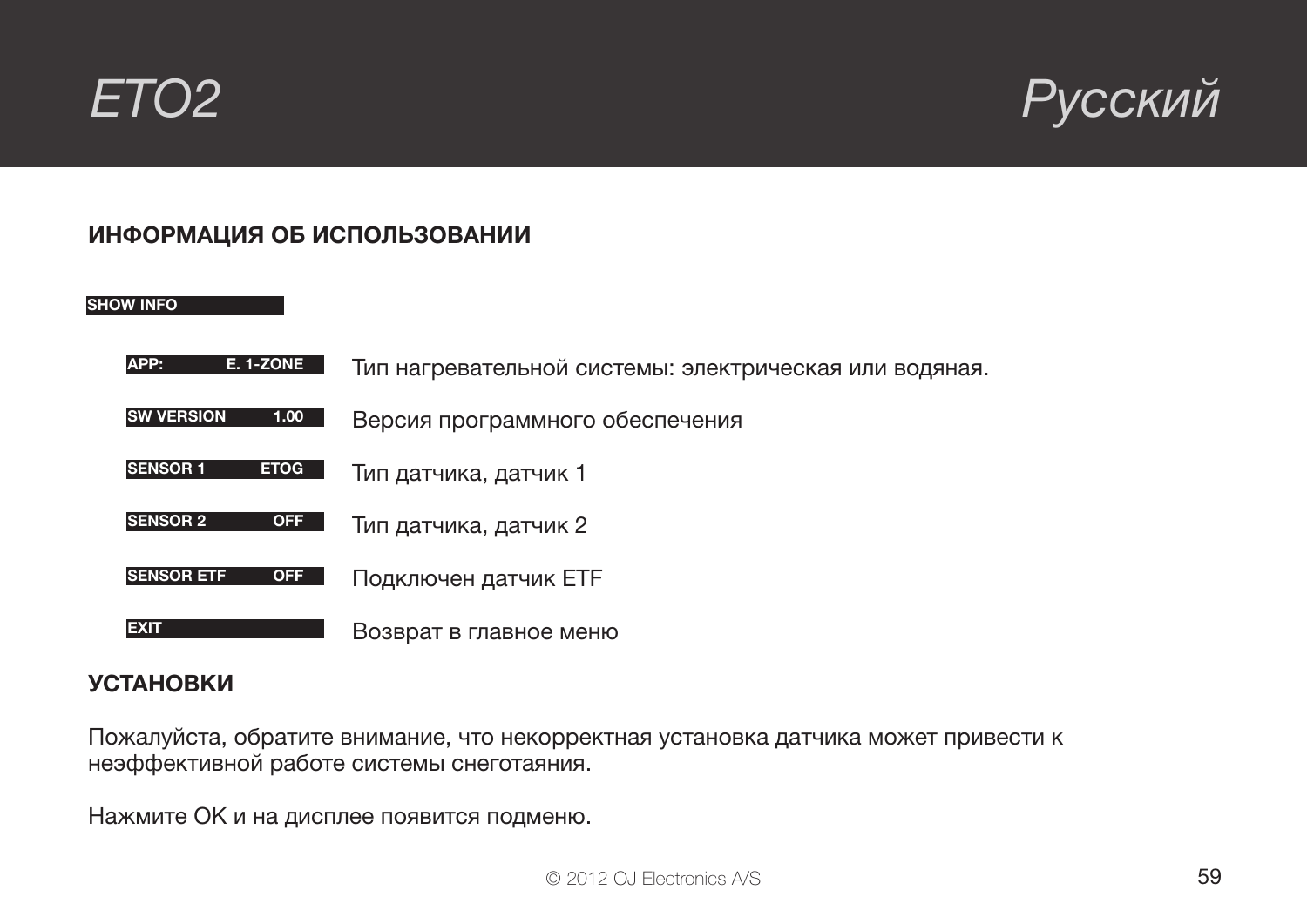

Выберите нужный параметр и нажмите ОК.

### **SETUP**

- Включение нагрева вручную. Нажмите ОК и выберите ВКЛ. для включения нагрева. Контроллер ЕТО2 включит нагрев на заранее запрограммированное время, см. ДОНАГРЕВ 1 и 2. **FORCE HEAT OFF**
- Здесь можно выбрать используемую температурную шкалу в градусах Цельсия или Фаренгейта. Выберите нужную шкалу и нажмите ОК. Нажмите OK для возврата в pаздел УСТАНОВКИ в меню. **SELECT SCALE C**
- Установка температуры для зоны 1: температура, при которой включается система снеготаяния, может быть установлена здесь. Температура может быть установлена в диапазоне +50 / -20 °C (122/ -4 °F). Установите необходимую температуру и нажмите OK. **SET TEMP 1 3.0C**
- Установка температуры для зоны 2: температура, при которой включается система снеготаяния, может быть установлена здесь. Температура может быть установлена в диапазоне +50 / -20°C (122/ - 4°F). Установите необходимую температуру и нажмите OK. **SET TEMP 2 3.0C**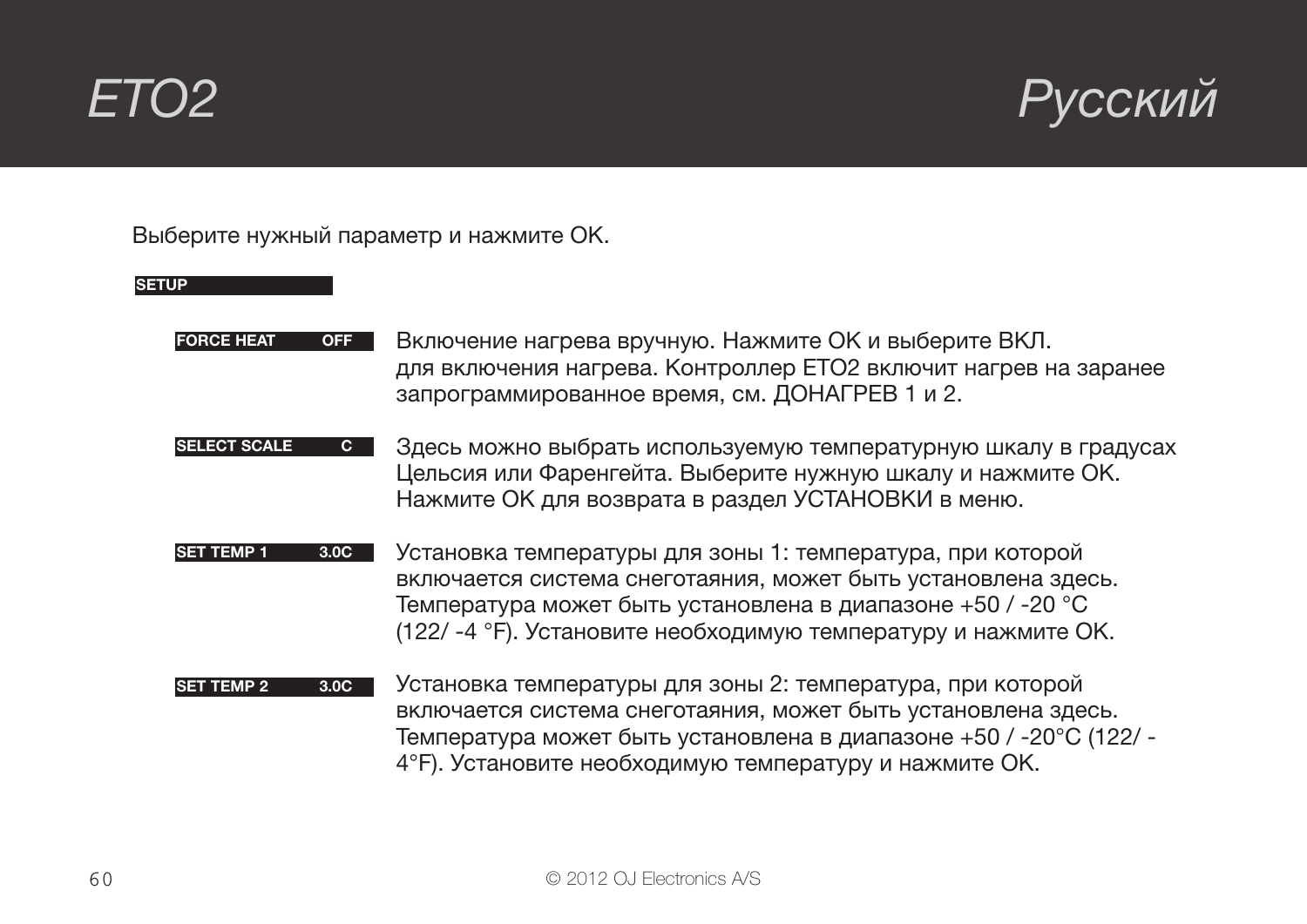

- Наименьшая рабочая температура для зоны 1 может быть установлена здесь. Ниже этой температуры контроллер будет находиться в режиме ожидания. Диапазон регулировки до -20°C/ВЫКЛ. (-3.9°F/ВЫКЛ.). ВЫКЛ = нет ограничения. Для изменения минимальной температуры отключения нажмите ОК и поверните кодирующую кнопку на нужное значение, после чего зафиксируйте установку нажатием ОК. **OFF TEMP 1 OFF**
- Наименьшая рабочая температура для зоны 2 может быть установлена здесь. Диапазон регулировки до -20°C/ВЫКЛ. (-3.9°F/ВЫКЛ.). ВЫКЛ = нет ограничения. Для изменения минимальной температуры отключения нажмите ОК и поверните кодирующую кнопку на нужное значение, после чего зафиксируйте установку нажатием ОК. **OFF TEMP 2 OFF**
- Установка времени донагрева для Зоны 1: Здесь можно установить время донагрева, т.е. принудительной работы системы от 0 до 18 часов. После исчезновения сигнала о наличии влаги/температуры система остается в работе в течение установленного времени. Необходимое время работы системы устанавливается при помощи кнопки управления и затем фиксируется нажатием ОК. **AFTERRUN 1 2:00**
- Установка времени донагрева для Зоны 2: Здесь можно установить время донагрева, т.е. принудительной работы системы от 0 до 18 час. Необходимое время работы системы устанавливается при помощи кнопки **AFTERRUN 2 2:00**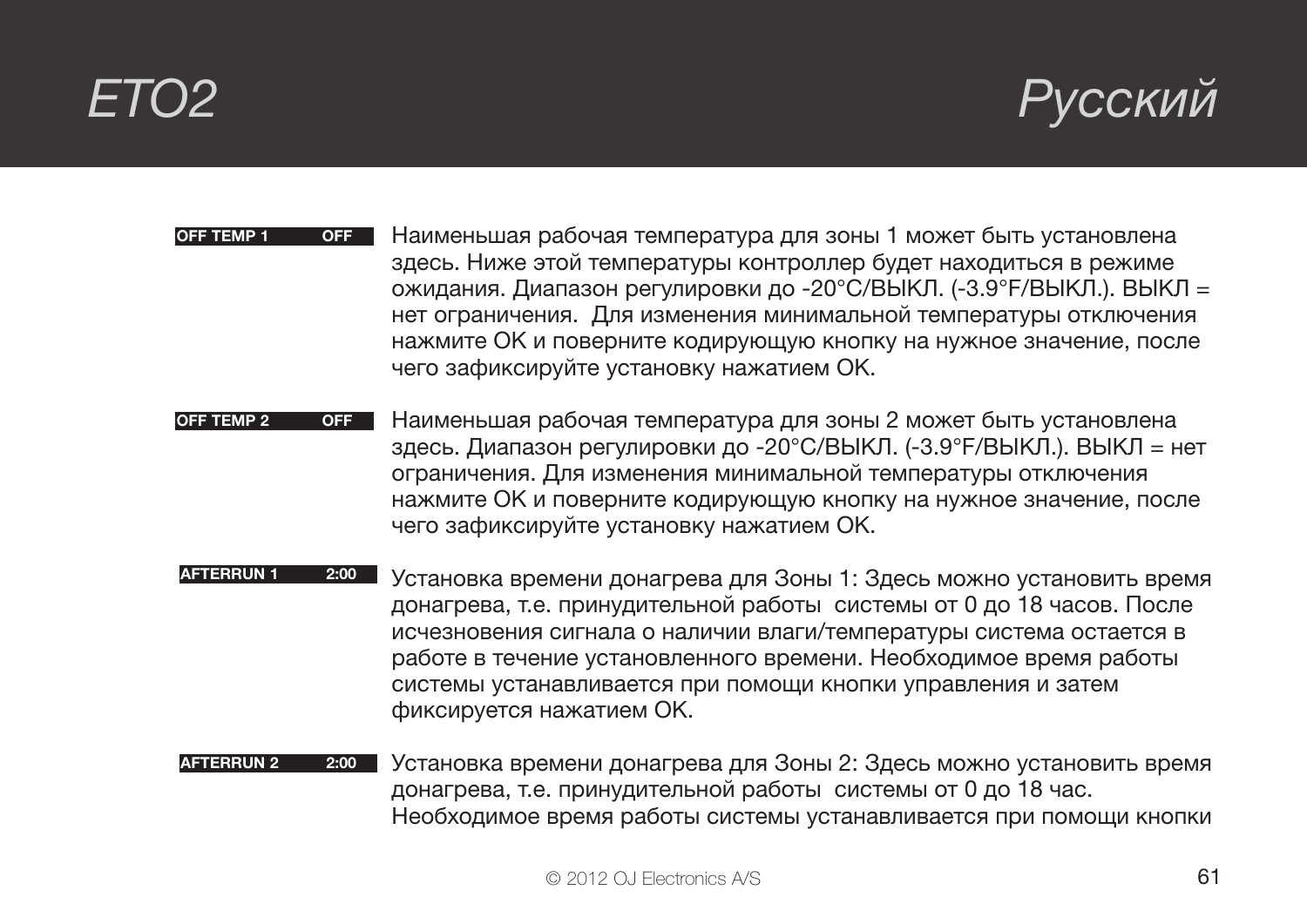

управления и затем фиксируется нажатием ОК.

- Калибровку датчика температуры в зоне 1 можно произвести здесь. При использовании датчика ETOG-55, температура, показанная на дисплее ETO2, всегда будет являться температурой сердцевины датчика. Для калибровки, см. стр. 13. **OFFSET T1 0.0C**
- Калибровку датчика температуры в зоне 2 можно произвести здесь. При использовании датчика ETOG-55, температура, показанная на дисплее ETO2, всегда будет являться температурой сердцевины датчика. Для калибровки, см. стр. 13. **OFFSET T2 0.0C**
- олос Калибровка наружной температуры производится здесь. Температура, регистрируемая датчиком ETF отобразится на дисплее ЕТО2. Замерьте температуру рядом с датчиком при помощи термометра. Введите необходимую поправку при помощи кнопки управления. Нажмите ОК. **OFFSET OUT. 0.0C**
- Минимальная температура воды на выходе может быть установлена здесь. Установите необходимую минимальную температуру и нажмите ОК. Данная опция меню доступна только при использовании водяной системы обогрева. **MIN WATER 5.0C**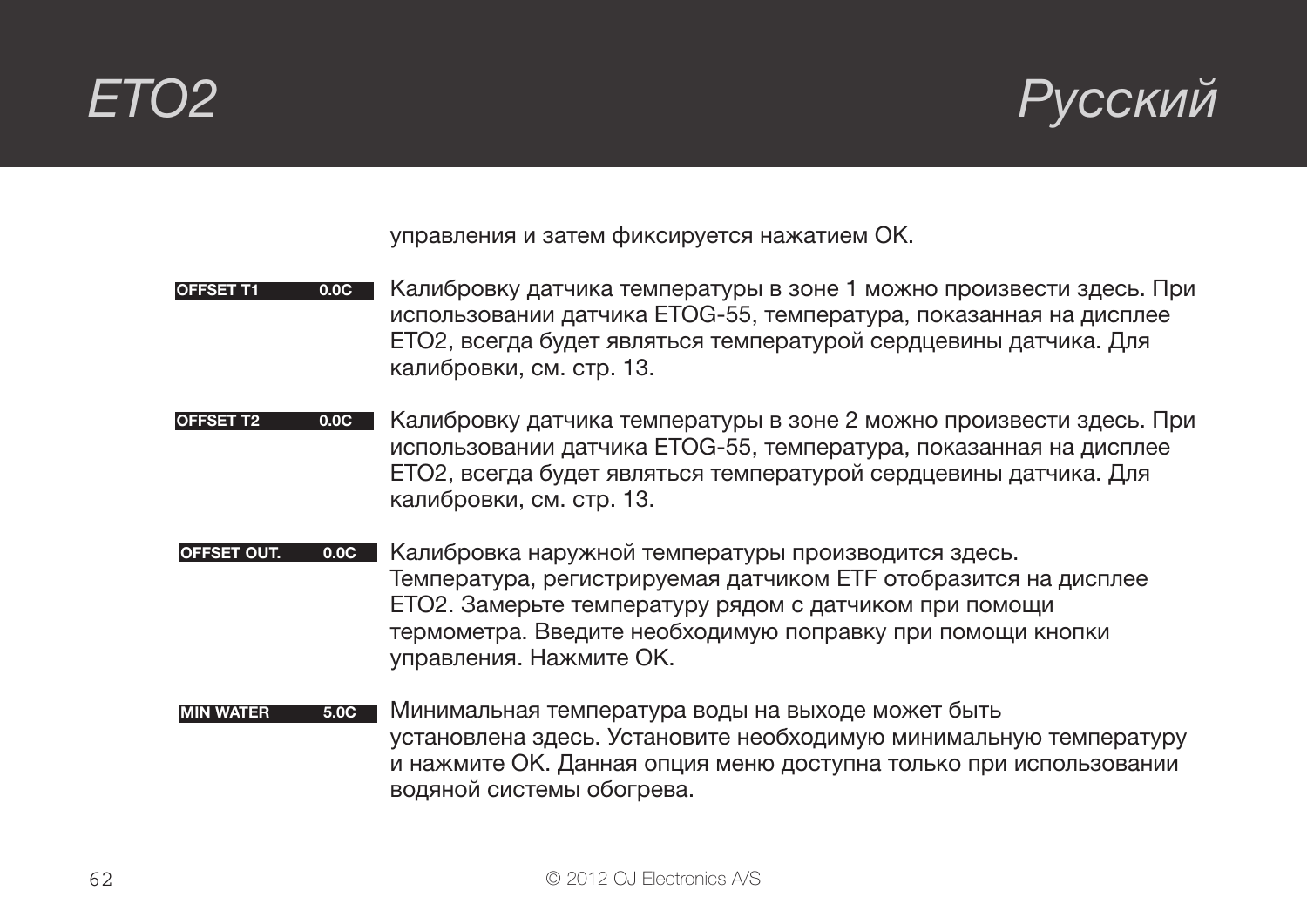

- Максимальная температура воды на входе может быть установлена здесь. Установите необходимую максимальную температуру и нажмите ОК. Данная опция меню доступна только при использовании водяной системы обогрева. **MAX WATER 55.0C**
- В автоматическом режиме работы подогрев датчика отключается во время периодов работы системы снеготаяния.В особых случаях или при слишком холодной погоде можно включить постоянный подогрев датчика. Выберите ВКЛ. и нажмите OK. **SENSORHEAT AUTO**
- Контроль влажности на датчике можно выключить здесь. Термостат будет регулировать только заданную температуру, см. УСТ. ТЕМП. Выберите ВЫКЛ. для выключения контроля влажности и нажмите OK. **MOIST CTRL ON**

Обратите внимание на большое потребление энергии и соответствующие затраты при контроле влажности.

**SENSITIVITY NORM** Можно установить 5 степеней чувствительности датчика: МИН – НИЗК – НОРМ – ВЫСОК - МАКС. Измените чувствительность нажатием ОК и поворотом кодирующей кнопки до нужного значения, после чего зафиксируйте установку нажатием ОК.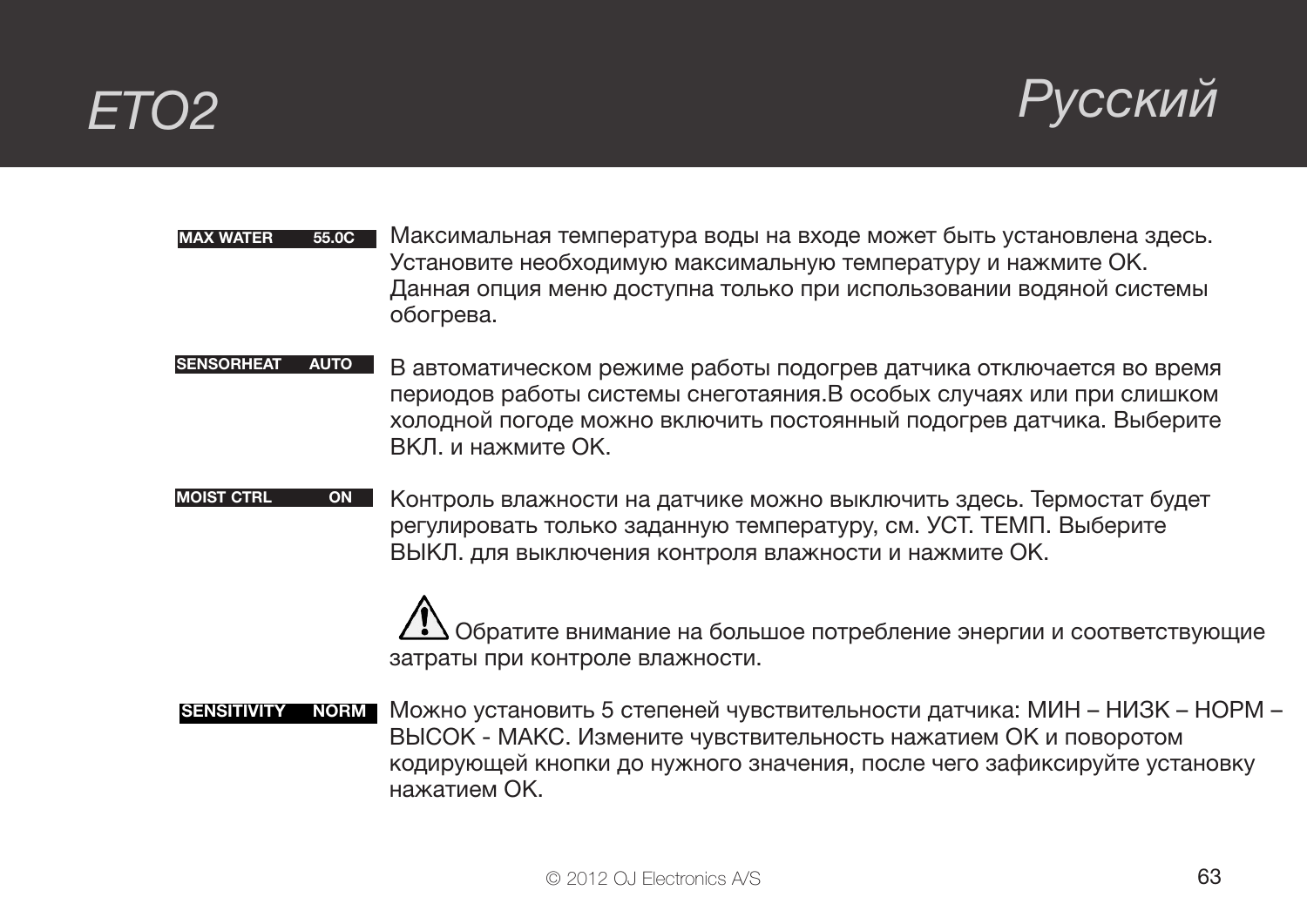# *ETO2*



| РУССКИЙ<br>язык                     |             | Меню ЕТО2 имеет 4 языка: АНГЛИЙСКИЙ, НЕМЕЦКИЙ, ПОЛЬСКИЙ и<br>РУССКИЙ. Для изменения языка нажмите ОК, затем вращайте кодирующую                                                         |  |  |
|-------------------------------------|-------------|-----------------------------------------------------------------------------------------------------------------------------------------------------------------------------------------|--|--|
|                                     |             | кнопку до появления языка, который необходимо выбрать и подтвердите<br>выбор нажатием ОК.                                                                                               |  |  |
|                                     |             | (Если Вы установили не тот язык:                                                                                                                                                        |  |  |
|                                     |             | Нажмите кодирующую кнопку для подсветки дисплея, нажмите ее еще раз для входа в меню.                                                                                                   |  |  |
|                                     |             | Прокрутите все позиции до конца для просмотра, затем вернитесь на два шага назад и нажмите                                                                                              |  |  |
|                                     |             | кнопку. Прокрутите все позиции до конца снова, затем вернитесь на три шага назад и нажмите<br>кнопку. Прокрутите все позиции до нужного языка и нажмите кнопку для фиксации установки). |  |  |
| <b>FACTORY RESET</b>                |             | Все заводские установки ЕТО2 могут быть восстановлены здесь.<br>При выборе данной опции отменяются все самостоятельно произведенные<br>установки.                                       |  |  |
| <b>REINSTALL</b>                    |             | Применяется при сбоях в меню при запуске или после подключения<br>устройств. Прежде всего, установки должны быть изменены в разделе меню                                                |  |  |
| <b>REINSTALL</b><br><b>PASSWORD</b> | <b>XXXX</b> | ЗАПУСК. Выберите ПАРОЛЬ и поверните кнопку управления на заводской<br>код (1202). Контроллер возвратиться в меню запуска, см. ЗАПУСК.                                                   |  |  |
| <b>EXIT</b>                         |             | Выберите данную опцию и нажмите ОК для возврата в главное меню.                                                                                                                         |  |  |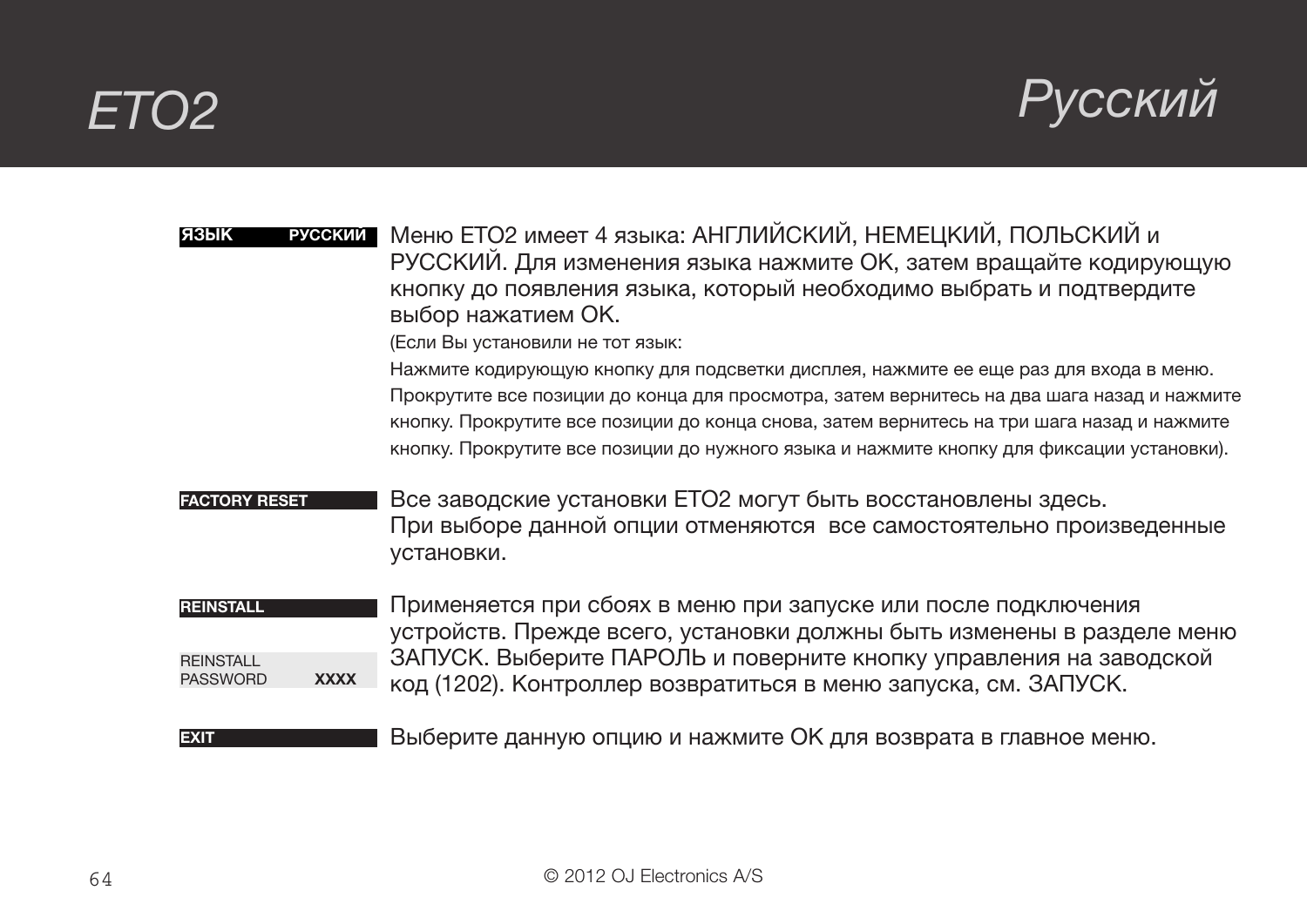

### **ПЕРЕЗАПуск**

При изменении установок или необходимости нового пуска, ЕТО2 можно перезапустить, используя данное меню.

### **RESTART**

Процесс перезапуска. Сохраняются Ваши текущие установки. На дисплее ЕТО2 отображается первоначальное состояние контроллера.

### **кАЛиБРОВкА ДАТЧикА**

При необходимости приведения температуры, измеренной датчиком ETOG в соответствие с фактической температурой, выполните следующие действия:

- 1. Отключите датчик от клемм 11 и 12 (подогрев датчика) на ETO2.
- 2. Подождите несколько часов, пока температура датчика не сравняется с температурой грунта.
- 3. Измерьте фактическую температуру грунта/датчика и сравните ее с показаниями температуры, на дисплее ETO2.
- 4. Введите поправку для соответствующего датчика для устранения погрешности между заме ренной и фактической температурой. Необходимая поправка вводится при помощи кодирующей кнопки. Нажмите ОК.
- 5. Снова подключите датчик к клеммам 11 и 12 на ETO2.

ВНИМАНИЕ: При использовании датчика ETOG-55, температура, показанная на дисплее ETO2, всегда будет являться температурой сердцевины датчика**.**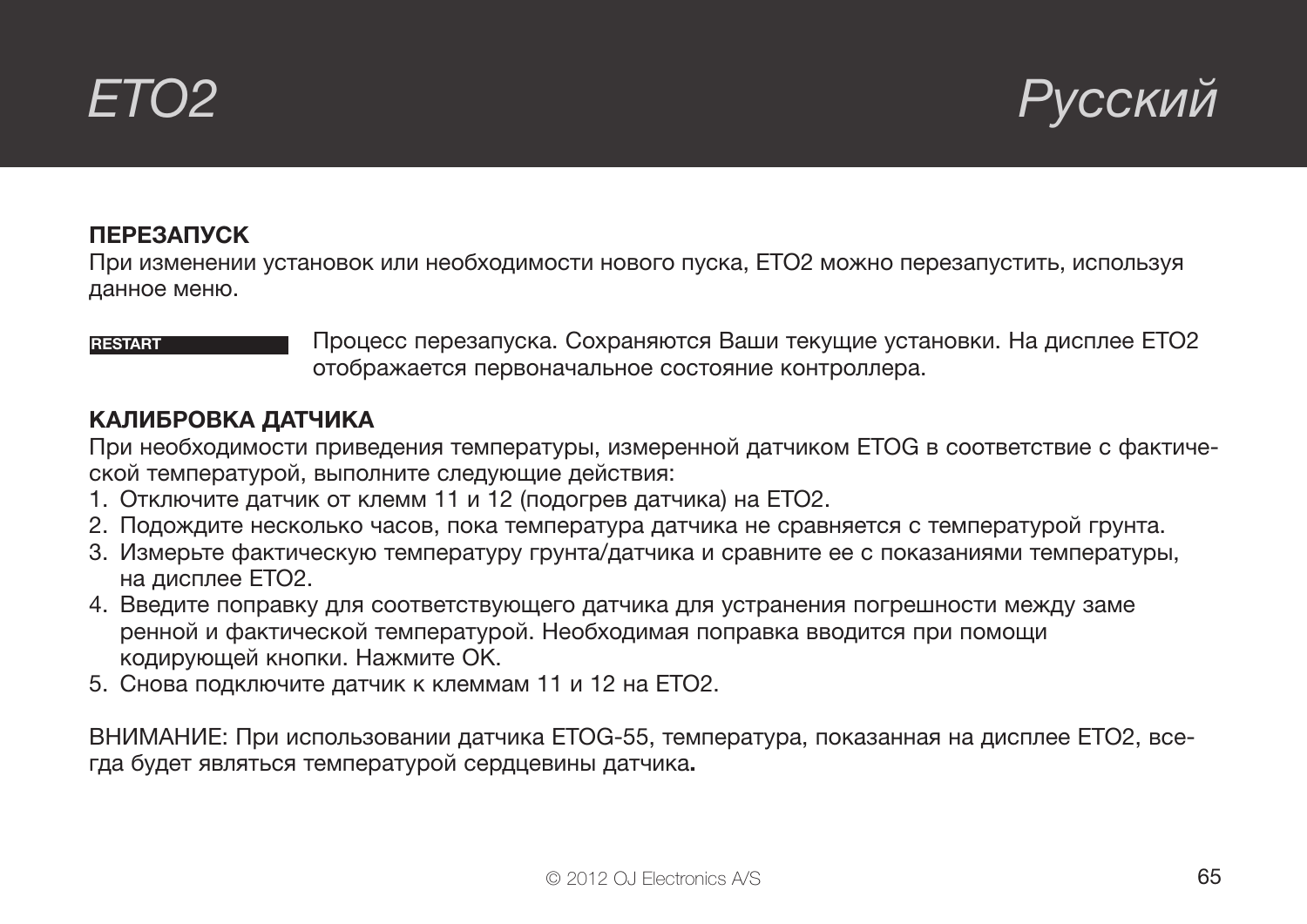



## **ЗАВОДскиЕ усТАНОВки**

| <b>НАСТРОЙКИ</b>                | ЗАВОДСКИЕ УСТАНОВКИ              | СОБСТВЕННЫЕ УСТАНОВКИ |
|---------------------------------|----------------------------------|-----------------------|
| Тип системы                     | Электрическая                    |                       |
| Зона 1                          | <b>ETOG</b>                      |                       |
| Зона 2                          | ВЫКЛ.                            |                       |
| Выбранная шкала                 | Градусы Цельсия                  |                       |
| Время донагрева для Зоны 1      | 2.00 часа                        |                       |
| Время донагрева для Зоны 2      | 2.00 часа                        |                       |
| Калибровка температуры в Зоне 1 | $0.0 \degree C$<br>0.0 °F        |                       |
| Калибровка температуры в Зоне 2 | $0.0 \degree C$<br>/0.0 °F       |                       |
| Калибровка температуры для ЕТГ  | $0.0 \degree C$<br>$/0.0$ °F     |                       |
| Установка темп. в зоне 1+2      | 3.0 °C<br>$/37.4$ °F             |                       |
| ОТКЛ. контроля темп. в зоне 1+2 | ОТКЛ.                            |                       |
| Подогрев датч. в зоне 1+2       | ABT.                             |                       |
| Контроль влажн. в зоне 1+2      | BKЛ.                             |                       |
| Чувствит. датч. в зоне 1+2      | HOPM.                            |                       |
| Мин. температура воды           | $5^{\circ}$ C<br>$/41^{\circ}$ F |                       |
| Макс. температура воды          | $55^{\circ}$ C<br>/ 131°F        |                       |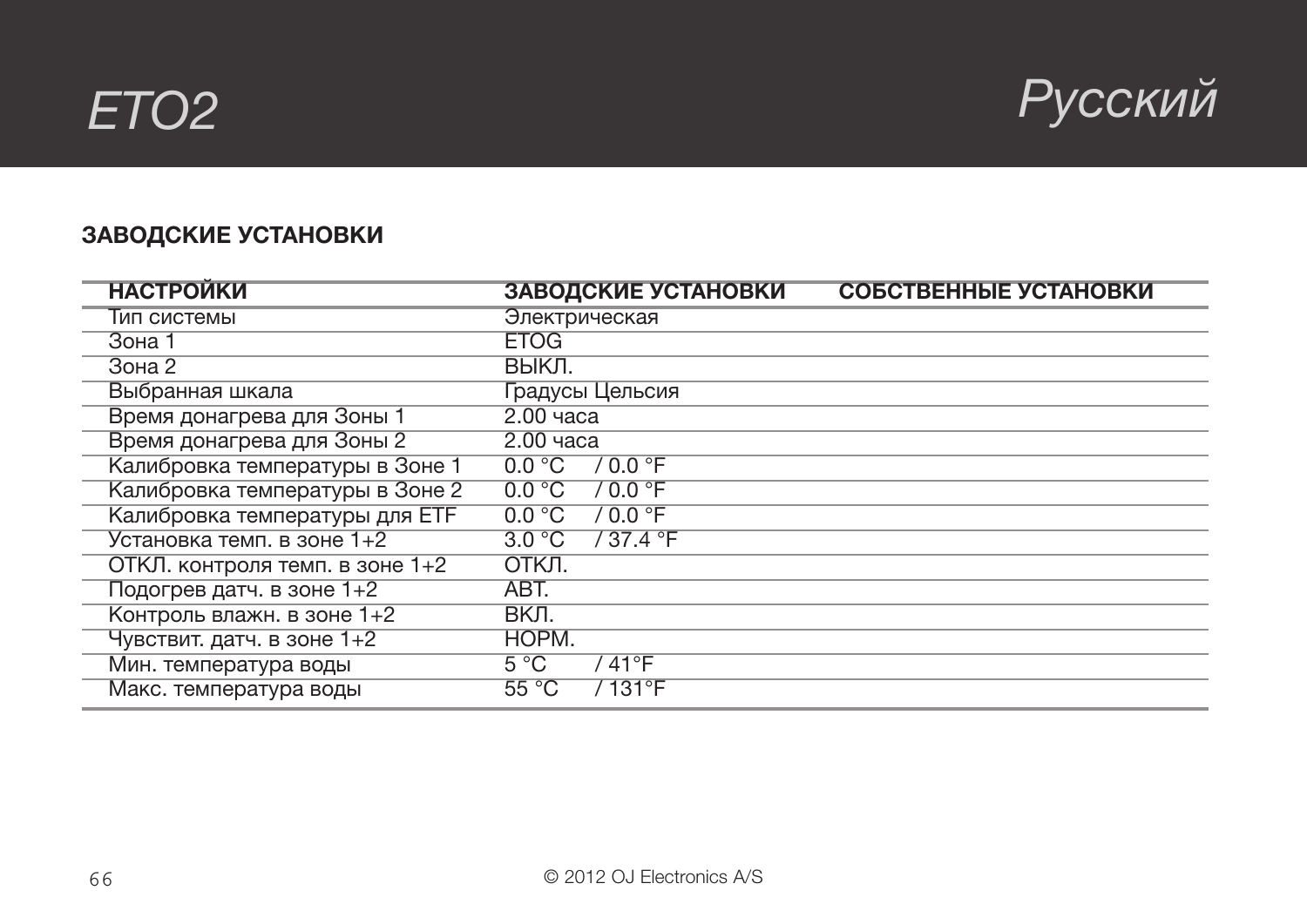



## **ВЫЯВЛЕНиЕ НЕисПРАВНОсТЕй**

При неполадках в работе системы снеготаяния рекомендуется проверить настройку ЕТО2. Активируйте меню контроллера нажатием регулировочной кнопки, затем нажмите просмотр информации SHOW INFO и посмотрите запрограммированное применение устройства. При ошибках в настройке активируйте функцию переустановки REINSTALL при помощи заводского кода 1202. Проверьте правильность всех соединений и крепления кабелей. Для получения ответов на часто задаваемые вопросы, посетите web-страничку нашей компании www.ojelectronics.com / support / FAQ - Snow melting.

### **Лед/снег не растапливается**

**• изображено ли на дисплее включение нагрева HEAT ON в зоне 1 / 2?**

### **ДА:**

- o Подождите 1-2 часа.
- o Проверьте снежный покров, если снег начинает таять, система исправна.
- o Проверьте исправность нагревательных кабелей на предмет плохого или неправильного соединения.
- o Очень низкая температура для таяния снега или недостаточное количество нагревательных кабелей/ водяных труб в системе (недостаточно энергии на м2).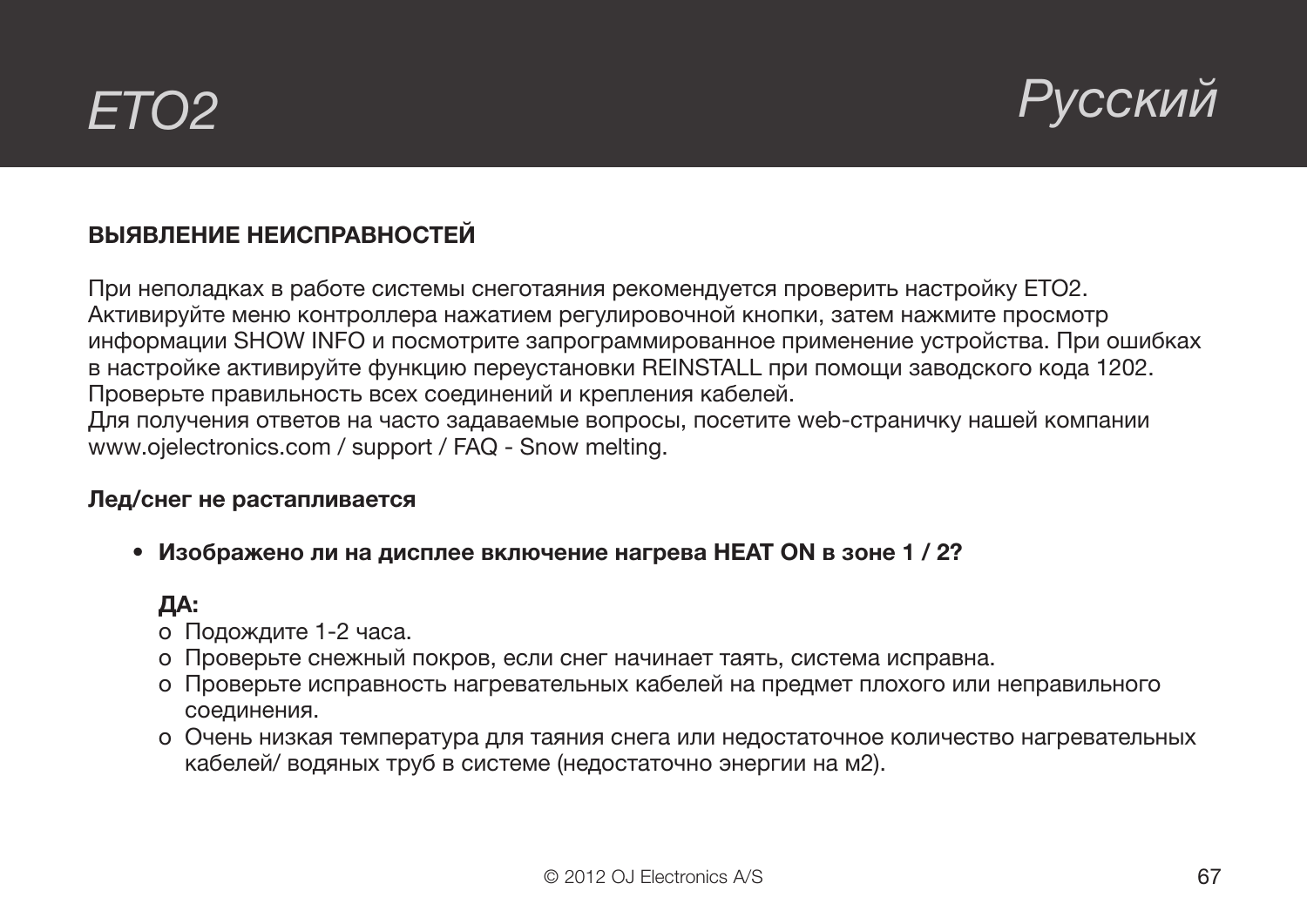



### **• изображено ли на дисплее включение нагрева HEAT ON в зоне 1 / 2?**

### **НЕТ:**

- o Температура выше, чем установленная SET TEMP. Установите регулятор SET TEMP на более высокое значение температуры.
- o Снег вокруг датчика грунта растаял. Увеличьте время принудительной работы системы. Как вариант может быть включен принудительный нагрев.
- o Снежный сугроб вокруг датчика. Датчик грунта находится в растопленной полости под снегом. Включите принудительный нагрев или, как вариант, отключите датчик влажности (установите ДАТЧ. ВЛАЖН. на ВЫКЛ).
- o Температура ниже, чем установка ТЕМП. ОТКЛ (заводская установка составляет -10° C). В зависимости от размеров система имеет нижнее ограничение температуры, при котором она может растапливать снег. Сначала попробуйте растопить снег при помощи принудительного нагрева FORCE HEAT, перед тем, как изменить установку температуры OFF TEMP.

### **Нагрев не отключается после растапливания снега/льда**

- o Время принудительного нагрева слишком большое уменьшите время нагрева AFTERRUN и активируйте функцию перезапуска RESTART в меню.
- o Отключен контроль влажности на датчике ETOG/ETOR включите контроль влажности в меню.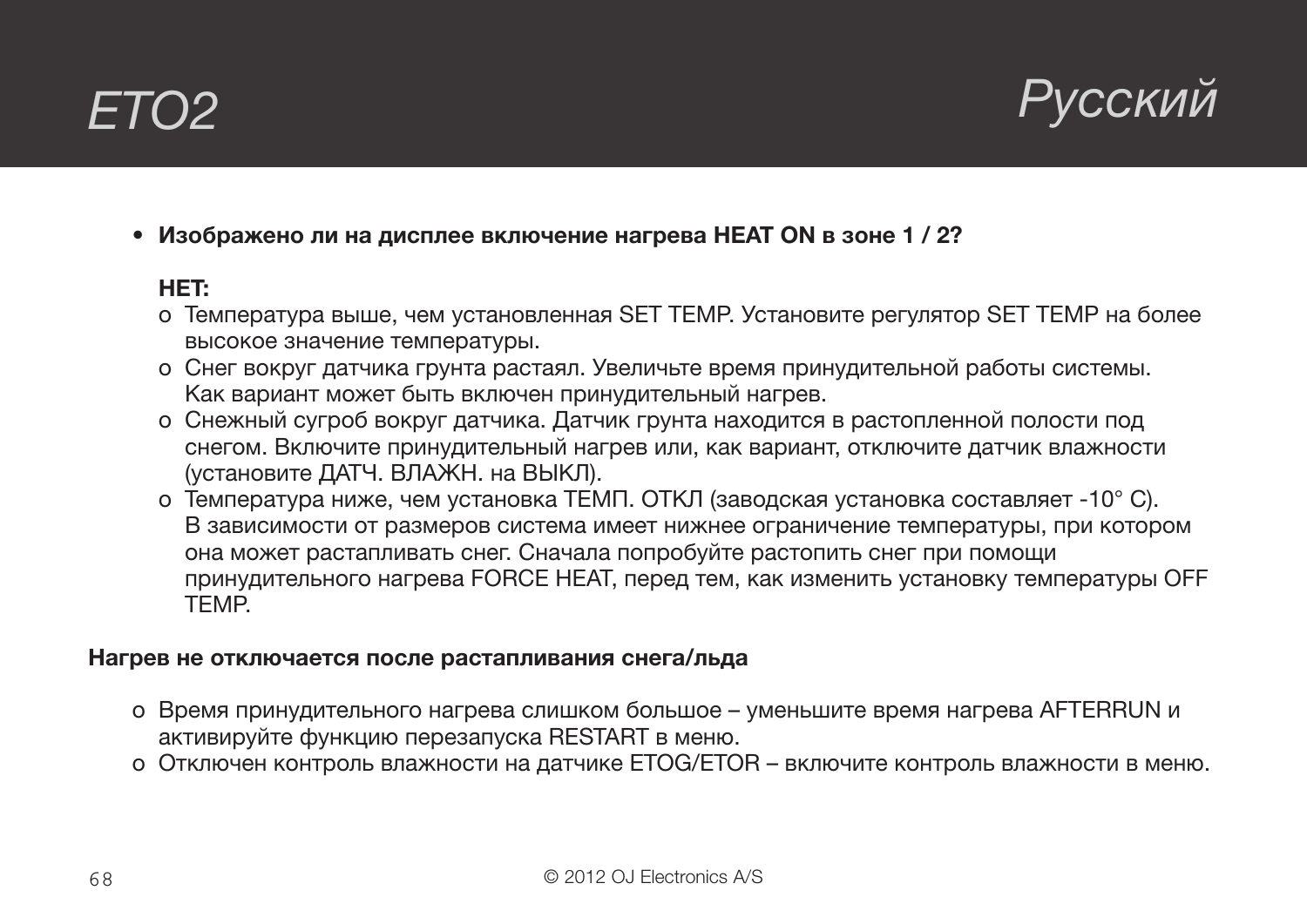# *ETO2*

Если индикатор ALARM мигает красным цветом, имеет место одна из следующих неисправностей. Это можно посмотреть в разделе меню: ALARM.

**"RETURN TEMP LOW"** - Слишком низкая температура воды в трубопроводе возврата воды в

систему.

**"SUPPLY TEMP HIGH"** - Слишком высокая температура воды в трубопроводе подачи воды в систему.

- **"RETURN SENSOR"** Неисправность датчика температуры на возврате воды в систему.
	- **"SUPPLY SENSOR"** Неисправность датчика температуры на подаче воды в систему.
- **"TEMP SENSOR 1"** Неисправность датчика температуры 1 на крыше или в грунте.
- **"TEMP SENSOR 2"** Неисправность датчика температуры 2 на крыше или в грунте.
	- Неисправность наружного датчика температуры.
- **"SENSOR HEATER"** Короткое замыкание в нагревательном элементе датчика грунта или крыши.
- **"FROST PROTECT"** Активирован режим предотвращение замерзания из-за низкой температуры воды на возврате в систему (только для водяных нагревательных систем).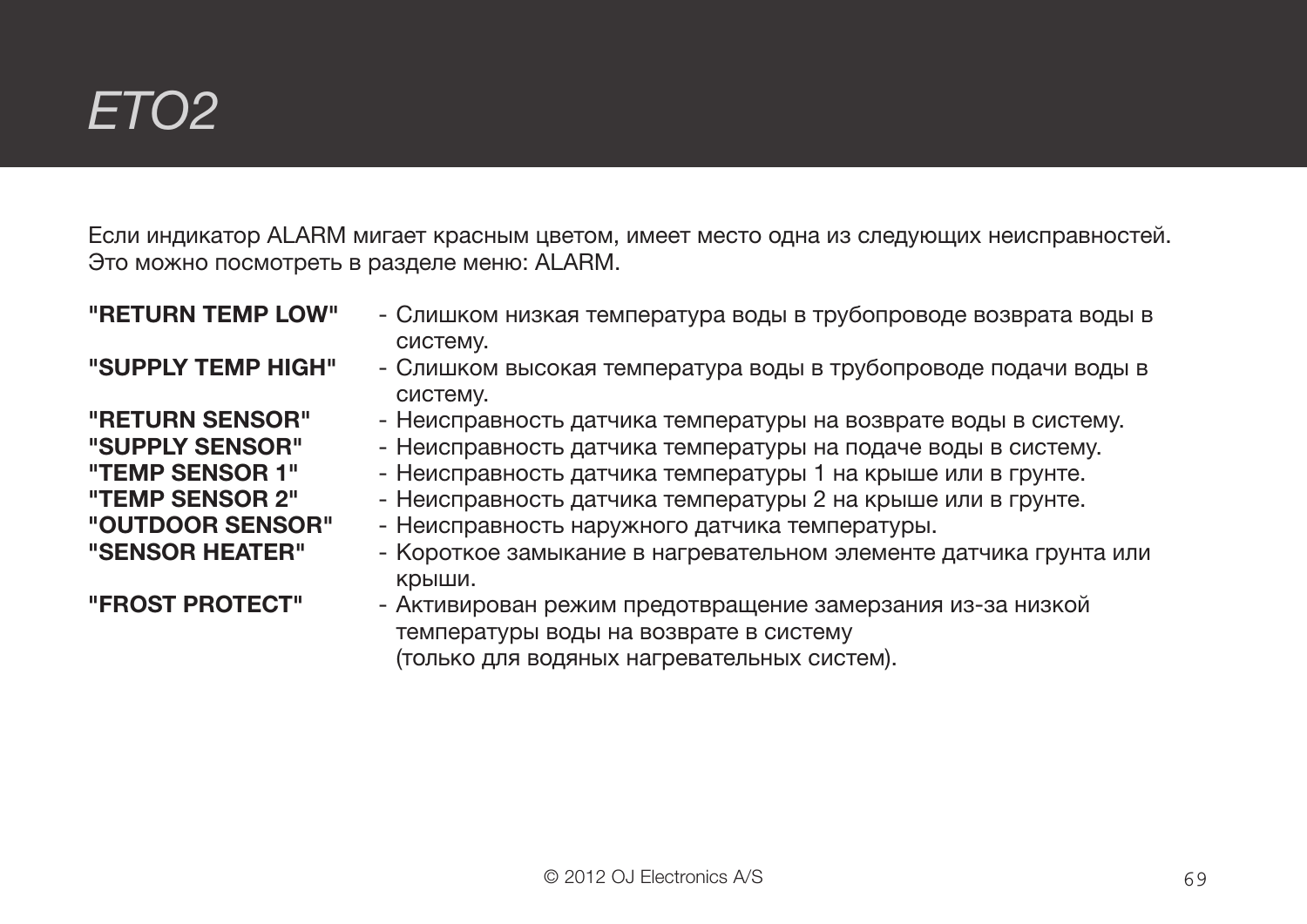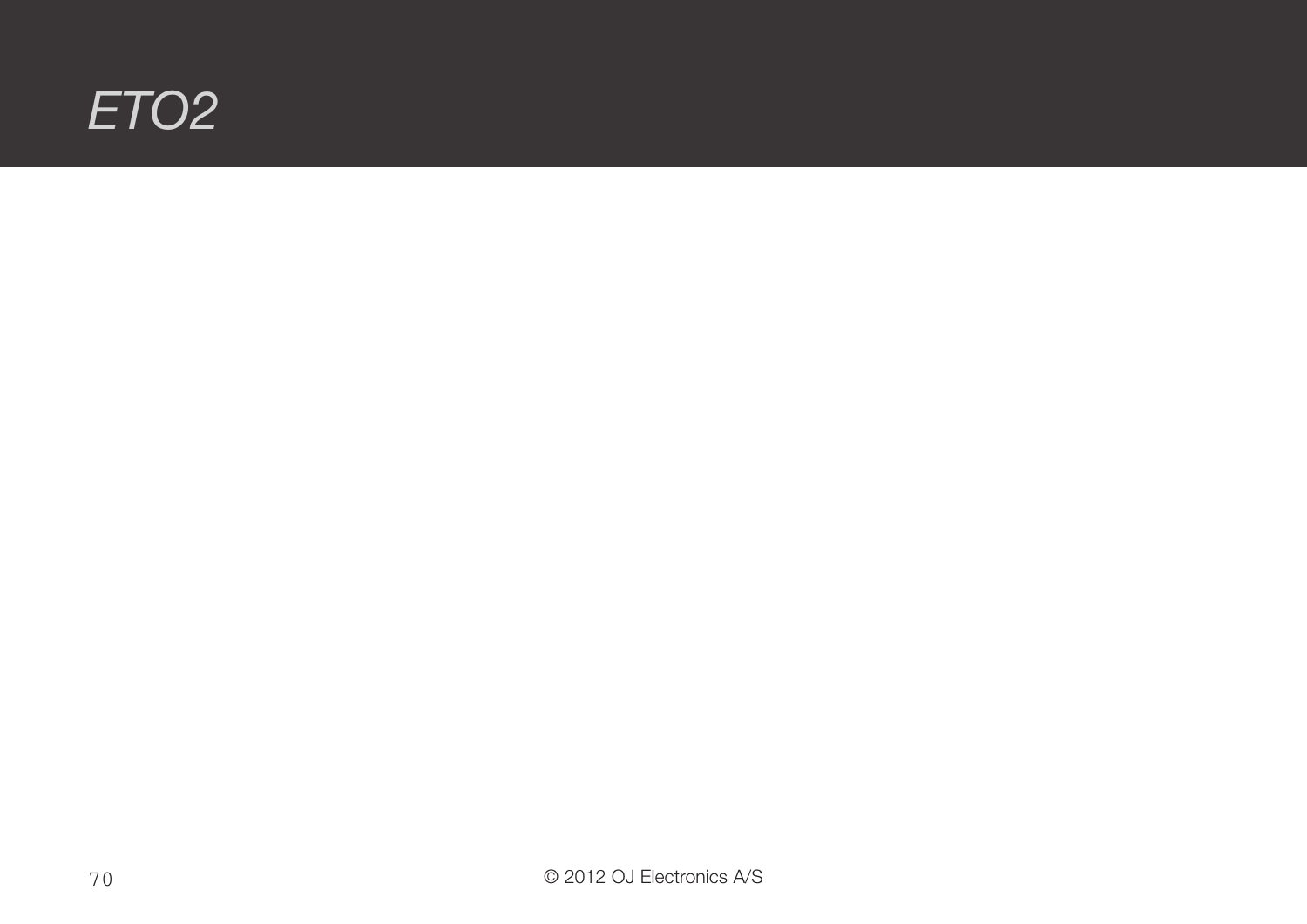